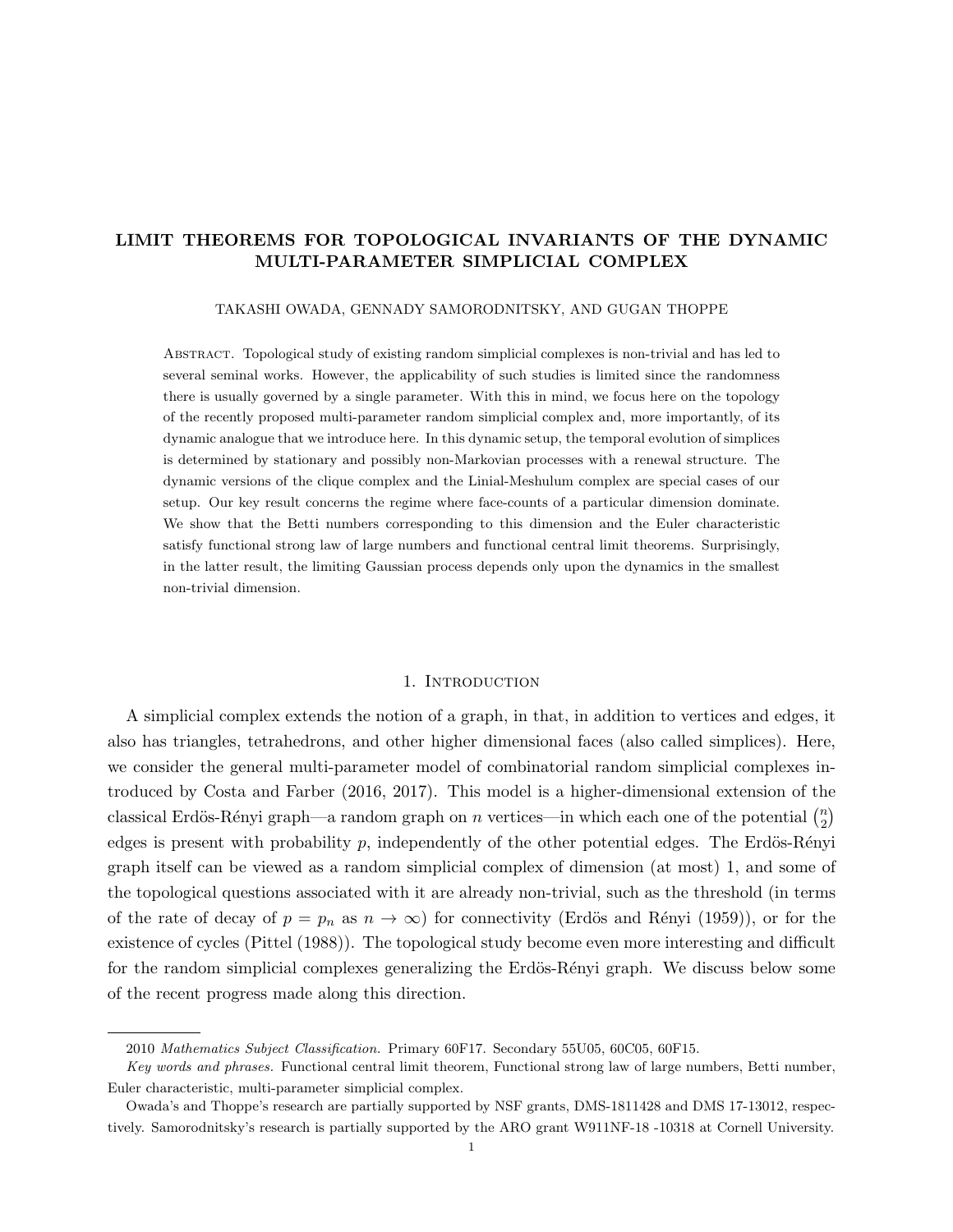The natural complex built over any graph is its *clique complex*, otherwise known as the flag complex, in which a set of vertices form a simplex if they form a clique in the original graph. The topological properties of the random clique complex built over the Erdös-Rényi graph were studied in Kahle (2009). This paper revealed, in particular, the existence of a "dominating dimension", i.e., Betti numbers<sup>1</sup> of this dimension significantly exceed those of other dimensions, at least on average. Other extensions of the Erdös-Rényi graph include the  $k$ -dimensional Linial-Meshulam complex on n vertices (originally introduced in Linial and Meshulam (2006) for  $k = 2$ , and extended by Meshulam and Wallach (2009) to the general k), in which one starts with a full  $(k-1)$ -skeleton and then adds k-simplices with probability  $p$  independently of each other. Topological features of the k-dimensional Linial-Meshulam complex with potential k-simplices weighted by independent standard uniform random variables, were investigated by Hiraoka and Shirai (2017) and Skraba et al. (2019). The multi-parameter model introduced in Costa and Farber (2016, 2017) is a generalization of all of these models (see the next section for the formal definition). This multi-parameter model was analyzed to some extent in Fowler (2019), where it is shown that a dominating dimension exists in this model as well.

Our goal here is to understand the deviation of the topological behaviour of the multi-parameter complex from its expected behavior. This program began with Kahle and Meckes (2013) who proved a central limit theorem for the Betti number in the dominating dimension for the random clique complex. An even more revealing look is afforded by studying the fluctuations in the topology of a dynamic version of the complex. In their study, Thoppe et al. (2016) considered a dynamic version of the Erdös-Rényi graph, in which every edge could change its state between being ON and being OFF, i.e. between being present and being absent, at the transition times of a continuous-time Markov chain. They obtained a functional central limit theorem for the Euler characteristic and the Betti number in the dominating dimension for the resulting dynamic random clique complex.

In this paper we consider the dynamic version of the general multi-parameter random simplicial complex that we introduce here. Within the context of the combinatorial simplicial complexes, surprisingly few attempts have been made at deriving "functional-level" limit theorems for topological invariants (with a few exceptions such as Thoppe et al. (2016), and Hiraoka and Shirai (2017)). The present paper establishes a functional strong law of large numbers and a functional central limit theorem for the Euler characteristic and the Betti number in the dominating dimension. More precisely, we prove both types of limit theorems in the space  $D[0,\infty)$  of right continuous functions with left limits. In contrast to Thoppe et al. (2016), we do not assume a Markovian structure for the process according to which the faces of the complex are switched on or off. Instead, we assume the evolution is determined by a stationary process with a renewal structure. Surprisingly, our key results indicate that the limiting Gaussian process in the central limit theorem depends only upon the dynamics of the faces in the smallest non-trivial dimension, irrespective of the dominating

<sup>&</sup>lt;sup>1</sup>The kth Betti number is a count of "holes" of dimension  $k + 1$ .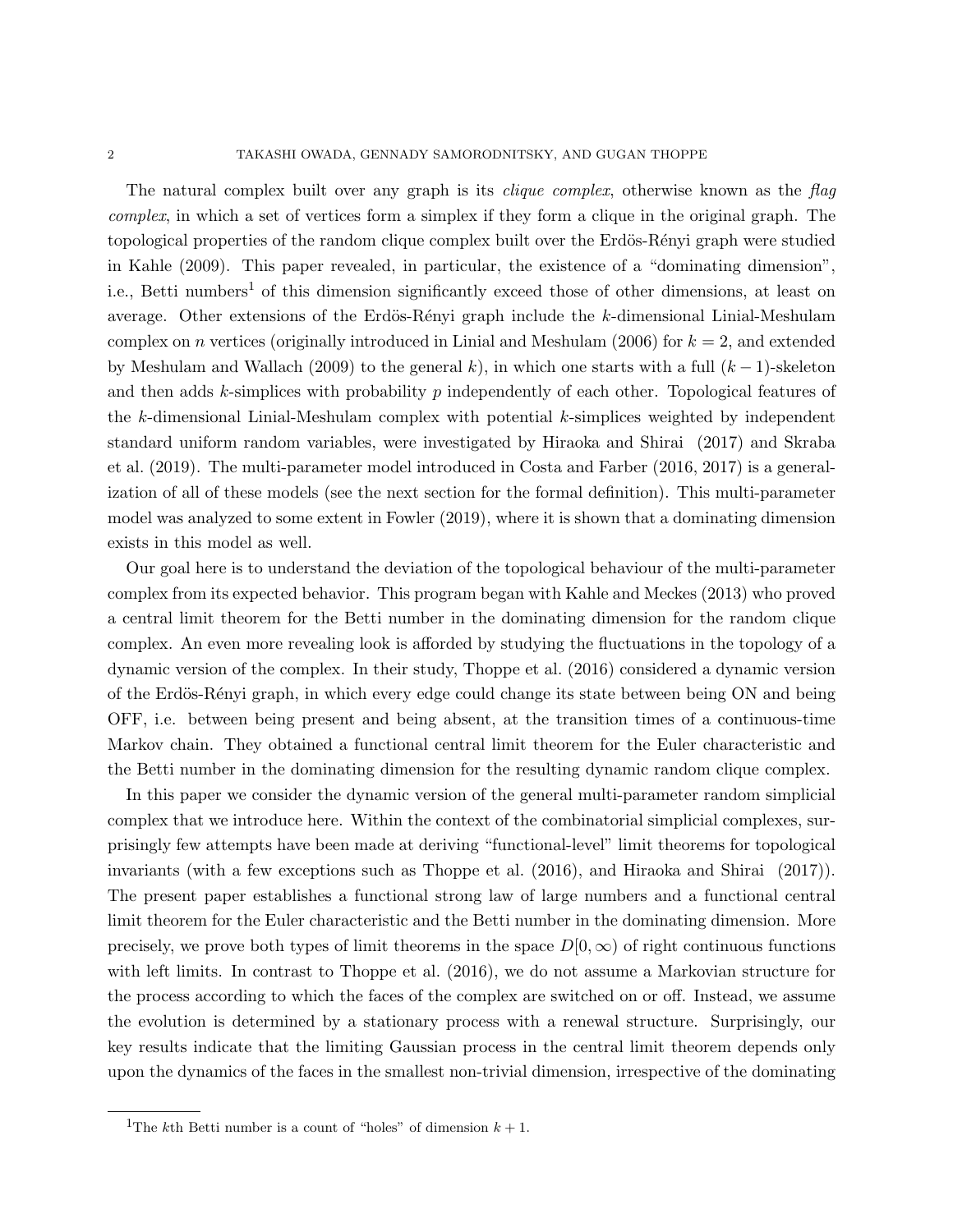dimension. This happens mainly because the faces in the smallest non-trivial dimension are crucial for the existence of all higher order faces.

The generality of our multi-parameter setup forces us to devise new tools not needed under the random clique complex assumptions of Kahle and Meckes (2013) and Thoppe et al. (2016). In the latter case, for example, all Betti numbers of order greater than the dominating dimension vanish with high probability. This is, generally, not the case under our general setup. We solve this difficulty by devising new ways of a much more detailed analysis of these Betti numbers; see Section 7. New coupling arguments play a crucial role as well, especially in the proof of functional strong laws of large numbers. Such coupling arguments enable one to stochastically dominate the face-counts in the dynamic complex by those of a suitably defined static complex, e.g., see (6.6). We believe that such arguments could have applications beyond the present context.

This paper is organized as follows. In Section 2, we construct the dynamic multi-parameter simplicial complex and study some of its elementary properties. A functional central limit theorem for the face counts in this complex is stated in Section 3. Section 4 contains the main theorems for the Euler characteristic and the Betti number in the dominating dimension. The limit theorem for the face counts is proved in Section 5, and the limit theorems for the Euler characteristic are proved in Section 6, while the limit theorems for the Betti numbers in the critical (dominating dimension) are proved in Section 7. Some of the proofs are postponed to the Appendix.

The following notation will be used throughout the paper. The cardinality of a set A will be denoted by  $|A|$ . The indicator function of an event will be denoted by  $\mathbb{1}\{\cdot\}$ . For two positive sequences  $(a_n)$  and  $(b_n)$  the notation  $a_n \sim b_n$  means that  $a_n/b_n \to 1$  as  $n \to \infty$ . The "fat arrow"  $\Rightarrow$ is reserved for weak convergence, where the topology is obvious from the context (in this paper it is mostly the Skorohod J<sub>1</sub>-topology on  $D[0,\infty)$ ). The stochastic domination of a random variable X by a random variable Y (meaning that  $P(X \le x) \ge P(Y \le x)$  for all x) is denoted by  $X \le Y$ .

#### 2. The dynamic multi-parameter simplicial complex

We begin by recalling the original multi-parameter simplicial complex introduced by Costa and Farber (2016, 2017). Starting with the alphabet  $[n] = \{1, \ldots, n\}$  and parameters  $\mathbf{p} = \mathbf{p}(n)$  $(p_1, \ldots, p_{n-1})$  with  $p_i \in [0, 1], i = 1, \ldots, n-1$ , one constructs the complex  $X([n], \mathbf{p})$  incrementally, one dimension at a time. Specifically, begin with  $X([n], \mathbf{p})^{(0)} = [n]$ . For  $i = 1, \ldots, n-1$ , once the skeleton<sup>2</sup>  $X([n], \mathbf{p})^{(i-1)}$  has been constructed, add to  $X([n], \mathbf{p})$  each *i*-simplex<sup>3</sup> whose boundary is in  $X([n], \mathbf{p})^{(i-1)}$ , with probability  $p_i$  independently of all other potential *i*-simplices. Note that the probabilities in  $\bf{p}$  may depend on  $n$ .

Next, we define the "dynamic" version of the multi-parameter simplicial complex with a parameter sequence p. The key ingredient for our construction is a collection of independent stochastic

<sup>&</sup>lt;sup>2</sup>The *i*th skeleton of a complex consists of all of its faces with dimension less than or equal to *i*.

<sup>&</sup>lt;sup>3</sup>a subset of [n] with cardinality  $i + 1$ .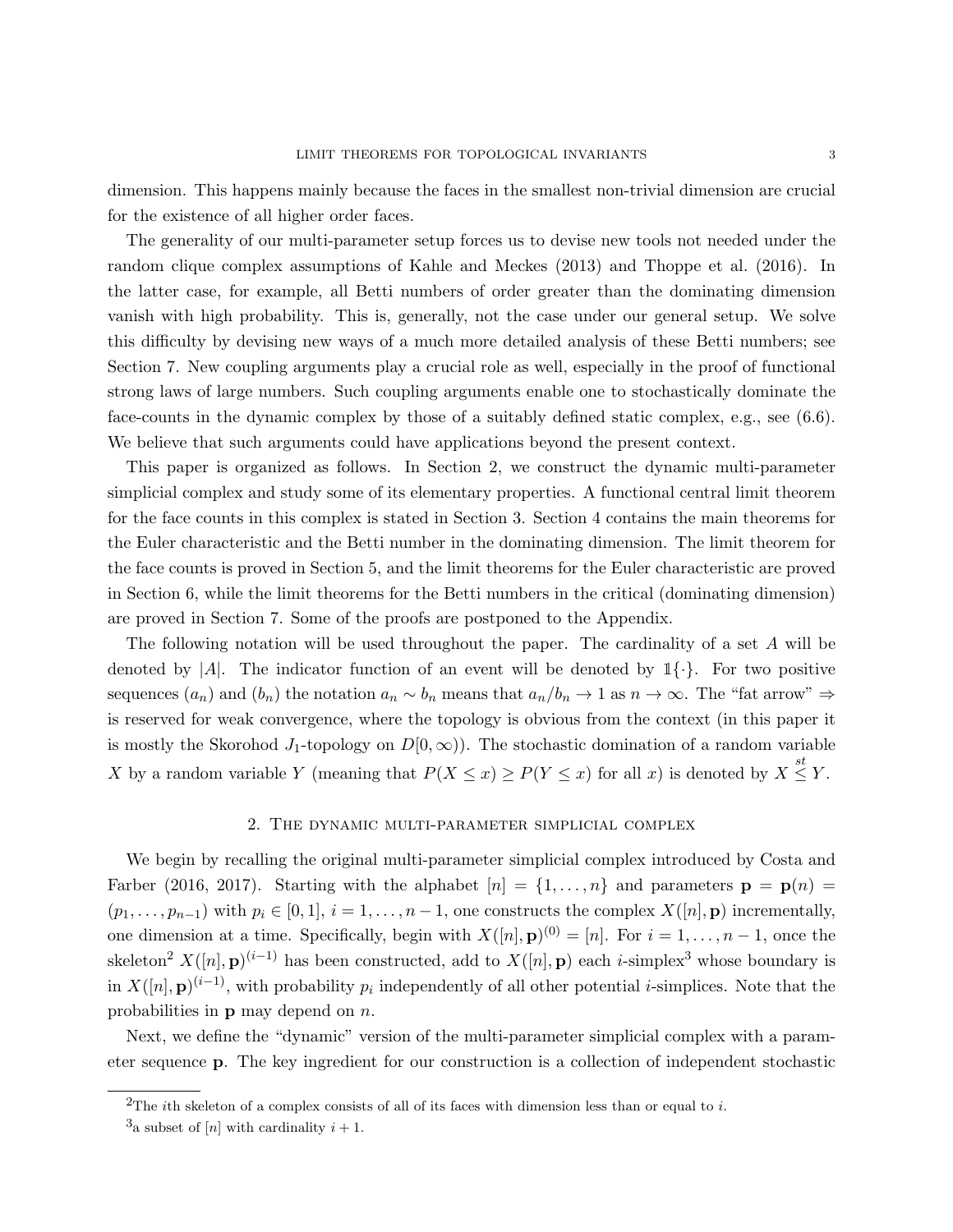

FIGURE 1. Eleven independent stochastic processes with  $n = 4$ . Each process stays at an "on" state whenever a line segment appears, and it is at an "off" state if the line segment disappears.

processes

$$
(2.1) \qquad \qquad (\Delta_{i,A}(t),\,t\geq 0), \quad 1\leq i\leq n-1, \ A\in\mathcal{W}_i,
$$

where  $\mathcal{W}_i := \{ A \subseteq [n] : |A| = i + 1 \}$ . Each of the processes in (2.1) is a  $\{0,1\}$ -valued stationary process and, for  $1 \leq i \leq n-1$  and  $A \in \mathcal{W}_i$ ,

(2.2) A forms an *i*-face at time  $t \Leftrightarrow \Delta_{\ell,B}(t) = 1$  for all  $\ell \in \{1, \ldots, i\}, B \in \mathcal{W}_{\ell}$  with  $B \subseteq A$ .

Equivalently, A does not form an *i*-face at time t if and only if  $\Delta_{\ell,B}(t) = 0$  for some  $\ell \in \{1, \ldots, i\}$ and  $B \in \mathcal{W}_\ell$  with  $B \subseteq A$ . We say that the process  $\Delta_{i,A}$  is "on" at time t if  $\Delta_{i,A}(t) = 1$ , and it is "off" otherwise. We assume that, for each  $i \geq 1$ ,  $(\Delta_{i,A}, A \in \mathcal{W}_i)$  constitutes a family of (independent) processes with a common distribution. We often drop the subscript A when only the dimension *i* matters.

To give a clear picture of our model, we provide a simple example for  $n = 4$  in Figure 1. In this case, there appears a 3-face on  $[4] = \{1, 2, 3, 4\}$  if and only if the eleven independent processes  $(\Delta_{i,A}, 1 \leq i \leq 3, A \in \mathcal{W}_i)$  are all at an "on" state. For example, such a 3-face is present at time t<sub>0</sub>. At time t<sub>1</sub>, the process  $\Delta_{1,\{1,3\}}$  is "off", while all the others are "on." Then, the 2-faces [1, 2, 3],  $[1, 3, 4]$  and the 3-face  $[1, 2, 3, 4]$  do not appear in the model, whereas all the other 2-faces do exist.

We now model each  $\Delta_i$ ,  $i = 1, \ldots, n - 1$ , via a specific  $\{0, 1\}$ -valued stationary renewal process. Let  $(Z_i^{(i)}$  $j^{(i)}$ ,  $j \geq 2$ ) be a sequence of iid positive random variables with a common distribution function  $G_i$  and a finite positive mean  $\mu_i$ . The following assumption on the distribution functions  $(G_i)$  will be a standing assumption throughout the paper: letting  $q := \min\{i \geq 1 : p_i < 1\}$ , assume that

(2.3) there is  $a > 0$  such that  $G_i(a) \leq 1/2$  for each  $i = q, q + 1, \ldots$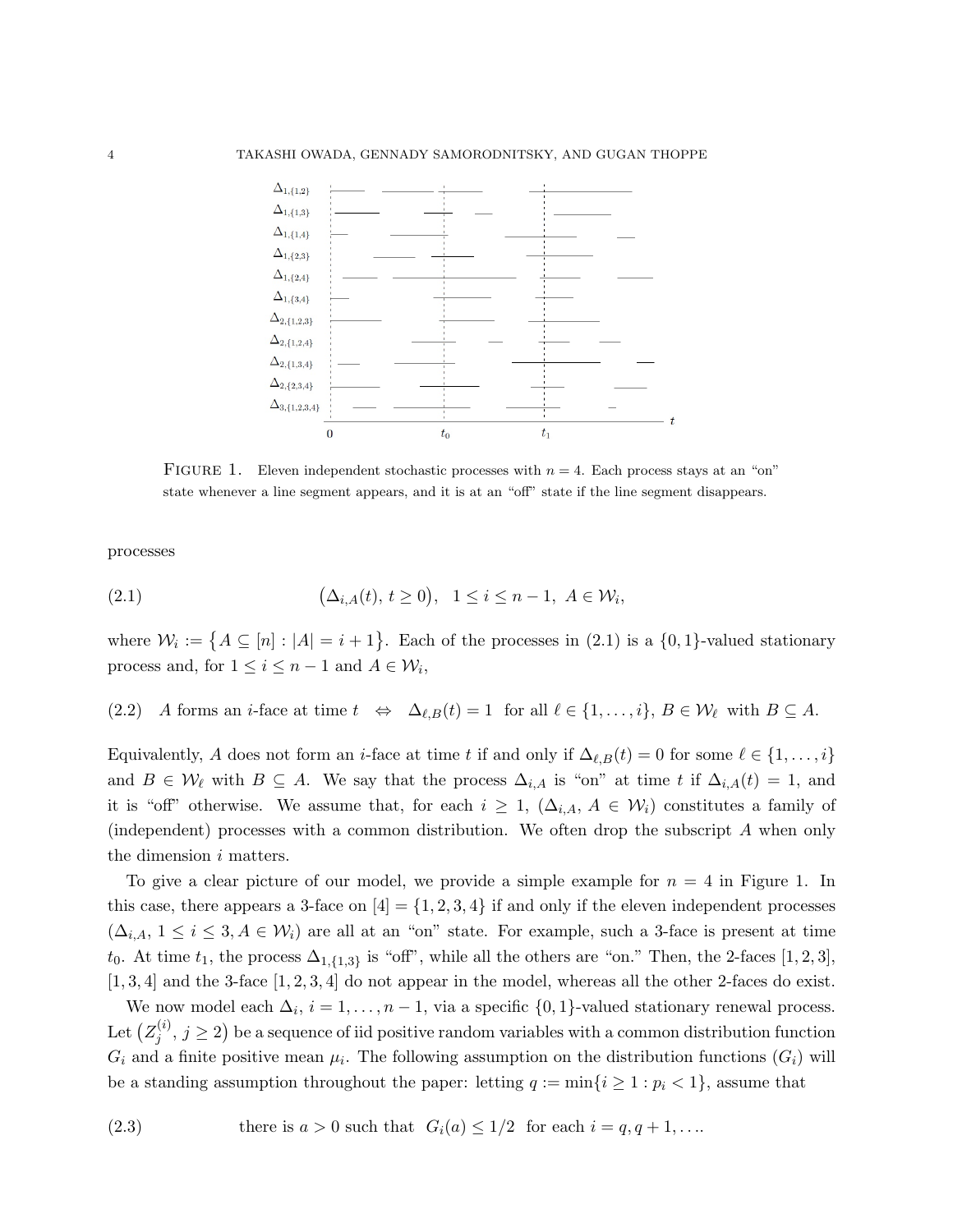Separately, let  $(I_i^{(i)}$  $j^{(i)}$ ,  $j \geq 0$ ) be a sequence of iid Bernoulli variables with parameter  $p_i$ . Finally, let  $D^{(i)}$  be an *equilibrium random variable* with the distribution

(2.4) 
$$
\mathbb{P}(D^{(i)} \le x) = \frac{1}{\mu_i} \int_0^x (1 - G_i(y)) dy =: (G_i)_e(x), \quad x \ge 0.
$$

All the random objects  $(Z_i^{(i)})$  $\binom{i}{j},\ \ \binom{I_j^{(i)}}{j}$  $j^{(i)}$ ), and  $D^{(i)}$  are independent. We define a delayed renewal sequence by  $S_0^{(i)} = 0, S_1^{(i)} = D^{(i)},$  and

(2.5) 
$$
S_j^{(i)} = D^{(i)} + \sum_{\ell=2}^j Z_{\ell}^{(i)}, \ \ j \ge 2,
$$

and the corresponding counting process,

(2.6) 
$$
N_i(t) = \sum_{j=1}^{\infty} \mathbb{1}\{S_j^{(i)} \le t\}, \quad t \ge 0.
$$

Since the first renewal time has the equilibrium distribution given by  $(2.4)$ , the delayed process  $N_i$ in (2.6) has stationary increments (Ross (1996)). In particular,  $\mathbb{E}(N_i(t)) = t/\mu_i$ . We finally define

(2.7) 
$$
\Delta_i(t) := \sum_{j=0}^{\infty} \mathbb{1}\left\{S_j^{(i)} \le t < S_{j+1}^{(i)}\right\} I_j^{(i)}, \quad t \ge 0.
$$

**Definition 2.1.** The dynamic multi-parameter simplicial complex  $(X([n], \mathbf{p}; t), t \ge 0)$  on n vertices is defined by  $(2.2)$ . For each dimension i, the temporal evolution of the *i*-dimensional faces is determined by the independent processes  $(\Delta_{i,A}, 1 \leq i \leq n-1, A \in \mathcal{W}_i)$  described in (2.7).

**Remark 2.2.** As stated below in Lemma 2.4,  $\Delta_i$  is a stationary process for every i which implies that  $(X([n], \mathbf{p}; t), t \geq 0)$  itself is stationary. In fact, for each  $t \geq 0$ ,  $X([n], \mathbf{p}; t)$  has the same distribution as that of the static multi-parameter simplicial complex in Costa and Farber (2016, 2017).

**Remark 2.3.** If  $p = (p, 0, ...)$  and  $G_1(x) = 1 - e^{-\lambda x}, x \ge 0$  for some  $\lambda > 0$ , then  $X([n], p; t)$  is a reparametrization of the dynamic clique complex, for which the evolution of the edges is determined by the {0, 1}-valued stationary continuous-time Markov chain (Thoppe et al. (2016)).

The next result formally records the fact that, for each  $i$ ,  $\Delta_i$  is a stationary process. It also states and proves a couple of useful properties concerning it. In particular, it shows that if  $p_i$  is small, then  $\Delta_i$  is most of time off.

**Lemma 2.4.** (i) For every  $i \in \{1, ..., n-1\}$ ,  $(\Delta_i(t), t \ge 0)$  is a stationary process with  $\mathbb{P}(\Delta_i(t) =$  $1) = p_i$ . In addition,

$$
\mathbb{P}(\Delta_i(t) = 1 | \Delta_i(0) = 1) = 1 - (1 - p_i)(G_i)_e(t), \quad t \ge 0.
$$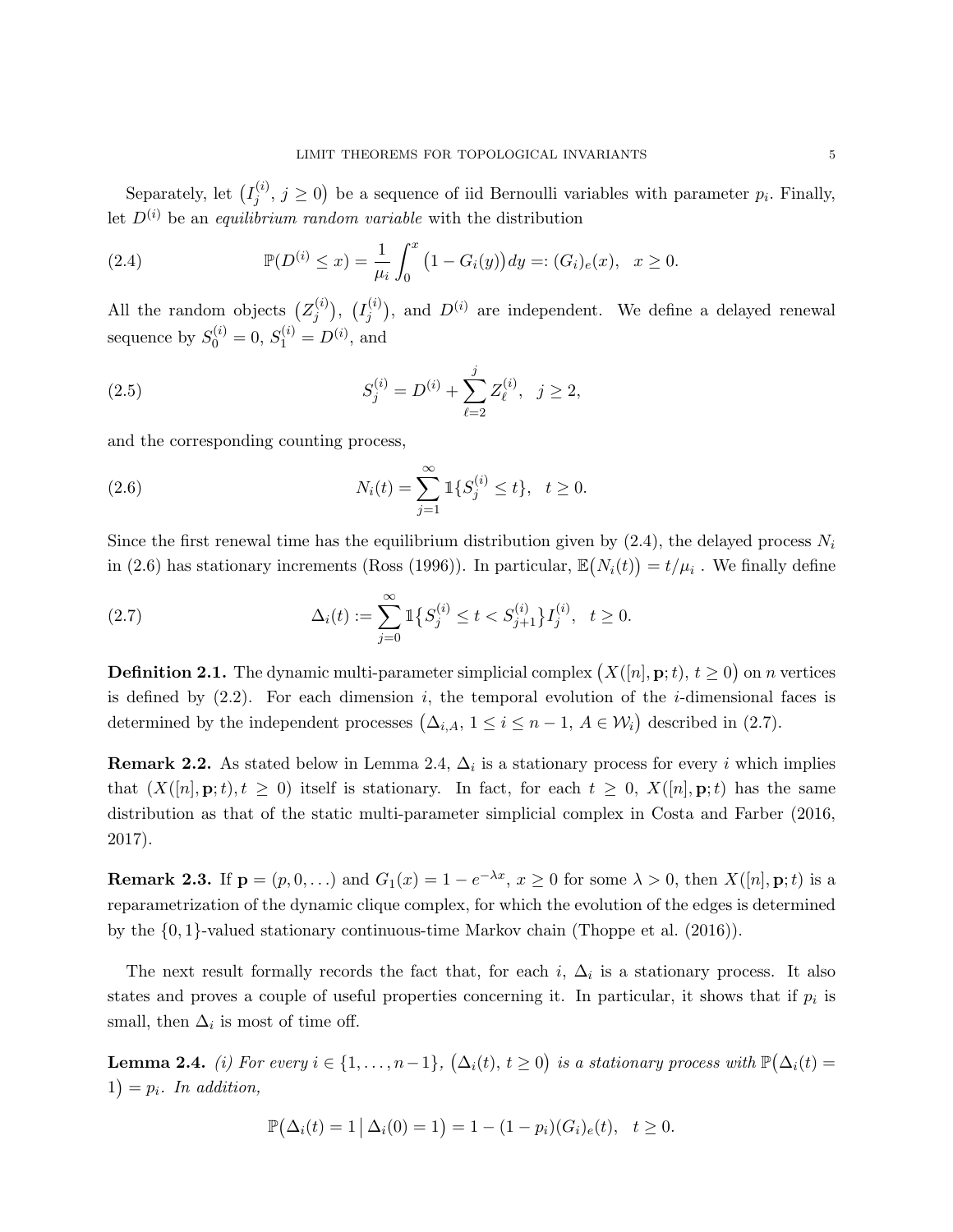(ii) For every  $i \geq q$  and  $T > 0$ ,

(2.8) 
$$
\mathbb{P}\left(\sup_{0 \le t \le T} \Delta_i(t) = 1\right) \le p_i \left(1 + (1 - p_i) \frac{(G_i)_e(T)}{1 - G_i(T)}\right)
$$

*Proof.* The first statement in part (i) is obvious, because the process  $N_i(t)$  has stationary increments. For the second one,

.

$$
\mathbb{P}(\Delta_i(t) = 1 \mid \Delta_i(0) = 1) = \mathbb{P}(0 \le t < D^{(i)}) + p_i P(t \ge D^{(i)})
$$
\n
$$
= 1 - (1 - p_i)(G_i)_e(t).
$$

For Part  $(ii)$ , denote

$$
K = N_i(T) = \max\{j \ge 1 : S_j^{(i)} \le T\} \quad (K = 0 \text{ if } S_1^{(i)} > T).
$$

Then,

$$
\mathbb{P}\left(\sup_{0 \le t \le T} \Delta_i(t) = 1\right) = p_i + \mathbb{P}\left(\Delta_i(0) = 0, \sup_{0 < t \le T} \Delta_i(t) = 1\right)
$$
\n
$$
= p_i + (1 - p_i)\mathbb{E}\left[1 - (1 - p_i)^K\right].
$$

It is clear that  $K$  is dominated by

$$
K' := \begin{cases} \min\{j \ge 2 : Z_j^{(i)} > T\} - 1 & \text{if } D^{(i)} \le T \\ 0 & \text{if } D^{(i)} > T. \end{cases}
$$

Evaluating the above expression with K replaced by K' gives us  $(2.8)$ .

Sometimes we will also impose the following additional assumption on the distributions  $(G_i)$ .

(2.9) 
$$
c := \sup_{i \geq q} \sup_{h > 0, 0 \leq y \leq 1} \frac{G_i(y+h) - G_i(y)}{h^{\gamma}} < \infty \quad \text{for some } 0 < \gamma \leq 1,
$$

Note that  $(2.9)$  holds if  $G_i$ 's have a common bounded density function (such as an exponential density).

Under this additional assumption, we have the following estimates.

**Lemma 2.5.** Assume (2.9). Then for all  $0 \le r < s < t \le 1$ ,

(2.10) 
$$
\mathbb{P}(\Delta_i(r) = 0, \Delta_i(s) = 1, \Delta_i(t) = 0) \le \frac{2c}{a} p_i (t - r)^{1 + \gamma}
$$

and

(2.11) 
$$
\mathbb{P}(\Delta_i(r) = 1, \Delta_i(s) = 0, \Delta_i(t) = 1) \leq \frac{2c}{a} p_i^2 (t - r)^{1 + \gamma}.
$$

Proof. Rewrite (2.10) as

$$
p_i \mathbb{P}(\Delta_i(r) = 0, \Delta_i(t) = 0 | \Delta_i(s) = 1) \leq p_i \mathbb{P}(A_i(s) \leq s - r, R_i(s) \leq t - s),
$$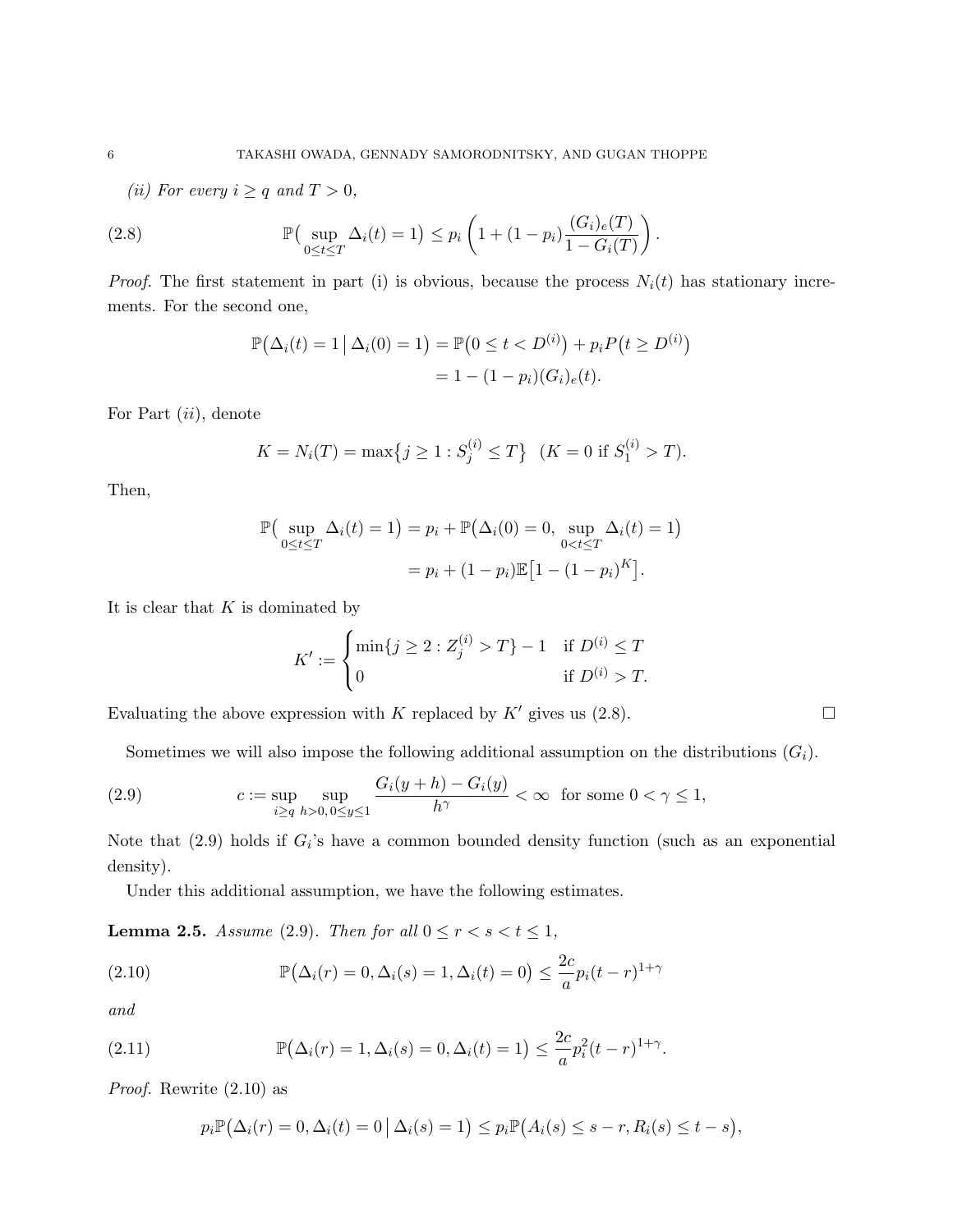where  $A_i$  and  $R_i$  are respectively, the age and the residual lifetime of a renewal process (2.6) with the interarrival distribution  $G_i$ . It then follows from standard calculation in renewal theory (see e.g., Resnick (1992)) that

$$
\mathbb{P}(A_i(s) \le s - r, R_i(s) \le t - s) = \mathbb{P}(r \le S_{N_i(s)}^{(i)}, S_{N_i(s)+1}^{(i)} \le t)
$$
  
= 
$$
\frac{1}{\mu_i} \int_0^{s-r} (G_i(y+t-s) - G_i(y)) dy \le \frac{2c}{a} (s-r)(t-s)^{\gamma}.
$$

The last inequality comes from  $(2.3)$  and  $(2.9)$ . The argument for  $(2.11)$  is similar; since the process  $\Delta_i$  is now required to be "on" in two distinct time intervals,  $p_i$  in (2.10) is replaced by  $p_i^2$  $\Box$ 

Recall that the probabilities in **p** for the dynamic multi-parameter simplicial complex  $X([n], \mathbf{p}; t)$ may depend on n. In the sequel, following Costa and Farber (2017), we "couple" **p** with n in a particular way: we set  $p_i = n^{-\alpha_i}, \alpha_i \in [0, \infty]$  for  $i = 1, 2, \ldots$ . Accordingly, we can work with an infinite sequence  $\boldsymbol{\alpha} = (\alpha_1, \alpha_2, \dots)$ , independent of n, to control the rates at which the entries in **p** decay. Below, we introduce some additional terms and notation, which we try to keep as consistent as possible with those in Costa and Farber (2017).

Let

$$
\psi_j(\boldsymbol{\alpha}) = \sum_{i=1}^j \binom{j}{i} \alpha_i, \quad j \ge 1.
$$

By convention, we set  $\binom{j}{i}$  $\hat{y}_i^j$  = 0 whenever  $j < i$ . Note that  $\psi_j(\alpha)$  is non-decreasing in j, i.e.,  $\psi_i(\boldsymbol{\alpha}) \leq \psi_j(\boldsymbol{\alpha})$  for each  $\boldsymbol{\alpha}$  and  $i \leq j$ . We also let

$$
\tau_j(\alpha) := j + 1 - \sum_{i=1}^j \psi_i(\alpha) = j + 1 - \sum_{i=1}^j \binom{j+1}{i+1} \alpha_i, \quad 1 \le j \le n - 1.
$$

Additionally, we consider the following sets of parameters:

$$
\mathcal{D}_j := \{ \boldsymbol{\alpha} : \psi_j(\boldsymbol{\alpha}) < 1 < \psi_{j+1}(\boldsymbol{\alpha}) \}
$$

for  $j \geq 1$  and  $\mathcal{D}_0 := {\alpha : \psi_1(\alpha) > 1}.$ 

Recalling the notation  $q = q(\boldsymbol{\alpha}) = \min\{i \geq 1 : \alpha_i > 0\}$  in (2.3), note that

$$
\psi_j(\alpha) = 0, \quad \tau_j(\alpha) = j + 1, \quad j = 1, \ldots, q - 1.
$$

Importantly, if  $\alpha \in \mathcal{D}_k$  for some  $k \geq q$ , then

$$
0<\psi_q(\boldsymbol{\alpha})<\cdots<\psi_k(\boldsymbol{\alpha})<1<\psi_{k+1}(\boldsymbol{\alpha})<\ldots,
$$

so that,

$$
q = \tau_{q-1}(\boldsymbol{\alpha}) < \tau_q(\boldsymbol{\alpha}) < \cdots < \tau_k(\boldsymbol{\alpha}) > \tau_{k+1}(\boldsymbol{\alpha}) > \ldots
$$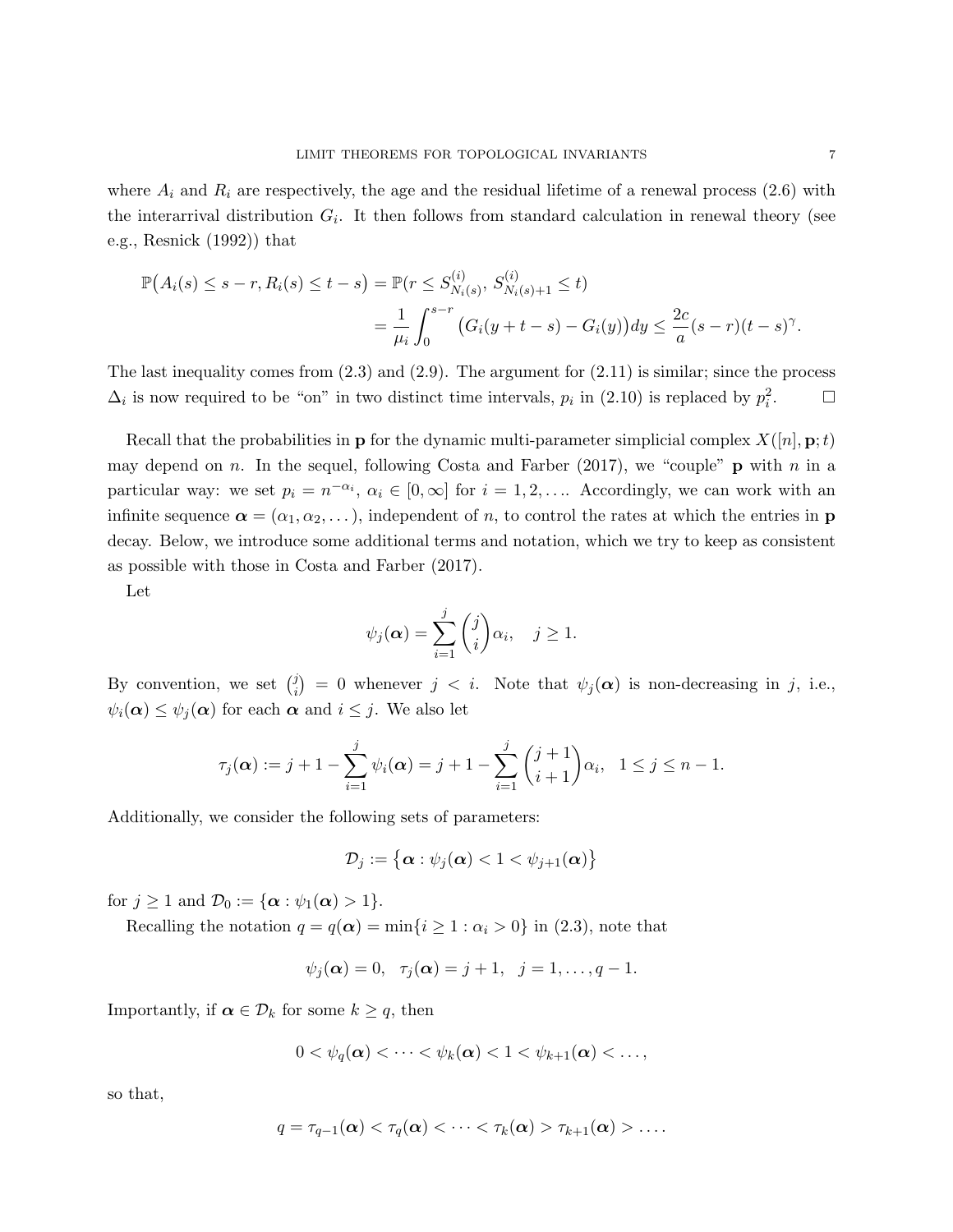In this case, the index k is referred to as the critical dimension. Note that  $\tau_i(\alpha)$ ,  $j \geq k+1$ , can be negative. Observe also that, for  $j > k$ ,

(2.12) 
$$
\tau_j(\alpha) - (\tau_{j+1}(\alpha) + \alpha_{j+1}) = -1 + \sum_{i=1}^j \left( \binom{j+2}{i+1} - \binom{j+1}{i+1} \right) \alpha_i
$$

$$
= -1 + \sum_{i=1}^j \binom{j+1}{i} \alpha_i > -1 + \psi_j(\alpha) > 0.
$$

#### 3. Limit theorems for the face counts

We consider the dynamic multi-parameter simplicial complex  $(X([n], \mathbf{p}; t), t \geq 0)$  constructed in the previous section. Our basic assumption from now on will be that

(3.1) 
$$
\alpha \in \mathcal{D}_k \text{ for some } k \geq q.
$$

Let  $\beta_{j,n}(t) := \beta_{j,n}(X([n], \mathbf{p}; t))$  be the jth (reduced) Betti number of the complex at time t. Note that  $(\beta_{j,n}(t), t \geq 0)$  is a stationary process. We will often use  $\beta_{j,n}$  to mean  $\beta_{j,n}(0)$ . Similarly, we let  $\chi_n(t)$  denote the Euler characteristic of the complex at time t. Then,  $(\chi_n(t), t \geq 0)$  also is a stationary process, and  $\chi_n$  will be used to denote  $\chi_n := \chi_n(0)$ . Recall that our goal is to establish functional strong laws of large numbers (SLLN) and functional central limit theorems (FCLT) for the Euler characteristic and the Betti number in the critical dimension  $k$  of the dynamic multiparameter simplicial complex. This section is of preparatory nature and deals with the face counts of the complex.

We write the face counts in dimension  $j$  as

$$
(3.2) \qquad f_{j,n}(t) = \sum_{\sigma \subset [n], |\sigma| = j+1} \mathbb{1}\{\sigma \text{ forms a } j\text{-face in } X([n], \mathbf{p}; t)\} =: \sum_{\sigma \subset [n], |\sigma| = j+1} \xi_{\sigma}(t), \quad t \geq 0.
$$

Once again, let  $\xi_{\sigma} := \xi_{\sigma}(0)$ . As in Kahle and Meckes (2013) and Thoppe et al. (2016), we analyze the face counts first, and then relate them to the Euler characteristic and the Betti numbers through the relations

(3.3) 
$$
\chi_n(t) := \sum_{j=0}^{n-1} (-1)^j f_{j,n}(t), \quad t \ge 0,
$$

and

(3.4) 
$$
\chi_n(t) := 1 + \sum_{j=0}^{n-1} (-1)^j \beta_{j,n}(t), \quad t \ge 0.
$$

We start with the asymptotic behaviour of the expected value and the covariances of the face counts. Note that not all results below require the assumption (3.1).

**Proposition 3.1.** For any  $j \geq 1$ , we have

$$
\mathbb{E}(f_{j,n}) \sim \frac{n^{\tau_j(\boldsymbol{\alpha})}}{(j+1)!}, \quad n \to \infty.
$$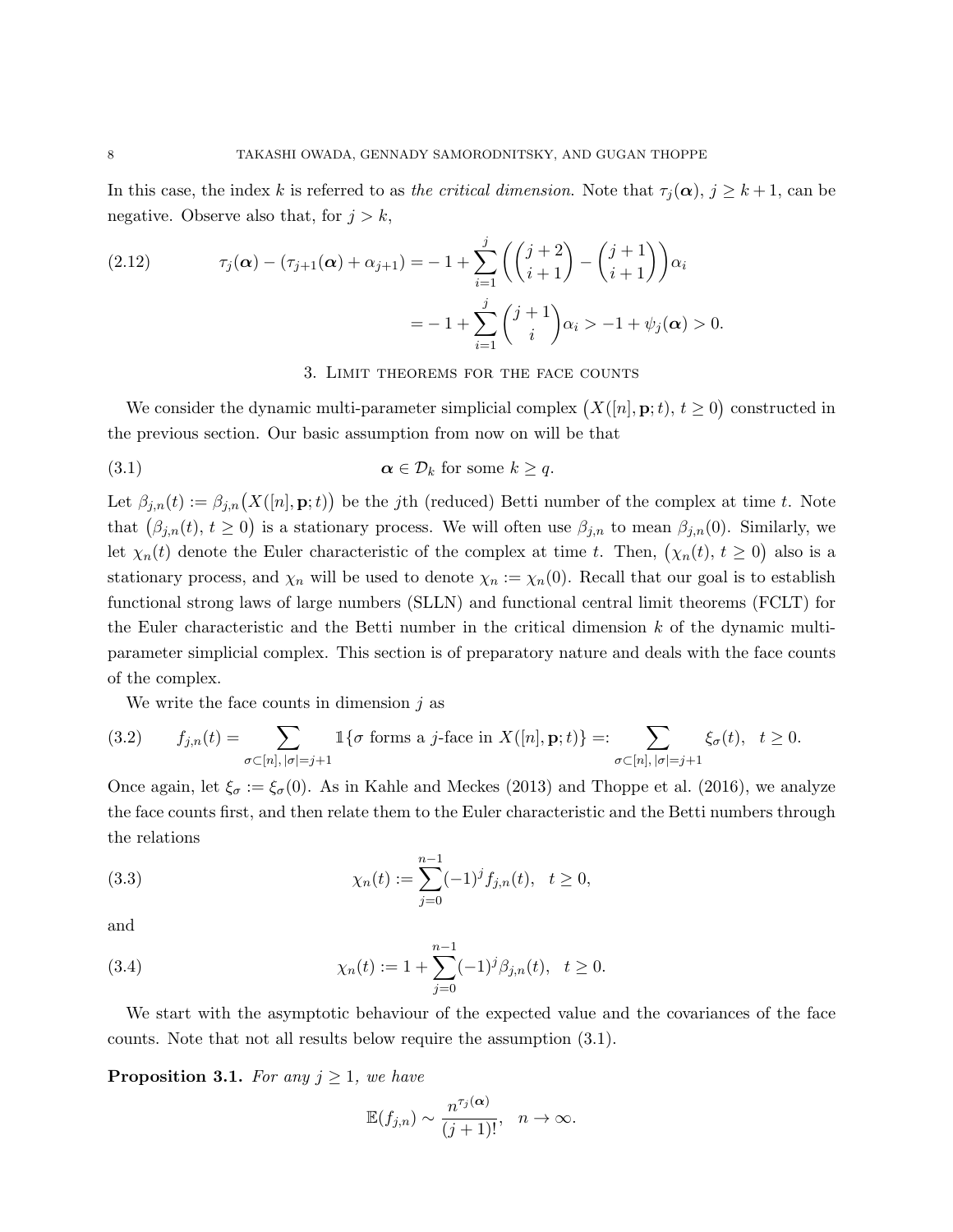Furthermore, for  $j \geq q$  and  $0 \leq s \leq t < \infty$ , we have

(3.5)

 $Cov(f_{j,n}(t),f_{j,n}(s))$ 

$$
\sim \frac{n^{2\tau_j(\alpha)-\tau_q(\alpha)}}{(q+1)!((j-q)!)^2} \left(1-(G_q)_e(t-s)\right) \vee \frac{n^{\tau_j(\alpha)}}{(j+1)!} \prod_{i=q}^j \left(1-(1-p_i)(G_i)_e(t-s)\right)^{\binom{j+1}{i+1}}
$$

as  $n \to \infty$ , where  $a \vee b = \max\{a, b\}$  for  $a, b \in \mathbb{R}$ . In particular, if (3.1) holds, then

(3.6) 
$$
\text{Cov}(f_{k,n}(t), f_{k,n}(s)) \sim \frac{n^{2\tau_k(\alpha) - \tau_q(\alpha)}}{(q+1)!((k-q)!)^2} (1 - (G_q)_e(t-s)), \quad n \to \infty.
$$

**Remark 3.2.** For  $j < q$ ,  $f_{j,n}(t)$  is, of course, nonrandom, so in this case,  $Cov(f_{j,n}(t), f_{j,n}(s)) = 0$ . Proof. The asymptotics of the mean face count is easy to obtain. In fact,

(3.7) 
$$
\mathbb{E}(f_{j,n}) = {n \choose j+1} \prod_{i=q}^{j} p_i^{(j+1)} = {n \choose j+1} n^{\tau_j(\alpha) - (j+1)} \sim \frac{n^{\tau_j(\alpha)}}{(j+1)!} \text{ as } n \to \infty.
$$

For the covariances, we write

$$
\mathbb{E}\left(f_{j,n}(t)f_{j,n}(s)\right) = \sum_{\ell=0}^{j+1} \mathbb{E}\left(\sum_{\substack{\sigma \subset [n] \\ |\sigma|=j+1}} \sum_{\substack{\tau \subset [n] \\ |\tau|=j+1, |\sigma \cap \tau| = \ell}} \xi_{\sigma}(t)\xi_{\tau}(s)\right)
$$

$$
= \sum_{\ell=0}^{j+1} {n \choose j+1} {j+1 \choose \ell} {n-j-1 \choose j+1-\ell} \mathbb{E}\left(\xi_{\sigma}(t)\xi_{\tau}(s)\right) \mathbb{1}\left\{|\sigma \cap \tau| = \ell\right\}.
$$

If  $\ell \in \{0, 1, \ldots, q\}$ , all faces of  $\sigma \cap \tau$  exist with probability one; thus,

$$
\mathbb{E}\big(\xi_{\sigma}(t)\xi_{\tau}(s)\big) \, \mathbb{1}\big\{|\sigma \cap \tau| = \ell\big\} = \bigg(\prod_{i=q}^{j} p_i^{\binom{j+1}{i+1}}\bigg)^2 = n^{2\tau_j(\alpha)-2(j+1)}.
$$

On the other hand, if  $\ell \in \{q + 1, \ldots, j + 1\}$ , we have

$$
\mathbb{E}\left(\xi_{\sigma}(t)\xi_{\tau}(s)\right)\mathbb{1}\left\{|\sigma\cap\tau|=\ell\right\} = \prod_{i=q}^{j} p_i^{(i+1)} \times \prod_{i=q}^{j} \mathbb{P}\left(\Delta_i(t)=1 \mid \Delta_i(s)=1\right)^{n \choose i+1} \times \prod_{i=q}^{j} p_i^{(i+1)-n \choose i+1} \n=:\ A_n \times B_n \times C_n.
$$

Here,  $A_n$  is the probability of  $\tau$  spanning a j-face at time s, while  $B_n$  is the conditional probability that all faces of  $\sigma \cap \tau$  are present at time t, given that  $\tau$  spans a j-face at time s. Finally,  $C_n$  is the conditional probability of  $\sigma$  forming a j-face at time t, given that all faces of  $\sigma \cap \tau$  are present at time t. Calculating the product of three terms via Lemma 2.4,

$$
A_n \times B_n \times C_n = n^{2\tau_j(\alpha) - \tau_{\ell-1}(\alpha) - 2(j+1) + \ell} \prod_{i=q}^j (1 - (1 - p_i)(G_i)_e(t - s))^{(\ell+1)}.
$$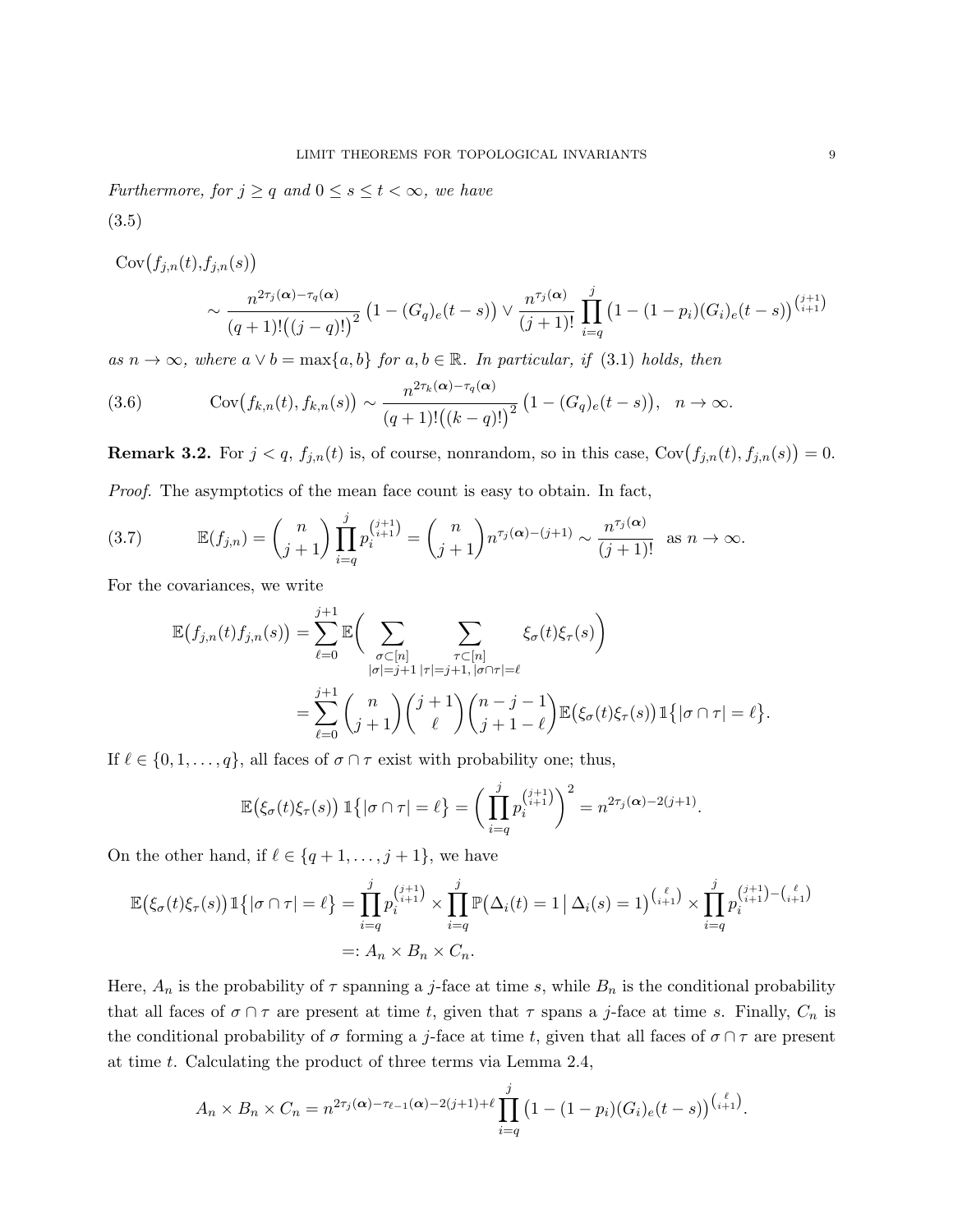By the stationarity of face counts, together with (3.7), we have that

$$
\mathbb{E}(f_{j,n}(t))\mathbb{E}(f_{j,n}(s)) = (\mathbb{E}(f_{j,n}))^{2} = {n \choose j+1}^{2} n^{2\tau_{j}(\alpha)-2(j+1)} \n= \sum_{\ell=0}^{j+1} {n \choose j+1} {j+1 \choose \ell} {n-j-1 \choose j+1-\ell} n^{2\tau_{j}(\alpha)-2(j+1)}.
$$

Combining all these results yields

$$
Cov(f_{j,n}(t), f_{j,n}(s)) = \sum_{\ell=q+1}^{j+1} {n \choose j+1} {j+1 \choose \ell} {n-j-1 \choose j+1-\ell}
$$
  
\n
$$
\times n^{2\tau_j(\alpha)-\tau_{\ell-1}(\alpha)-2(j+1)+\ell} \Big\{ \prod_{i=q}^{j} (1-(1-p_i)(G_i)_e(t-s))^{j+1} - n^{\tau_{\ell-1}(\alpha)-\ell} \Big\}
$$
  
\n
$$
\times \sum_{\ell=q+1}^{j+1} \frac{n^{2\tau_j(\alpha)-\tau_{\ell-1}(\alpha)}}{\ell!((j+1-\ell)!)^2} \prod_{i=q}^{\ell-1} (1-(1-p_i)(G_i)_e(t-s))^{j+1}
$$
  
\n
$$
\times \frac{n^{2\tau_j(\alpha)-\tau_q(\alpha)}}{(q+1)!(j-q)!^2} (1-(G_q)_e(t-s))
$$
  
\n
$$
\times \frac{n^{\tau_j(\alpha)}}{(j+1)!} \prod_{i=q}^{j} (1-(1-p_i)(G_i)_e(t-s))^{j+1 \choose i+1}, \quad n \to \infty,
$$

where the last equivalence comes from the fact that  $(\tau_{\ell}(\alpha), \ell \geq q)$  is a sequence that increases for  $\ell \leq k$  and then decreases. For the derivation of (3.6), use the fact that  $2\tau_k(\alpha)-\tau_q(\alpha) \geq \tau_k(\alpha)$ .  $\Box$ 

Remark 3.3. It follows immediately from the proposition that, under the assumption (3.1), for every  $j \neq k$ ,

(3.8) 
$$
\lim_{n \to \infty} \frac{\mathbb{E}(f_{j,n})}{\mathbb{E}(f_{k,n})} = \lim_{n \to \infty} \frac{\text{Var}(f_{j,n})}{\text{Var}(f_{k,n})} = 0.
$$

That is, the face counts in the critical dimension dominate those in the other dimensions both in their means and their variances.

The following corollary will be useful in the sequel. Since time parameter plays no role due to stationarity, we remove it to simplify the notation. Denote

(3.9) 
$$
M(\boldsymbol{\alpha}) = \min\left\{i : \tau_i(\boldsymbol{\alpha}) < 0\right\};
$$

this is a finite number since  $\tau_i(\alpha) \to -\infty$  as  $i \to \infty$ .

Corollary 3.4. As  $n \to \infty$ ,

$$
\sum_{j=M(\alpha)}^{\infty} \mathbb{E}(f_{j,n}) \to 0.
$$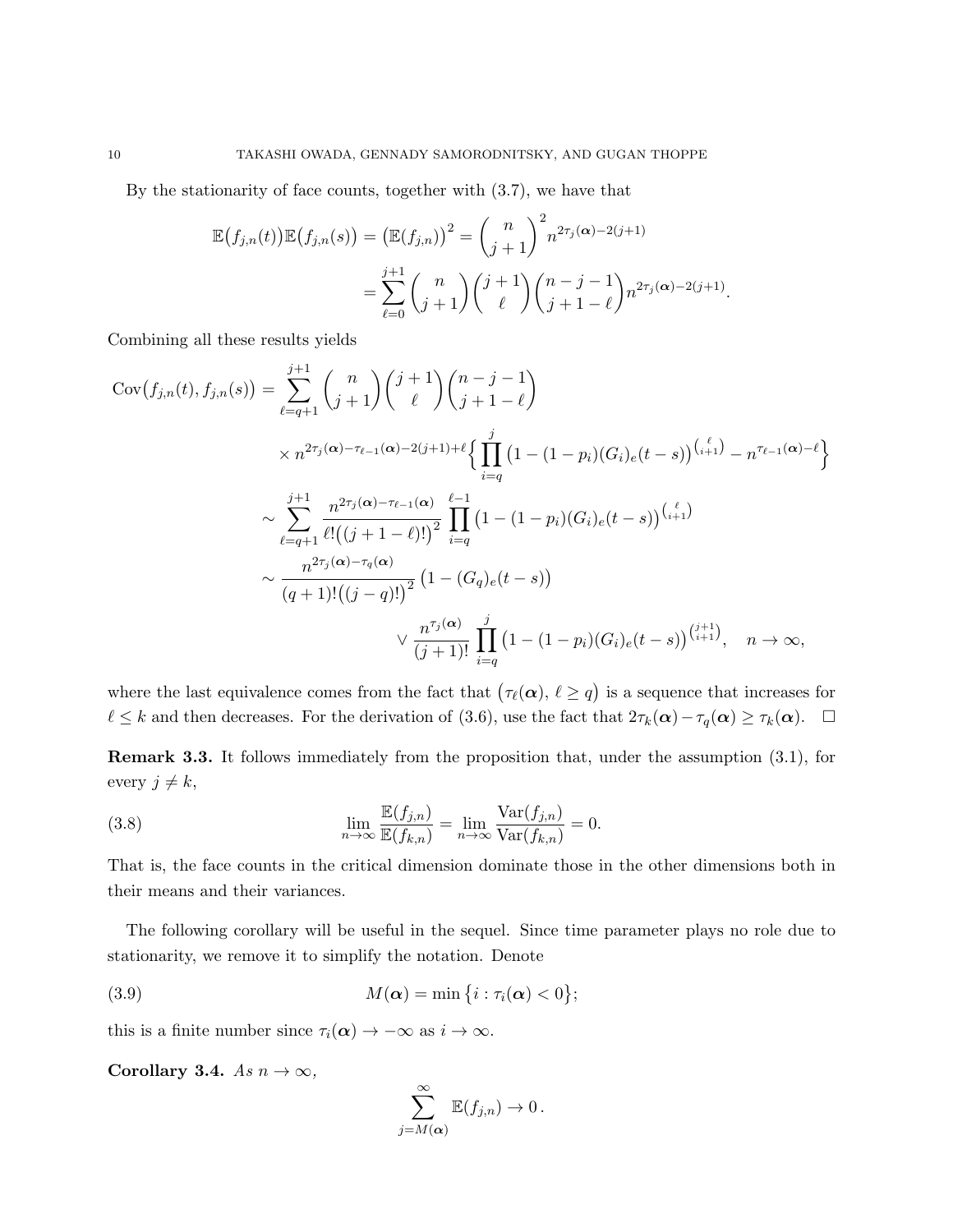Proof. It follows from (3.7) that

$$
\mathbb{E}(f_{j,n}) \leq n^{\tau_j(\boldsymbol{\alpha})} \leq \left(\frac{1}{n^{\beta}}\right)^{j+1},
$$

where

$$
\beta = \inf_{j \geq M(\boldsymbol{\alpha})} \bigl[ -\tau_j(\boldsymbol{\alpha})/(j+1) \bigr].
$$

Note that  $\beta > 0$ , since  $\tau_j(\alpha) < 0$  for all  $j \geq M(\alpha)$ , and

$$
\lim_{j \to \infty} \frac{-\tau_j(\alpha)}{j+1} = \lim_{j \to \infty} \left\{ \sum_{i=1}^j \binom{j}{i} \frac{\alpha_i}{i+1} - 1 \right\} \ge \lim_{j \to \infty} \left\{ \binom{j}{q} \frac{\alpha_q}{q+1} - 1 \right\} = \infty.
$$

Hence,

 $\sum^{\infty}$  $j=M(\alpha)$  $\mathbb{E}(f_j) \leq \sum_{i=1}^{\infty}$  $j=M(\alpha)$  $\begin{pmatrix} 1 \end{pmatrix}$  $n^{\beta}$  $\bigg\}^{j+1} \to 0, \quad n \to \infty,$ as desired.  $\square$ 

As stated below, the face counts in the critical dimension  $k$  turn out to satisfy a functional central limit theorem. The limit turns out to be a stationary Gaussian process whose covariance function is given by the limit in (3.6). Specifically, let  $(Z_k(t), t \ge 0)$  be a zero-mean stationary Gaussian process with covariance function

(3.10) 
$$
R_k(t) = \mathbb{E}\big(Z_k(t)Z_k(0)\big) = 1 - (G_q)_e(t), \quad t \ge 0.
$$

The basic sample path properties of this process are described in the next proposition.

**Proposition 3.5.** The process  $Z_k$  admits a continuous version, whose sample paths are  $\delta$ -Hölder continuous for any  $\delta \in (0, 1/2)$ .

*Proof.* Since  $Z_k$  is a stationary Gaussian process and

$$
\mathbb{E}\big[\big(Z_k(t) - Z_k(s)\big)^2\big] = 2(G_q)_e(|t-s|) \le \frac{2}{\mu_q}|t-s|,
$$

the claim follows from the Kolmogorov continuity criterion.

The statement below is a FCLT for the face counts in the critical dimension k. We view  $f_{k,n}(\cdot)$ as a (piecewise constant) random element of  $D[0,\infty)$ , the space of right continuous functions with left limits, which is equipped with the Skorohod  $J_1$ -topology.

**Proposition 3.6.** Assume (3.1). Then, as  $n \to \infty$ ,

(3.11) 
$$
\left(\frac{f_{k,n}(t) - \mathbb{E}(f_{k,n})}{\sqrt{\text{Var}(f_{k,n})}}, t \ge 0\right) \Rightarrow (Z_k(t), t \ge 0)
$$

in the sense of convergence of the finite-dimensional distributions. If the assumption (2.9) is satisfied then (3.11) also holds in the sense of weak convergence in the  $J_1$ -topology on  $D[0,\infty)$ .

The proof is deferred to Section 5.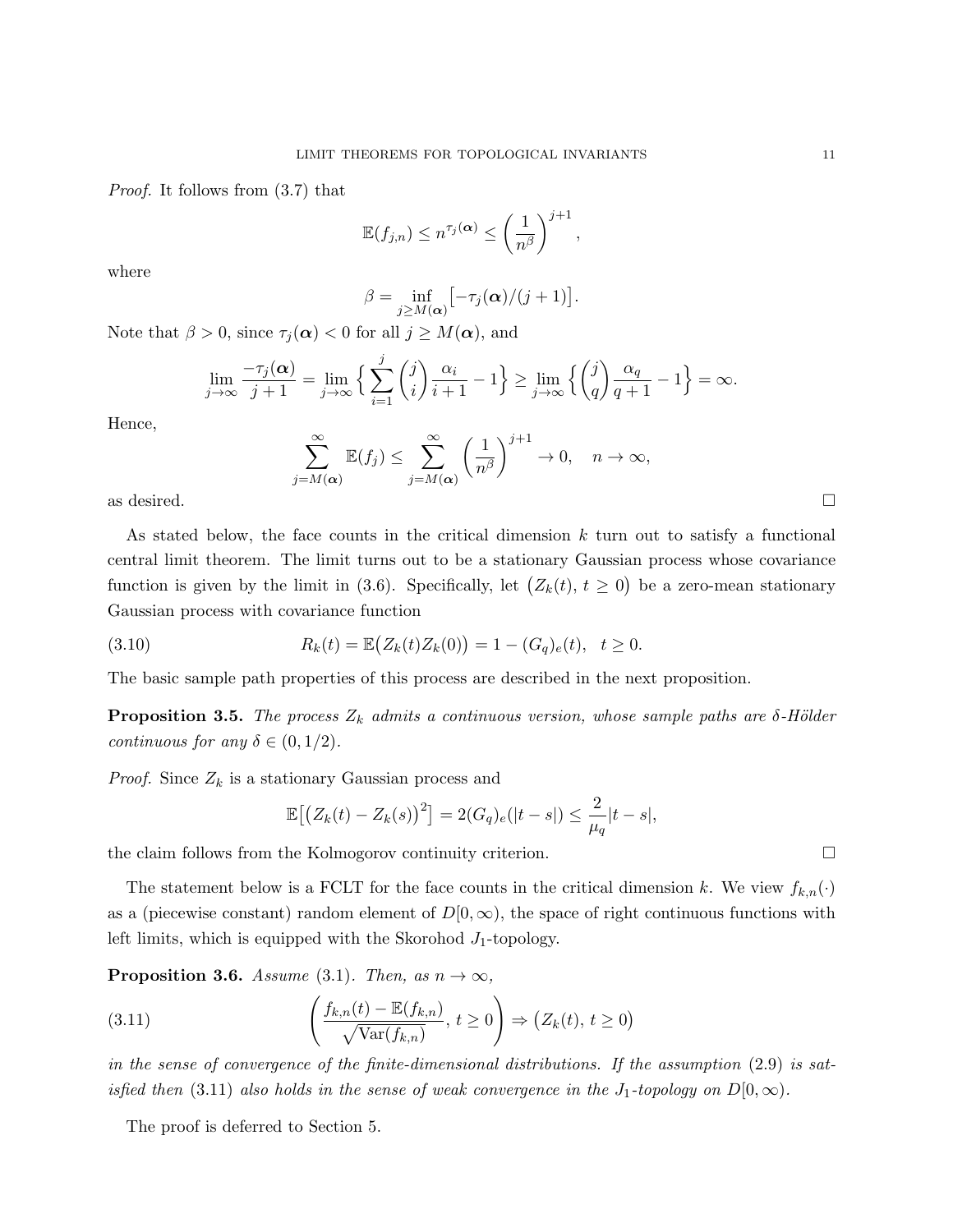**Remark 3.7.** It is interesting and, initially, unexpected that only the state change distribution  $G_q$ in the lowest nontrivial dimension  $q$  contributes to the asymptotics of the face counts in the critical dimension. This is due to the fact that the "flipping" of a q-simplex from "on" to "off" or vice versa affects the distribution of k-simplices more than does any flipping in a different dimension. Note that if  $G_q$  is exponential with mean  $1/\lambda$ , then  $R_k(t) = e^{-\lambda t}$  and  $Z_k$  is the Ornstein-Uhlenbeck Gaussian process, as in Thoppe et al. (2016).

### 4. FCLT for topological invariants

In this section, we present the main results of this paper: the functional SLLN and the FCLT for the Euler characteristic and the Betti numbers in the critical dimension. We defer the proofs to Sections 6 and 7.

We start with the strong laws of large numbers.

**Theorem 4.1.** Assume (3.1). Then, as  $n \to \infty$ ,

(4.1) 
$$
\left(\frac{\chi_n(t)}{n^{\tau_k(\alpha)}}, t \ge 0\right) \to \frac{(-1)^k}{(k+1)!} a.s.
$$

and

(4.2) 
$$
\left(\frac{\beta_{k,n}(t)}{n^{\tau_k(\alpha)}}, t \ge 0\right) \to \frac{1}{(k+1)!} a.s.
$$

in the J<sub>1</sub>-topology on  $D[0,\infty)$ , where the right hand sides of (4.1) and (4.2) are viewed as constant elements of  $D[0,\infty)$ .

After stating the functional strong law of large numbers, we proceed, as it is frequently done, with the functional central limit theorem. Note the similarity with the corresponding limit theorem for the face counts in Proposition 3.6.

**Theorem 4.2.** Assume (3.1). Then, as  $n \to \infty$ ,

(4.3) 
$$
\left(\frac{\chi_n(t) - \mathbb{E}(\chi_n)}{\sqrt{\text{Var}(f_{k,n})}}, t \ge 0\right) \Rightarrow \left(Z_k(t), t \ge 0\right)
$$

and

(4.4) 
$$
\left(\frac{\beta_{k,n}(t) - \mathbb{E}(\beta_{k,n})}{\sqrt{\text{Var}(f_{k,n})}}, t \ge 0\right) \Rightarrow \left(Z_k(t), t \ge 0\right)
$$

in the sense of convergence of the finite-dimensional distributions.

In addition, assume (2.9) and

(4.5) 
$$
\tau_k(\boldsymbol{\alpha}) - \frac{\tau_q(\boldsymbol{\alpha})}{2} > \tau_{k+1}(\boldsymbol{\alpha}).
$$

Then, (4.3) and (4.4) also hold in the sense of weak convergence in the  $J_1$ -topology on  $D[0,\infty)$ .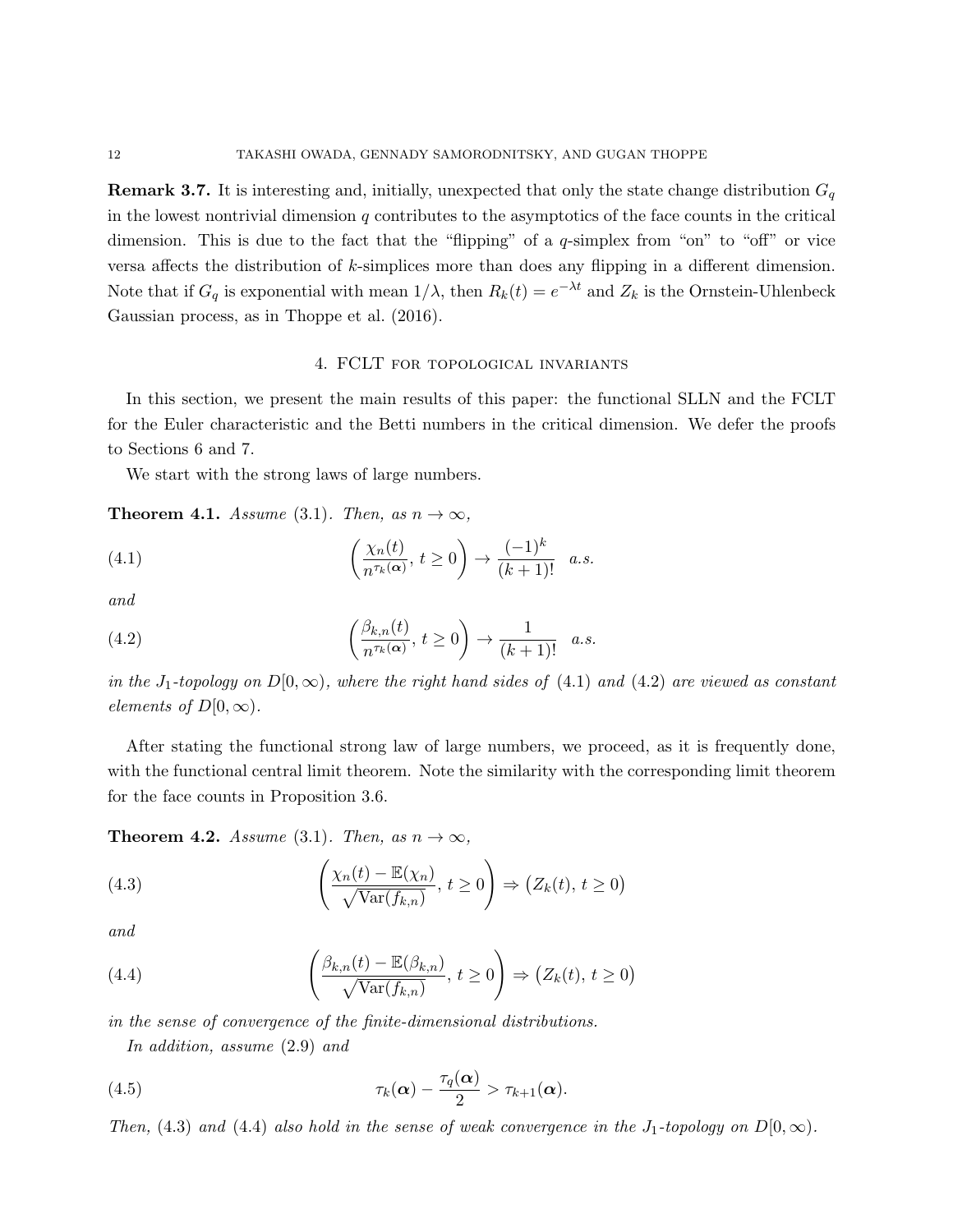Remark 4.3. By Proposition 3.1, (4.3) can be restated as

$$
\left(\frac{\chi_n(t)-\mathbb{E}(\chi_n)}{n^{\tau_k(\alpha)-\tau_q(\alpha)/2}},\,t\geq 0\right)\Rightarrow \left(\left\{(q+1)!\right\}^{1/2}(k-q)!Z_k(t),\,t\geq 0\right).
$$

A similar reformulation is possible for (4.4).

**Remark 4.4.** We think that  $(2.9)$  alone is sufficient for weak convergence in the  $J_1$ -topology on  $D[0,\infty)$  in (4.3) and (4.4). We have chosen to assume (4.5) in order to simplify an already long and technical argument.

Example 4.5. The dynamic variants of the Linial-Meshulam complex and the clique complex are special cases of our model. An explicit form of Theorem 4.2 is stated here for these two setups.

The Linial-Meshulam simplicial complex (see Linial and Meshulam (2006); Meshulam and Wallach (2009)) corresponds, in our description, to  $\alpha = (0, \ldots, 0, \alpha_k, \infty, \infty, \ldots)$ , with  $0 < \alpha_k < 1$  in some position  $k \geq 2$ . This k is then the critical dimension with  $q = k$ , and  $\tau_k(\alpha) = k + 1 - \alpha_k$ . Furthermore, (3.1) holds. If  $X([n], \mathbf{p}; t)$  is the dynamic Linial-Meshulam complex, then Theorem 4.2 says that

(4.6) 
$$
\left(\frac{\chi_n(t)-\mathbb{E}(\chi_n)}{\sqrt{n^{k+1-\alpha_k}}}, t\geq 0\right) \Rightarrow \left(\left\{(k+1)!\right\}^{1/2}Z_k(t), t\geq 0\right),
$$

at least in the sense of finite-dimensional distributions.

Consider now the dynamic clique complex, for which  $\alpha = (\alpha_1, 0, 0, \dots)$  with  $0 < \alpha_1 < 1$  and  $\alpha_1 \neq 1/m$  for any  $m \in \mathbb{N}$ . Then,  $q = 1$  and the critical dimension is  $k = |1/\alpha_1| \geq q$ . Once again, (3.1) holds. Here,  $\tau_k(\alpha) = k + 1 - {k+1 \choose 2}$  $(\tau_2^{+1})\alpha_1$  and  $\tau_q(\alpha) = 2 - \alpha_1$ . Now, Theorem 4.2 says that

(4.7) 
$$
\left(\frac{\chi_n(t) - \mathbb{E}(\chi_n)}{n^{k - \binom{k+1}{2}\alpha_1 + \alpha_1/2}}, t \ge 0\right) \Rightarrow \left(\sqrt{2}(k-1)!Z_k(t), t \ge 0\right),
$$

once again, at least in the finite-dimensional distributions.

For both models, we also obtain corresponding results for the Betti numbers in the critical dimension. In the dynamic clique complex, if  $G_1$  is an exponential distribution, then, as mentioned above,  $Z_k$  is a zero-mean stationary Ornstein-Uhlenbeck Gaussian process, as in Thoppe et al. (2016).

As for the technical conditions for tightness, in the dynamic Linial-Meshulam complex, we only need to check (2.9) just for  $i = k$ , while (4.5) always holds as  $\tau_{k+1}(\alpha) = -\infty$ . In the case of a dynamic clique complex, one needs to check  $(2.9)$  just for  $i = 1$ . On the other hand,  $(4.5)$  reduces to  $\alpha_1 > 4/(2k+3)$ , implying that the corresponding functional convergence follows only when  $4/5 < \alpha_1 < 1$  and the critical dimension is  $k = \lfloor 1/\alpha_1 \rfloor = 1$ .

Remark 4.6. For the dynamic clique complex, the assumption (4.5) fails in a certain range of the parameter. Therefore, Theorem 4.2 does not claim the functional convergence in full generality, for the Euler characteristic and the Betti numbers in the critical dimension. On the other hand, Thoppe et al. (2016) who only discuss this model, established tightness in full generality, and hence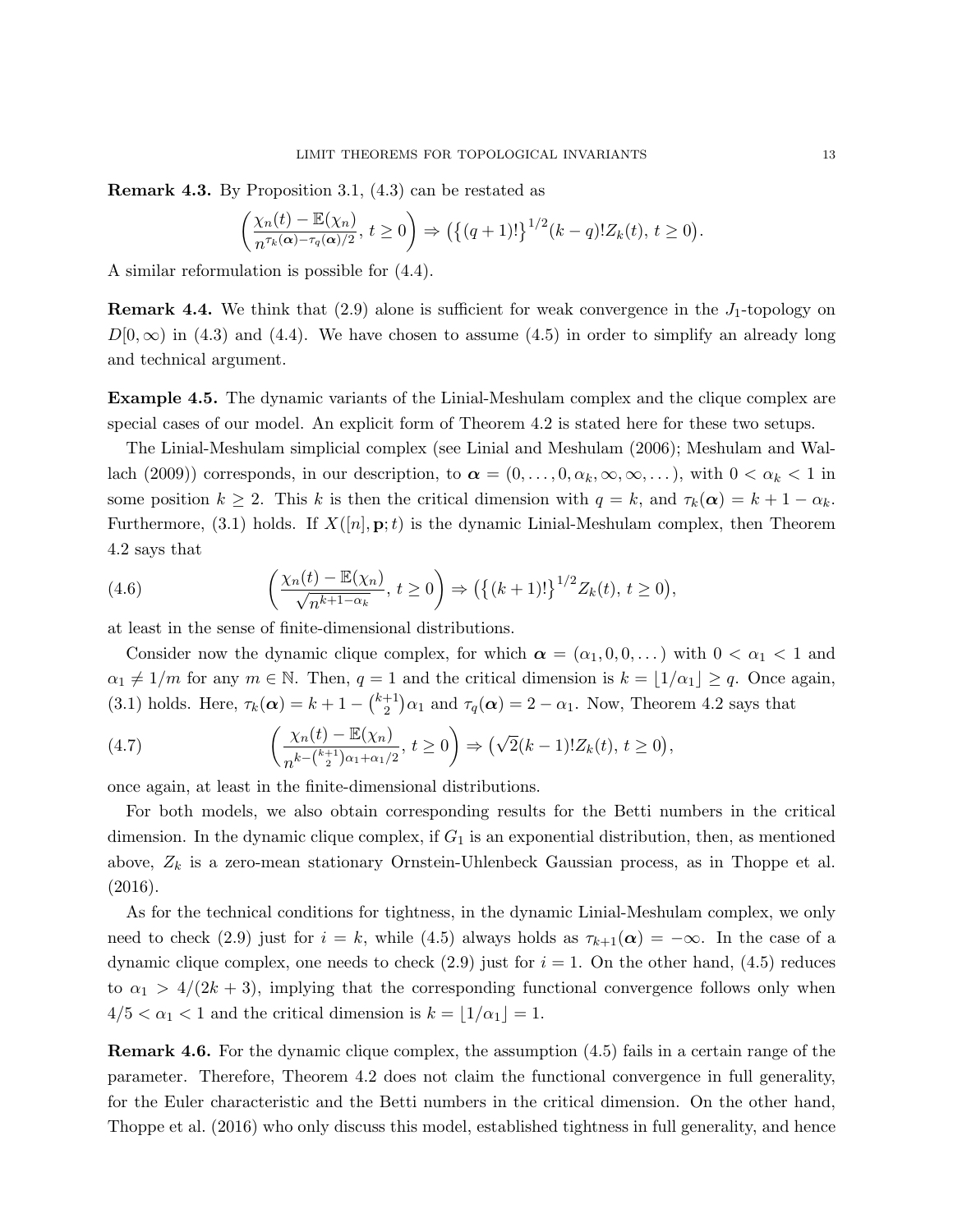FCLT in the J<sub>1</sub>-topology on  $D[0,\infty)$ . The reason for this discrepancy is the generality of our setup. In particular, in the dynamic clique complex, all Betti numbers except that in the critical dimension are known to vanish with a very high probability (see Kahle and Meckes (2013), Kahle (2014)), which makes it possible to obtain the required tightness in Thoppe et al. (2016). In the general multi-parameter simplicial complex, however, this is no longer necessarily the case, and the Betti number in the dimension greater than the critical one may not vanish; see Corollary 1.7 of Fowler (2019). To overcome the resulting difficulty, we have imposed an extra condition (4.5). We anticipate that the tightness holds without that extra condition; one way to avoid this is via very complicated fourth moment estimates for the Betti numbers based on the expression in Proposition 8.6.

#### 5. Proof of the FCLT for the face counts

In the sequel, we shall omit the subscript  $n$  from all face counts and Betti numbers. For example, we simply write  $f_j(t)$ ,  $\beta_j(t)$  etc. Everywhere, C denotes a generic positive constant, which is independent of  $n$  but may vary between (or even within) the lines.

We start with proving the finite-dimensional convergence in Proposition 3.6. By the Cramér-Wold device, it is enough to show that for all  $0 \leq t_1 < \cdots < t_m < \infty$ ,  $a_i \in \mathbb{R}$ ,  $i = 1, \ldots, m$ ,  $m \geq 1$ ,

(5.1) 
$$
\frac{\sum_{i=1}^{m} a_i (f_k(t_i) - \mathbb{E}(f_k))}{\sqrt{\text{Var}(f_k)}} \Rightarrow \sum_{i=1}^{m} a_i Z_k(t_i) \text{ in } \mathbb{R}.
$$

It is, clearly, enough to consider such choices of the coefficients for which the variance in the right hand side of  $(5.1)$  does not vanish, so fix such a set of coefficients.

A word of length  $j+1$  in [n] can be used to identify a j-face. In this sense, let J be the collection of words of length  $k+1$  in [n]. Then, note that each  $\mathbf{j} \in J$  can also be represented by a list of  $\binom{k+1}{q+1}$ words of length  $q+1$ , which themselves represent the q-faces in the k-face that j stands for. This latter indexing rule will be of help below. When convenient, we will also view each  $j \in J$  as a set of k vertices, so that, for example,  $\mathbf{j}_1 \cup \mathbf{j}_2$  is well defined as a larger set of vertices. For  $\mathbf{j} \in J$  let

$$
X_{\mathbf{j}} = \frac{\sum_{i=1}^{m} a_i (\xi_{\mathbf{j}}(t_i) - \mathbb{E}(\xi_{\mathbf{j}}))}{\sqrt{\text{Var}\big(\sum_{i=1}^{m} a_i f_k(t_i)\big) }};
$$

recall that  $\xi_{i}(t)$  is the indicator function that the k-face associated with the word j is "on" at time t. Define

$$
W := \sum_{\mathbf{j} \in J} X_{\mathbf{j}} = \frac{\sum_{i=1}^{m} a_i (f_k(t_i) - \mathbb{E}(f_k))}{\sqrt{\text{Var}(\sum_{i=1}^{m} a_i f_k(t_i))}},
$$

so that  $\mathbb{E}(W) = 0$  and  $\text{Var}(W) = 1$ . In the terminology of Barbour et al. (1989),  $(X_j, j \in J)$ constitutes a dissociated set of random variables as per the alternate indexing scheme discussed above. Namely, for any sets  $K, L \subset J$  such that  $\left| \bigcup_{\mathbf{j}\in K} \mathbf{j} \cap \bigcup_{\mathbf{j}\in L} \mathbf{j} \right| \leq q$  we have that  $(X_{\mathbf{j}}, \mathbf{j} \in K)$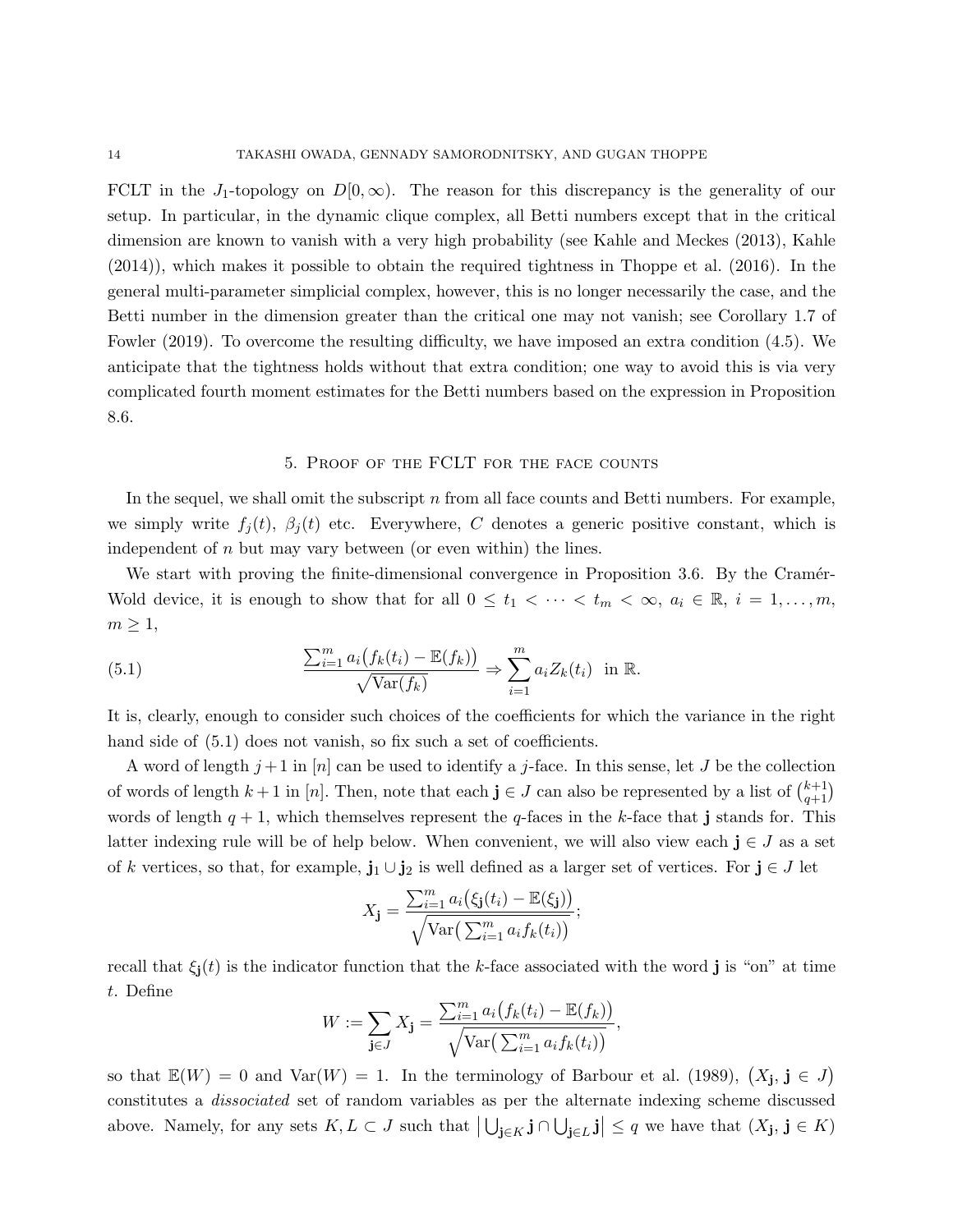is independent of  $(X_j, j \in L)$ . We will use the central limit theorem of Barbour et al. (1989) for sums of dissociated random variables.

The approach is to estimate the  $L_1$ -Wasserstein metric between the distribution  $\mathcal{L}_W$  of W and the standard normal distribution, i.e.

$$
d_1(\mathcal{L}_W, \mathcal{L}_Y) = \sup_{\phi} \Big| \mathbb{E} (\phi(W)) - \mathbb{E} (\phi(Y)) \Big|,
$$

where Y has the standard normal distribution and the supremum is taken over all  $\phi : \mathbb{R} \to \mathbb{R}$  such that  $\sup_{y_1\neq y_2} |\phi(y_1) - \phi(y_2)|/|y_1 - y_2| \leq 1$ . Assuming we have shown that  $d_1(\mathcal{L}_W, \mathcal{L}_Y) \to 0$ , we have  $W \Rightarrow Y$  as  $n \to \infty$ . Furthermore, direct applications of Proposition 3.1 and (3.10) yield

$$
\frac{\text{Var}\left(\sum_{i=1}^{m} a_i f_k(t_i)\right)}{\text{Var}(f_k)} \to \text{Var}\left(\sum_{i=1}^{m} a_i Z_k(t_i)\right), \quad n \to \infty.
$$

Therefore,  $d_1(\mathcal{L}_W, \mathcal{L}_Y) \rightarrow 0$  would give us

$$
\frac{\sum_{i=1}^{m} a_i (f_k(t_i) - \mathbb{E}(f_k))}{\sqrt{\text{Var}(f_k)}} \Rightarrow \left\{ \text{Var}\left(\sum_{i=1}^{m} a_i Z_k(t_i)\right) \right\}^{1/2} Y \stackrel{d}{=} \sum_{i=1}^{m} a_i Z_k(t_i), \quad n \to \infty,
$$

as required.

It remains to actually show that  $d_1(\mathcal{L}_W, \mathcal{L}_Y) \to 0$  as  $n \to \infty$ . Let  $L_j = {\bf k} \in J : |{\bf k} \cap {\bf j}| \ge q+1$  be the dependency neighborhood of  $j \in J$ , that is, a collection of simplices k having at least one q-face in common with j. Then a slight reformulation of (3.4) in Barbour et al. (1989) and Proposition 3.1 shows that for a constant C that may depend on the coefficients  $a_1, \ldots, a_m$ , but on nothing else,

$$
d_1(\mathcal{L}_W, \mathcal{L}_Y) \leq C \sum_{\mathbf{j} \in J} \sum_{\mathbf{k} \in L_{\mathbf{j}}} \sum_{\mathbf{l} \in L_{\mathbf{j}}} \left\{ \mathbb{E}(|X_{\mathbf{j}} X_{\mathbf{k}} X_{\mathbf{l}}|) + \mathbb{E}(|X_{\mathbf{j}} X_{\mathbf{k}}|) \mathbb{E}(|X_{\mathbf{l}}|) \right\}
$$
  
(5.2)  

$$
\leq \frac{C}{n^{3\tau_k(\alpha) - 3\tau_q(\alpha)/2}} \sum_{i_1, i_2, i_3 = 1}^{m} \sum_{\mathbf{j} \in J} \sum_{\mathbf{k} \in L_{\mathbf{j}}} \sum_{\mathbf{l} \in L_{\mathbf{j}}} \sum_{\mathbf{l} \in L_{\mathbf{j}}} \left\{ E\Big[ \big(\xi_{\mathbf{j}}(t_{i_1}) + E(\xi_{\mathbf{j}})\big) \big(\xi_{\mathbf{k}}(t_{i_2}) + E(\xi_{\mathbf{k}})\big) \big(\xi_{\mathbf{l}}(t_{i_3}) + E(\xi_{\mathbf{l}})\big) \Big] + 2 \mathbb{E}\Big[ \big(\xi_{\mathbf{j}}(t_{i_1}) + E(\xi_{\mathbf{j}})\big) \big(\xi_{\mathbf{k}}(t_{i_2}) + E(\xi_{\mathbf{k}})\big) \Big] \mathbb{E}(\xi_{\mathbf{l}}) \Big\}.
$$

For fixed  $\mathbf{j} \in J$ ,  $\mathbf{k} \in L_{\mathbf{j}}$ ,  $\mathbf{l} \in L_{\mathbf{j}}$  denote

$$
\ell_{12} = |{\bf j} \cap {\bf k}|, \quad \ell_{13} = |{\bf j} \cap {\bf l}|, \quad \ell_{23} = |{\bf k} \cap {\bf l}|, \quad \ell_{123} = |{\bf j} \cap {\bf k} \cap {\bf l}|.
$$

Since  $k, l \in L_j$ , it must be that  $\ell_{12} \ge q+1$  and  $\ell_{13} \ge q+1$ , whereas  $\ell_{23}$  and  $\ell_{123}$  can be less than  $q + 1$ . Given  $\ell_{12}, \ell_{13}, \ell_{23}$ , and  $\ell_{123}$  as above, the expression between the braces in the right hand side of (5.2) can, up to a constant factor, be bounded by

$$
\prod_{i=q}^k p_i^{3\binom{k+1}{i+1} - \binom{\ell_{12}}{i+1} - \binom{\ell_{13}}{i+1} - \binom{\ell_{23}}{i+1} + \binom{\ell_{123}}{i+1}}
$$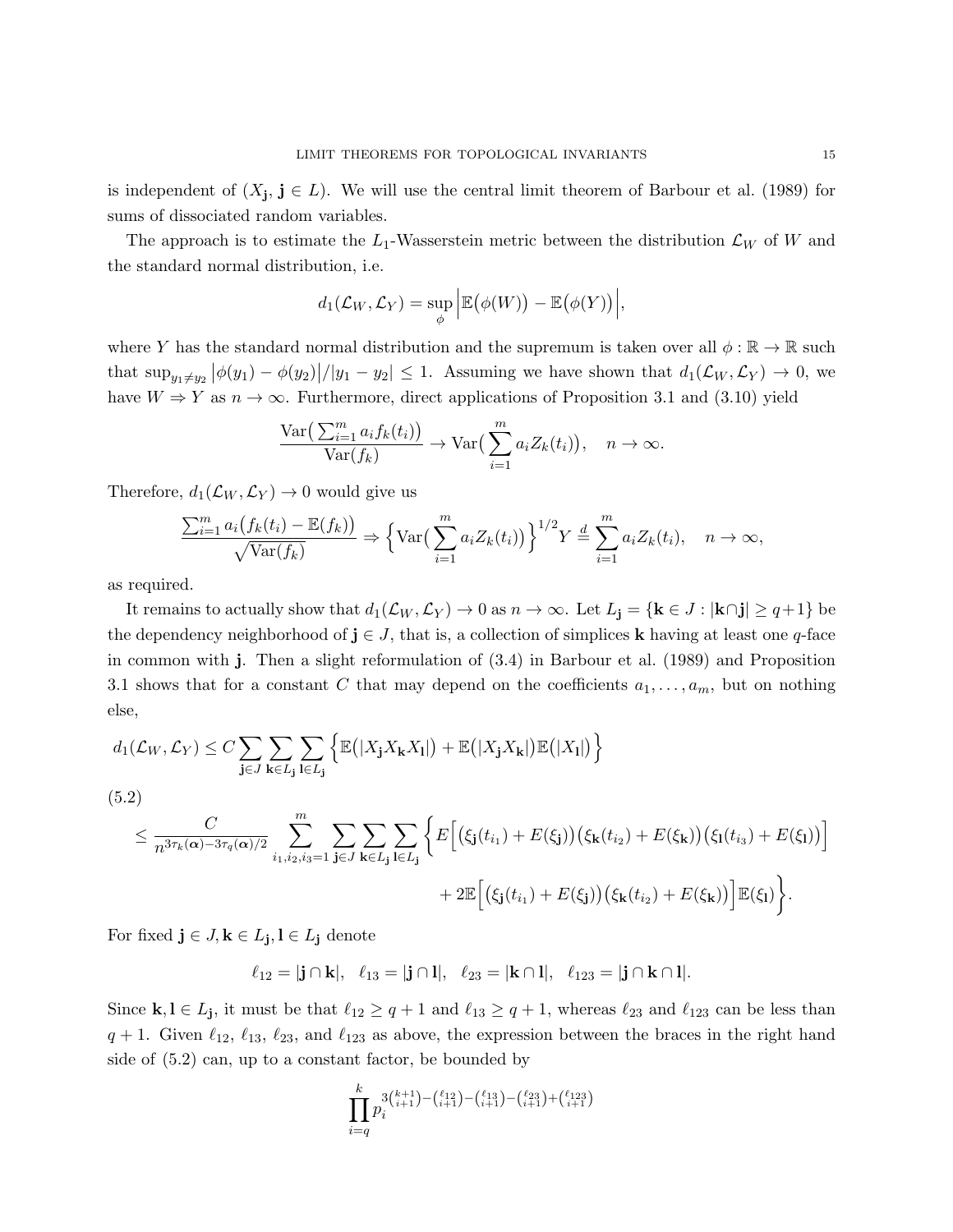For example, for  $0 \le r \le s \le t < \infty$ , by the inclusion-exclusion formula,

$$
\mathbb{E}(\xi_{\mathbf{j}}(r)\xi_{\mathbf{k}}(s)\xi_{\mathbf{l}}(t))
$$
\n
$$
= \prod_{i=q}^{k} p_{i}^{3\binom{k+1}{i+1} - \binom{\ell_{12}}{i+1} - \binom{\ell_{23}}{i+1} - \binom{\ell_{23}}{i+1} - \binom{\ell_{123}}{i+1}}
$$
\n
$$
\times \prod_{i=q}^{k} \mathbb{P}(\Delta_{i}(s) = 1 | \Delta_{i}(r) = 1)^{\binom{\ell_{12}}{i+1} - \binom{\ell_{123}}{i+1}} \prod_{i=q}^{k} \mathbb{P}(\Delta_{i}(t) = 1 | \Delta_{i}(s) = 1)^{\binom{\ell_{23}}{i+1} - \binom{\ell_{123}}{i+1}}
$$
\n
$$
\times \prod_{i=q}^{k} \mathbb{P}(\Delta_{i}(t) = 1 | \Delta_{i}(r) = 1)^{\binom{\ell_{13}}{i+1} - \binom{\ell_{123}}{i+1}} \prod_{i=q}^{k} \mathbb{P}(\Delta_{i}(s) = \Delta_{i}(t) = 1 | \Delta_{i}(r) = 1)^{\binom{\ell_{123}}{i+1}}
$$
\n
$$
\leq \prod_{i=q}^{k} p_{i}^{3\binom{k+1}{i+1} - \binom{\ell_{13}}{i+1} - \binom{\ell_{13}}{i+1} - \binom{\ell_{13}}{i+1} - \binom{\ell_{13}}{i+1} - \binom{\ell_{13}}{i+1} - \binom{\ell_{13}}{i+1} - \binom{\ell_{13}}{i+1}
$$

and the terms of the other types can be bounded in a similar manner.

Furthermore, observe that for every  $\ell_{12} \ge q + 1$ ,  $\ell_{13} \ge q + 1$ ,  $\ell_{23} \ge 0$ , and  $\ell_{123} \ge 0$ , the number of the corresponding terms in (5.2) does not exceed a constant multiple of  $n^{3(k+1)-\ell_{12}-\ell_{13}-\ell_{23}+\ell_{123}}$ . Therefore,

$$
d_1(W,Y) \leq \frac{C}{n^{3\tau_k(\alpha)-3\tau_q(\alpha)/2}} \sum_{\ell_{12}=q+1}^{k+1} \sum_{\ell_{13}=q+1}^{k+1} \sum_{\ell_{23}=0}^{k+1} \sum_{\ell_{123}=0}^{k+1} \sum_{\ell_{123}=0}^{k+1} \sum_{i=q}^{2} \sum_{i=q}^{k+1} p_i^{3\binom{k+1}{i+1} - \binom{\ell_{12}}{i+1} - \binom{\ell_{13}}{i+1} - \binom{\ell_{23}}{i+1} + \binom{\ell_{123}}{i+1}}{\times n^{3(k+1)-\ell_{12}-\ell_{13}-\ell_{23}+\ell_{123}}}
$$
  

$$
= C \sum_{\ell_{12}=q+1}^{k+1} \sum_{\ell_{13}=q+1}^{k+1} \sum_{\ell_{23}=0}^{k+1} \sum_{\ell_{123}=0}^{k+1} \sum_{\ell_{123}=0}^{k+1} n^{3\tau_q(\alpha)/2-\tau_{\ell_{12}-1}(\alpha)-\tau_{\ell_{13}-1}(\alpha)-\tau_{\ell_{23}-1}(\alpha)+\tau_{\ell_{123}-1}(\alpha)}
$$

 $(a \wedge b = \min\{a, b\}$  for  $a, b \in \mathbb{R}$ ). The latter sum is a finite sum, and each term in it does not exceed  $Cn^{-\tau_q(\alpha)/2}$  which can be seen by noticing that  $\tau_{\ell_{23}-1}(\alpha) - \tau_{\ell_{123}-1}(\alpha) > 0$  and setting  $\ell_{12} = \ell_{13} = q + 1$ . Therefore, the sum goes to 0 as  $n \to \infty$  and, hence, we have established the convergence of the finite-dimensional distributions in Proposition 3.6.

In order to prove tightness in the  $J_1$ -topology, we use Theorem 13.5 in Billingsley (1999). By the stationarity of  $f_k(t)$ , it is sufficient to show that for every  $T > 0$ , there exists  $B > 0$  such that

$$
\frac{\mathbb{E}\left[\left(f_k(t) - f_k(s)\right)^2 \left(f_k(s) - f_k(r)\right)^2\right]}{\left(\text{Var}(f_k)\right)^2} \le B(t-r)^{1+\gamma}
$$

for all  $0 \le r \le s \le t \le T$ ,  $n \ge 1$ , with  $\gamma$  as in (2.9). By Proposition 3.1, we only need to show existence of B such that

(5.3) 
$$
\frac{\mathbb{E}\Big[\big(f_k(t) - f_k(s)\big)^2 \big(f_k(s) - f_k(r)\big)^2\Big]}{n^{4\tau_k(\alpha) - 2\tau_q(\alpha)}} \leq B(t-r)^{1+\gamma}.
$$

This will be established while proving tightness in the proof of Theorem 4.2 below.  $\Box$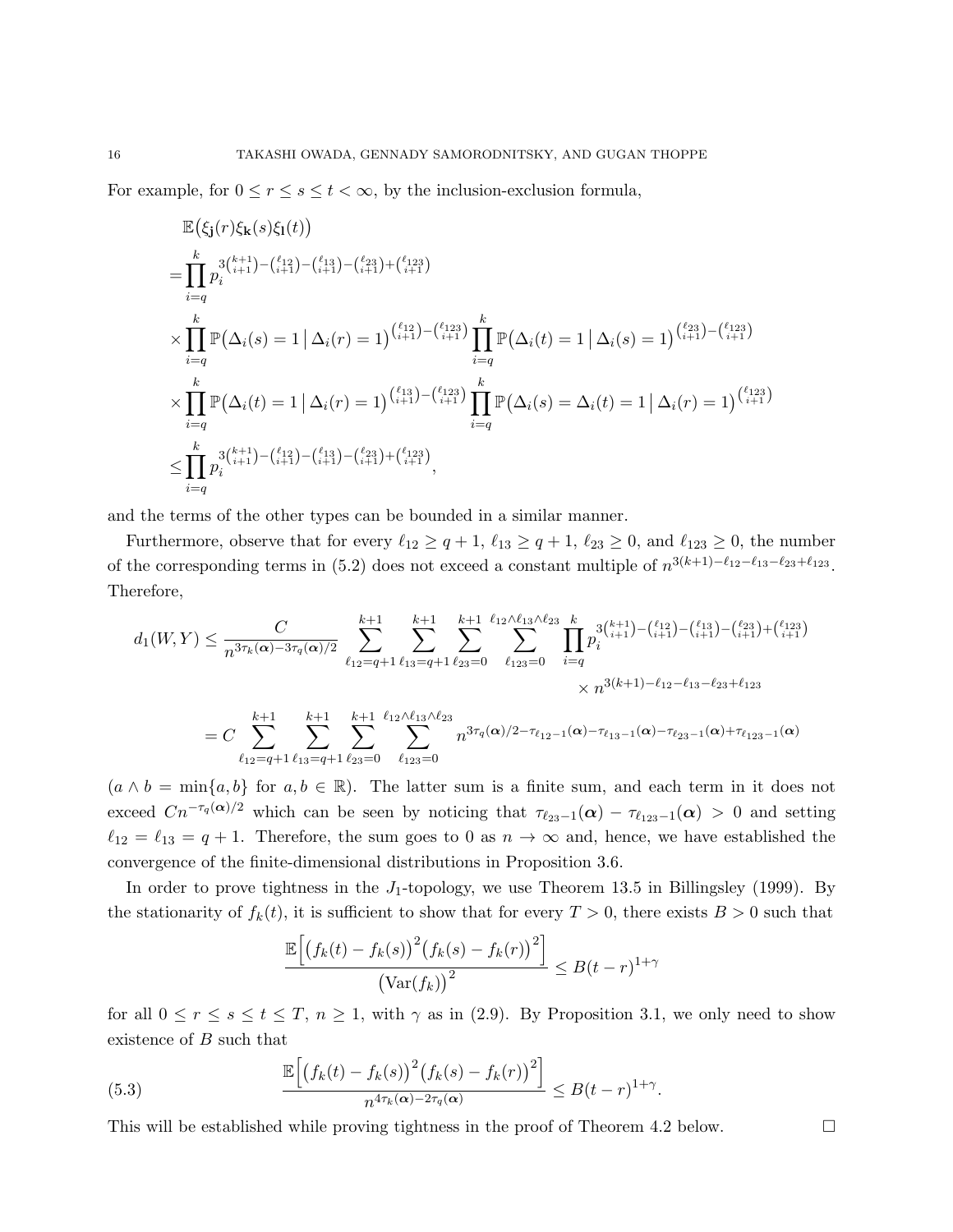#### 6. Proofs of the limit theorems for the Euler characteristic

We start with the strong law of large numbers. As in the last section, C denotes a generic positive constant, which is independent of n.

*Proof of* (4.1) in Theorem 4.1. Fix  $0 < T < \infty$  for the duration of the proof. We first check that for each  $j \geq 0$ ,

(6.1) 
$$
\sup_{0 \le t \le T} \frac{|f_j(t) - \mathbb{E}(f_j)|}{\mathbb{E}(f_k)} \to 0 \text{ a.s.}
$$

If  $j \in \{0, \ldots, q-1\}$ , the left hand side is identically zero (see Remark 3.2). For  $j \ge q$ , by the Borel-Cantelli lemma, it suffices to show that for every  $\epsilon > 0$ ,

(6.2) 
$$
\sum_{n=1}^{\infty} \mathbb{P}\Big(\sup_{0\leq t\leq T} |f_j(t)-\mathbb{E}(f_j)| > \epsilon \mathbb{E}(f_k)\Big) < \infty,
$$

which will follow once we prove the following two statements:

(6.3) 
$$
\sum_{n=1}^{\infty} \mathbb{P}\Big(\sup_{0\leq t\leq T} f_j(t) > \mathbb{E}(f_j) + \epsilon \mathbb{E}(f_k)\Big) < \infty, \text{ and}
$$

(6.4) 
$$
\sum_{n=1}^{\infty} \mathbb{P}\Big(\inf_{0\leq t\leq T} f_j(t) < \mathbb{E}(f_j) - \epsilon \mathbb{E}(f_k)\Big) < \infty.
$$

Choose a positive integer  $m$  so large that

(6.5) 
$$
\prod_{i=q}^{j} \left(1 + \frac{(G_i)_e(T/m)}{1 - G_i(T/m)}\right)^{\binom{j+1}{i+1}} < 1 + \frac{\epsilon}{2}.
$$

By stationarity,

$$
\mathbb{P}\Big(\sup_{0\leq t\leq T}f_j(t) > \mathbb{E}(f_j)+\epsilon \mathbb{E}(f_k)\Big)\leq m \mathbb{P}\Big(\sup_{0\leq t\leq T/m}f_j(t) > \mathbb{E}(f_j)+\epsilon \mathbb{E}(f_k)\Big).
$$

We now construct a new static multi-parameter simplicial complex  $X([n], \mathbf{p}^{(1)})$  by setting  $p_i^{(1)} =$  $\mathbb{P}(\sup_{0\leq t\leq T/m}\Delta_i(t)=1)$  for  $i\geq 1$ . If  $f_j^{(1)}$  $j_j^{(1)}$  is the *j*-face count in this static complex, then, by a straightforward coupling argument,

(6.6) 
$$
\sup_{0 \le t \le T/m} f_j(t) \stackrel{st}{\le} f_j^{(1)}.
$$

Since by part (ii) of Lemma 2.4 and  $(6.5)$ ,

$$
\mathbb{E}(f_j^{(1)}) = {n \choose j+1} \prod_{i=q}^j (p_i^{(1)})^{{j+1 \choose i+1}} \n\le {n \choose j+1} \prod_{i=q}^j p_i^{{j+1 \choose i+1}} \prod_{i=q}^j \left(1 + \frac{(G_i)_e(T/m)}{1 - G_i(T/m)}\right)^{{j+1 \choose i+1}} \le \left(1 + \frac{\epsilon}{2}\right) \mathbb{E}(f_j),
$$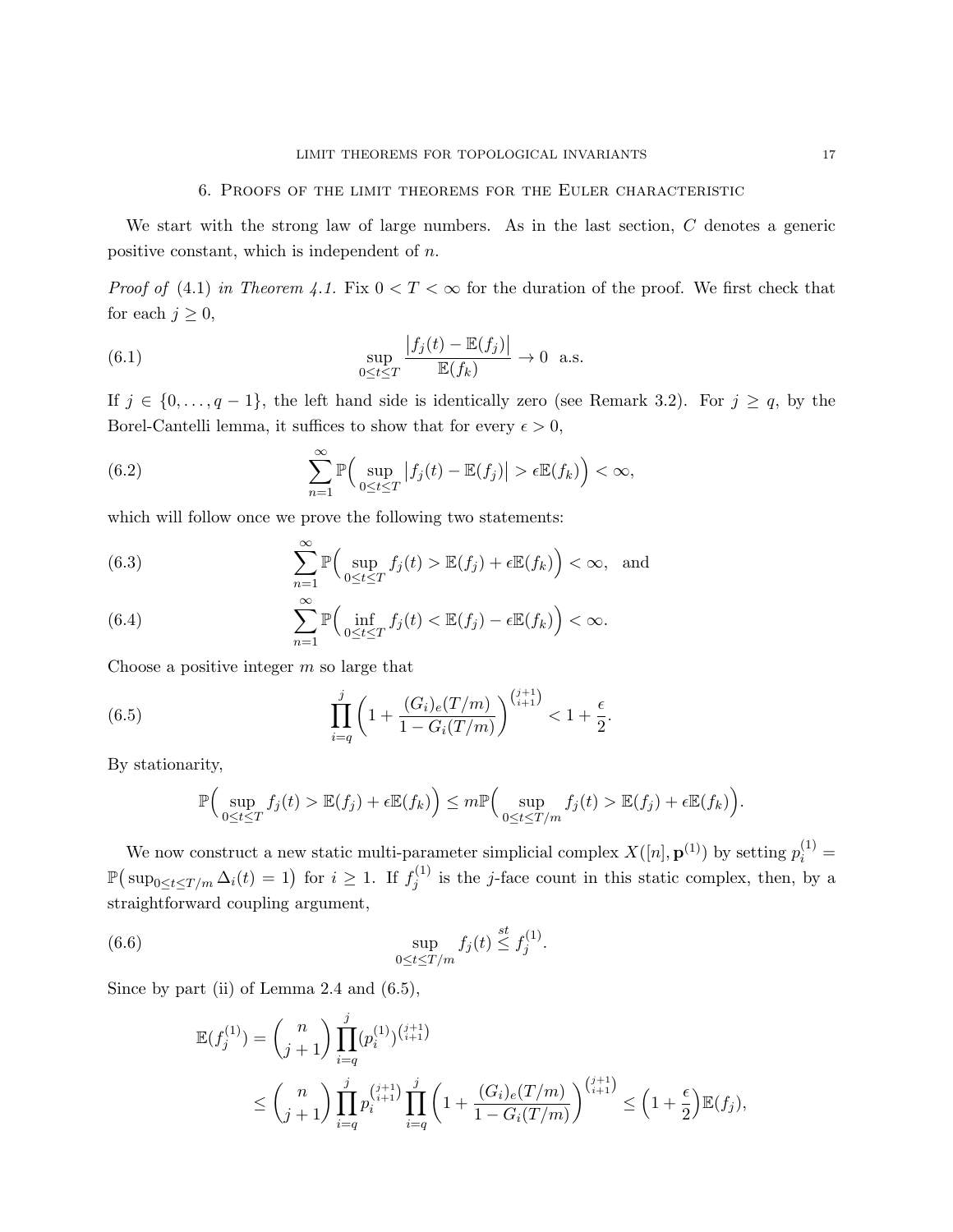we conclude that

$$
\mathbb{P}\Big(\sup_{0\leq t\leq T/m}f_j(t) > \mathbb{E}(f_j) + \epsilon \mathbb{E}(f_k)\Big) \leq \mathbb{P}\big(f_j^{(1)} - \mathbb{E}(f_j^{(1)}) > \mathbb{E}(f_j) + \epsilon \mathbb{E}(f_k) - \mathbb{E}(f_j^{(1)})\big) \leq \mathbb{P}\Big(f_j^{(1)} - \mathbb{E}(f_j^{(1)}) > \epsilon \mathbb{E}(f_k) - \frac{\epsilon}{2}\mathbb{E}(f_j)\Big).
$$

As  $\mathbb{E}(f_i)/\mathbb{E}(f_k) \to 0$ ,  $n \to \infty$  for  $j \neq k$ , it holds that, for sufficiently large n,

$$
\mathbb{P}\Big(f_j^{(1)} - \mathbb{E}(f_j^{(1)}) > \epsilon \mathbb{E}(f_k) - \frac{\epsilon}{2} \mathbb{E}(f_j)\Big) \le \mathbb{P}\Big(\big|f_j^{(1)} - \mathbb{E}(f_j^{(1)})\big| > \frac{\epsilon}{2} \mathbb{E}(f_k)\Big) \\
\le \frac{4}{\epsilon^2} \frac{\text{Var}(f_j^{(1)})}{\big(\mathbb{E}(f_k)\big)^2} \le C \frac{\text{Var}(f_j^{(1)})}{n^{2\tau_k(\alpha)}},
$$

where the last inequality comes from Proposition 3.1. Further, since each  $p_i^{(1)}$  $i^{(1)}$  is asymptotically bounded by  $p_i$  times a positive constant for  $i = q, \ldots, j$ , the argument of the above proposition shows that for large enough  $n$ ,

$$
\text{Var}(f_j^{(1)}) \le C_j^{(1)} n^{2\tau_j(\boldsymbol{\alpha}) - \tau_q(\boldsymbol{\alpha})} \vee C_j^{(2)} n^{\tau_j(\boldsymbol{\alpha})}
$$

for some finite positive constants  $C_i^{(1)}$  $j^{(1)}$  and  $C_j^{(2)}$  $j^{(2)}$ . Hence,

$$
\mathbb{P}\Big(\sup_{0\leq t\leq T/m}f_j(t) > \mathbb{E}(f_j) + \epsilon \mathbb{E}(f_k)\Big) \leq C \frac{n^{2\tau_j(\alpha)-\tau_q(\alpha)} \vee n^{\tau_j(\alpha)}}{n^{2\tau_k(\alpha)}} \leq C n^{-\tau_q(\alpha)} \leq C n^{-\tau_1(\alpha)} = C n^{-(2-\alpha_1)}.
$$

As  $\alpha_1 = \psi_1(\boldsymbol{\alpha}) \leq \psi_k(\boldsymbol{\alpha}) < 1$ , we get  $\sum_{n=1}^{\infty} n^{-(2-\alpha_1)} < \infty$ , and so (6.3) holds.

We now turn our attention to (6.4). The stationarity of  $f_j(t)$  implies that

$$
\mathbb{P}\Big(\inf_{0\leq t\leq T}f_j(t)<\mathbb{E}(f_j)-\epsilon\mathbb{E}(f_k)\Big)\leq m\mathbb{P}\Big(\inf_{0\leq t\leq T/m}f_j(t)<\mathbb{E}(f_j)-\epsilon\mathbb{E}(f_k)\Big),
$$

where this time  $m$  is chosen so that

$$
\prod_{i=q}^{j} (1 - (G_i)_e(T/m))^{(j+1)} > 1 - \frac{\epsilon}{2}.
$$

Once again, we construct a new static multi-parameter simplicial complex  $X([n], \mathbf{p}^{(2)})$  by setting this time  $p_i^{(2)} = \mathbb{P}(\inf_{0 \le t \le T/m} \Delta_i(t) = 1)$  for  $i \ge 1$ . If  $f_j^{(2)}$  $j_j^{(2)}$  is the *j*-face count in this static complex, then,  $f_i^{(2)}$ j st inf<sub>0≤t≤T/m</sub>  $f_j(t)$ . Notice that for  $i ≥ q$ ,

$$
p_i^{(2)} \ge \mathbb{P}(\Delta_i(0) = 1, D^{(i)} \ge T/m) = p_i(1 - (G_i)_e(T/m)),
$$

so by the choice of m,

$$
\mathbb{E}(f_j^{(2)}) \ge \left(1 - \frac{\epsilon}{2}\right) \mathbb{E}(f_j).
$$

Proceeding as above we conclude that, for sufficiently large  $n$ ,

$$
\mathbb{P}\Big(\inf_{0\leq t\leq T/m}f_j(t)<\mathbb{E}(f_j)-\epsilon\mathbb{E}(f_k)\Big)\leq C\frac{\text{Var}(f_j^{(2)})}{n^{2\tau_k(\alpha)}}.
$$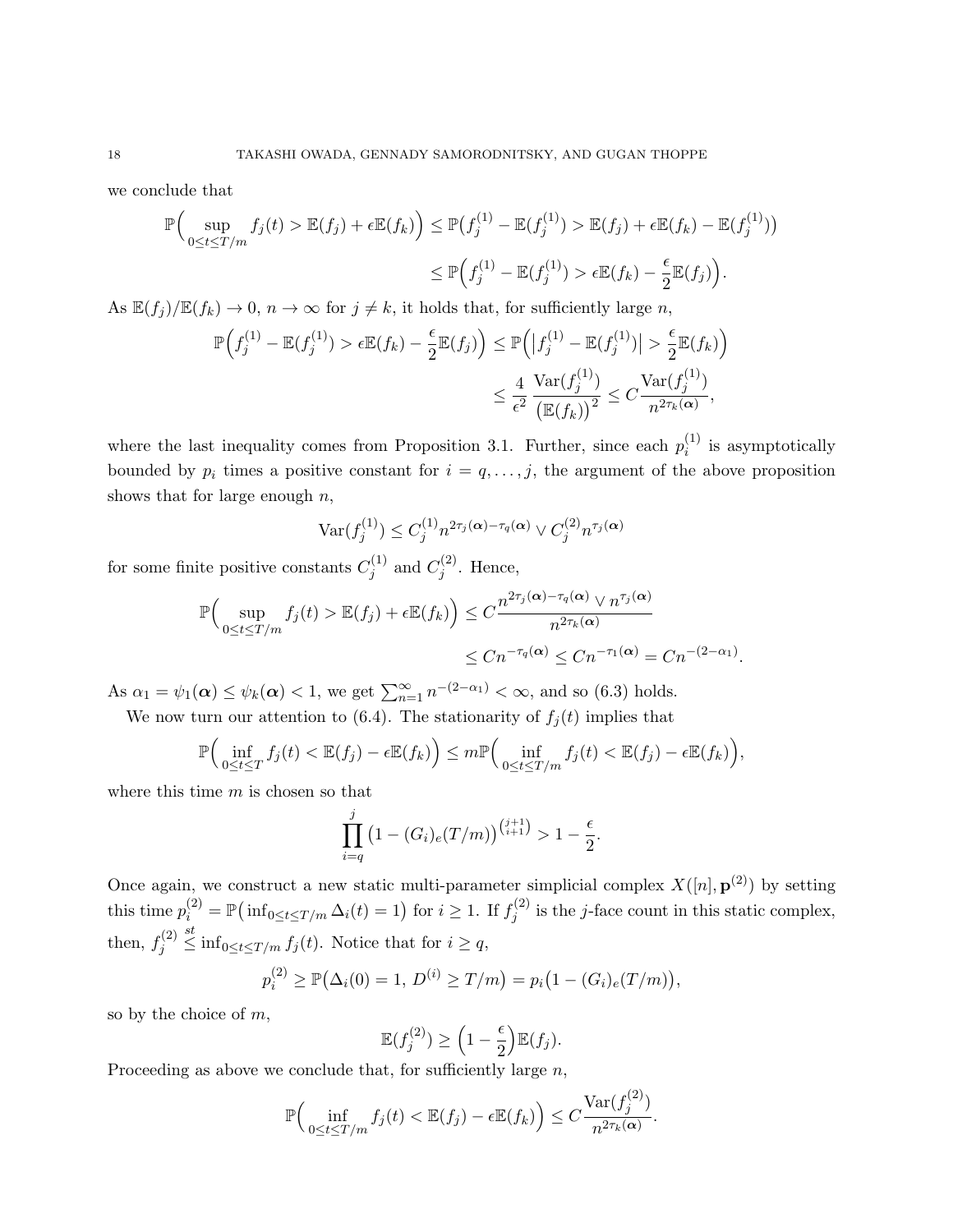Noting that  $p_i^{(2)} \leq p_i^{(1)}$  $i^{(1)}$ , the same logic as above tells that

$$
\text{Var}(f_j^{(2)}) \le C_j^{(1)} n^{2\tau_j(\boldsymbol{\alpha}) - \tau_q(\boldsymbol{\alpha})} \vee C_j^{(2)} n^{\tau_j(\boldsymbol{\alpha})}
$$

for some finite positive constants  $C_i^{(1)}$  $j_j^{(1)}, C_j^{(2)}$ , and (6.4) follows in the same way as (6.3) did.

The next step is to show that as  $n \to \infty$ ,

(6.7) 
$$
\sup_{0 \le t \le T} \frac{|\chi_n(t) - \mathbb{E}(\chi_n)|}{\mathbb{E}(f_k)} \to 0 \text{ a.s.},
$$

and by stationarity it is enough to prove that

(6.8) 
$$
\sup_{0 \le t \le T/m} \frac{|\chi_n(t) - \mathbb{E}(\chi_n)|}{\mathbb{E}(f_k)} \to 0 \text{ a.s.}
$$

for an integer m large enough so that  $T/m \leq a/4$ ; the constant a is given in the assumption (2.3). It is not difficult to see that the choice of m implies  $(G_i)_e(T/m) \leq 1/2$ . Combining this with part (ii) of Lemma 2.4 and recalling that  $p_i^{(1)} = \mathbb{P}(\sup_{0 \le t \le T/m} \Delta_i(t) = 1)$ , we get  $p_i^{(1)} \le p_i(2 - p_i)$ . It is now elementary to check that there is a function  $h : [0, \infty] \to [0, \infty]$  with  $h(0) = 0, h(\infty) = \infty$ , and  $h(\alpha) \in (0,\infty)$  for  $0 < \alpha < \infty$ , such that

(6.9) 
$$
p_i^{(1)} \le n^{-h(\alpha_i)}
$$
 if  $p_i = n^{-\alpha_i}$ ,  $i \ge 1$ ;

(for example, one may take  $h(\alpha) = \alpha - \log(2 - 2^{-\alpha})/\log 2$ ). Define now  $\tilde{\alpha}$  by  $\tilde{\alpha}_i = h(\alpha_i), i = 1, 2, \ldots$ Then,  $M(\tilde{\boldsymbol{\alpha}})$  defined by (3.9) is finite, and we use (3.3) to bound

$$
\sup_{0\leq t\leq T/m}\frac{|\chi_n(t)-\mathbb{E}(\chi_n)|}{\mathbb{E}(f_k)}\leq \sum_{j=0}^{M(\tilde{\boldsymbol{\alpha}})-1}\sup_{0\leq t\leq T/m}\frac{|f_j(t)-\mathbb{E}(f_j)|}{\mathbb{E}(f_k)}+\sum_{j=M(\tilde{\boldsymbol{\alpha}})}^{n-1}\sup_{0\leq t\leq T/m}\frac{|f_j(t)-\mathbb{E}(f_j)|}{\mathbb{E}(f_k)}.
$$

By (6.1), the first sum in the right hand side almost surely goes to 0 as  $n \to \infty$ . For the second sum, we again use the Borel-Cantelli lemma by initially showing that, for every  $\epsilon > 0$ ,

$$
\sum_{n=M(\tilde{\boldsymbol{\alpha}})+1}^{\infty} \mathbb{P}\Big(\sum_{j=M(\tilde{\boldsymbol{\alpha}})}^{n-1} \sup_{0\leq t\leq T/m} |f_j(t)-\mathbb{E}(f_j)| > \epsilon \mathbb{E}(f_k)\Big) < \infty.
$$

Using Markov's inequality and recalling our notation for the face counts in the static multiparameter simplicial complex  $X([n], \mathbf{p}^{(1)})$ , we bound the above sum by

$$
(6.10) \qquad \frac{2}{\epsilon} \sum_{n=M(\tilde{\boldsymbol{\alpha}})+1}^{\infty} \frac{1}{\mathbb{E}(f_k)} \sum_{j=M(\tilde{\boldsymbol{\alpha}})}^{n-1} \mathbb{E}\Big(\sup_{0 \le t \le T/m} f_j(t)\Big) \le \frac{2C}{\epsilon} \sum_{n=1}^{\infty} \frac{1}{n^{\tau_1(\boldsymbol{\alpha})}} \sum_{j=M(\tilde{\boldsymbol{\alpha}})}^{\infty} \mathbb{E}\big(f_j^{(1)}\big) < \infty
$$

since  $\sum_{n=1}^{\infty} n^{-\tau_1(\boldsymbol{\alpha})} < \infty$  and  $\sum_{j=M(\tilde{\boldsymbol{\alpha}})}^{\infty} \mathbb{E}(f_j^{(1)})$  $j_j^{(1)}$   $\rightarrow$  0 as  $n \rightarrow \infty$  by Corollary 3.4. We have now obtained (6.8) and, hence, also (6.7).

Finally, we can use (3.3) to write

$$
\frac{\mathbb{E}(\chi_n)}{\mathbb{E}(f_k)} = (-1)^k + \frac{\sum_{j=0, j \neq k}^{n-1} (-1)^j \mathbb{E}(f_j)}{\mathbb{E}(f_k)}.
$$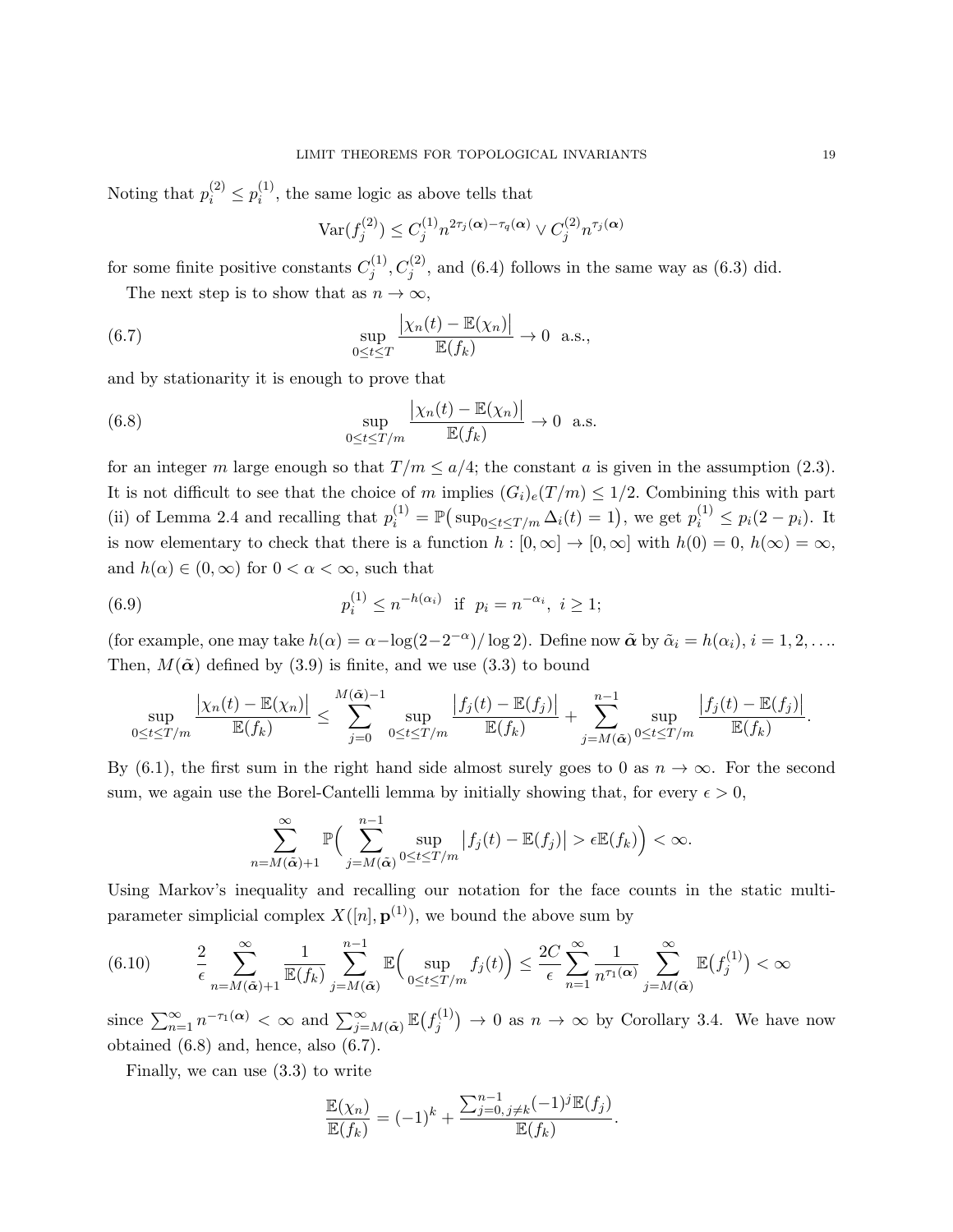With  $M(\alpha)$  defined by (3.9),

$$
\left|\frac{\sum_{j=0, j\neq k}^{n-1}(-1)^j \mathbb{E}(f_j)}{\mathbb{E}(f_k)}\right| \leq \sum_{j=0, j\neq k}^{M(\alpha)-1} \frac{\mathbb{E}(f_j)}{\mathbb{E}(f_k)} + C \sum_{j=M(\alpha)}^{\infty} \mathbb{E}(f_j) \to 0, \quad n \to \infty
$$

by Proposition 3.1 and Corollary 3.4. Hence  $\mathbb{E}(\chi_n)/\mathbb{E}(f_k) \to (-1)^k$ , and (4.1) follows.

We now prove the functional central limit theorem for the Euler characteristic.

*Proof of* (4.3) in Theorem 4.2. Note, first of all, that for every  $M \geq k+1$  the truncated Euler characteristic

$$
\chi_n^{(M)}(t) = \sum_{j=0}^{M-1} (-1)^j f_j(t)
$$

satisfies, in terms of convergence of the finite-dimensional distributions,

$$
\left(\frac{\chi_n^{(M)}(t) - \mathbb{E}(\chi_n^{(M)})}{\sqrt{\text{Var}(f_{k,n})}}, t \ge 0\right) \Rightarrow \left(Z_k(t), t \ge 0\right).
$$

This follows from finite-dimensional convergence in Proposition 3.6 and the fact that by (3.8) and Chebyshev's inequality,

$$
\frac{f_j(t) - \mathbb{E}(f_j)}{\sqrt{\text{Var}(f_k)}} \xrightarrow{p} 0, \quad n \to \infty,
$$

for each  $j \neq k$ .

Choosing now  $M = M(\alpha)$  defined by (3.9), we have by Corollary 3.4 that

$$
(6.11) \qquad \mathbb{P}\bigg(\bigg|\frac{\chi_n(t) - \mathbb{E}(\chi_n)}{\sqrt{\text{Var}(f_k)}} - \frac{\chi_n^{(M(\alpha))}(t) - \mathbb{E}(\chi_n^{(M(\alpha))})}{\sqrt{\text{Var}(f_k)}}\bigg| > \epsilon\bigg) \le \frac{2}{\epsilon\sqrt{\text{Var}(f_k)}} \sum_{j=M(\alpha)}^{\infty} \mathbb{E}(f_j) \to 0
$$

as  $n \to \infty$  for any  $\epsilon > 0$ . Therefore,

$$
\frac{\chi_n(t) - \mathbb{E}(\chi_n)}{\sqrt{\text{Var}(f_k)}} - \frac{\chi_n^{(M(\alpha))}(t) - \mathbb{E}(\chi_n^{(M(\alpha))})}{\sqrt{\text{Var}(f_k)}} \xrightarrow{p} 0,
$$

so we have established (4.3) in terms of convergence of the finite-dimensional distributions.

Assuming  $(2.9)$  and  $(4.5)$ , we now establish tightness in the Skorohod  $J_1$ -topology. Denote

$$
M_1(\boldsymbol{\alpha}) = \min\big\{i > k : \tau_i(\boldsymbol{\alpha}) < \tau_q(\boldsymbol{\alpha})\big\}.
$$

Fix  $T > 0$  and choose m so that  $T/m \le a/4$ , where a is the constant from (2.3). Recall once again the notation  $p_i^{(1)} = \mathbb{P}(\sup_{0 \le t \le T/m} \Delta_i(t) = 1), i \ge 1$ , so that  $p_i^{(1)} \le p_i(2 - p_i) \le n^{-\tilde{\alpha}_i}$ , where  $\tilde{\boldsymbol{\alpha}} = (\tilde{\alpha}_1, \tilde{\alpha}_2, \dots)$  is as defined below (6.9). Note that  $M_1(\boldsymbol{\alpha}) \le M(\boldsymbol{\alpha}) \le M(\tilde{\boldsymbol{\alpha}}) < \infty$ , where  $M(\boldsymbol{\alpha})$ and  $M(\tilde{\boldsymbol{\alpha}})$  are as defined in (3.9). Recall also that for  $j \geq q$ ,  $f_i^{(1)}$  $j_j^{(1)}$  is the *j*-face counts in  $X([n], \mathbf{p}^{(1)}),$ such that  $f_i^{(1)}$ j <sup>sd</sup> sup<sub>0≤t≤T/m</sub>  $f_j(t)$ . Write

$$
\chi_n(t) = \sum_{j=0}^{M_1(\alpha)-1} (-1)^j f_j(t) + \sum_{j=M_1(\alpha)}^{n-1} (-1)^j f_j(t) =: \chi_n^{(1)}(t) + \chi_n^{(2)}(t), \ 0 \le t \le T.
$$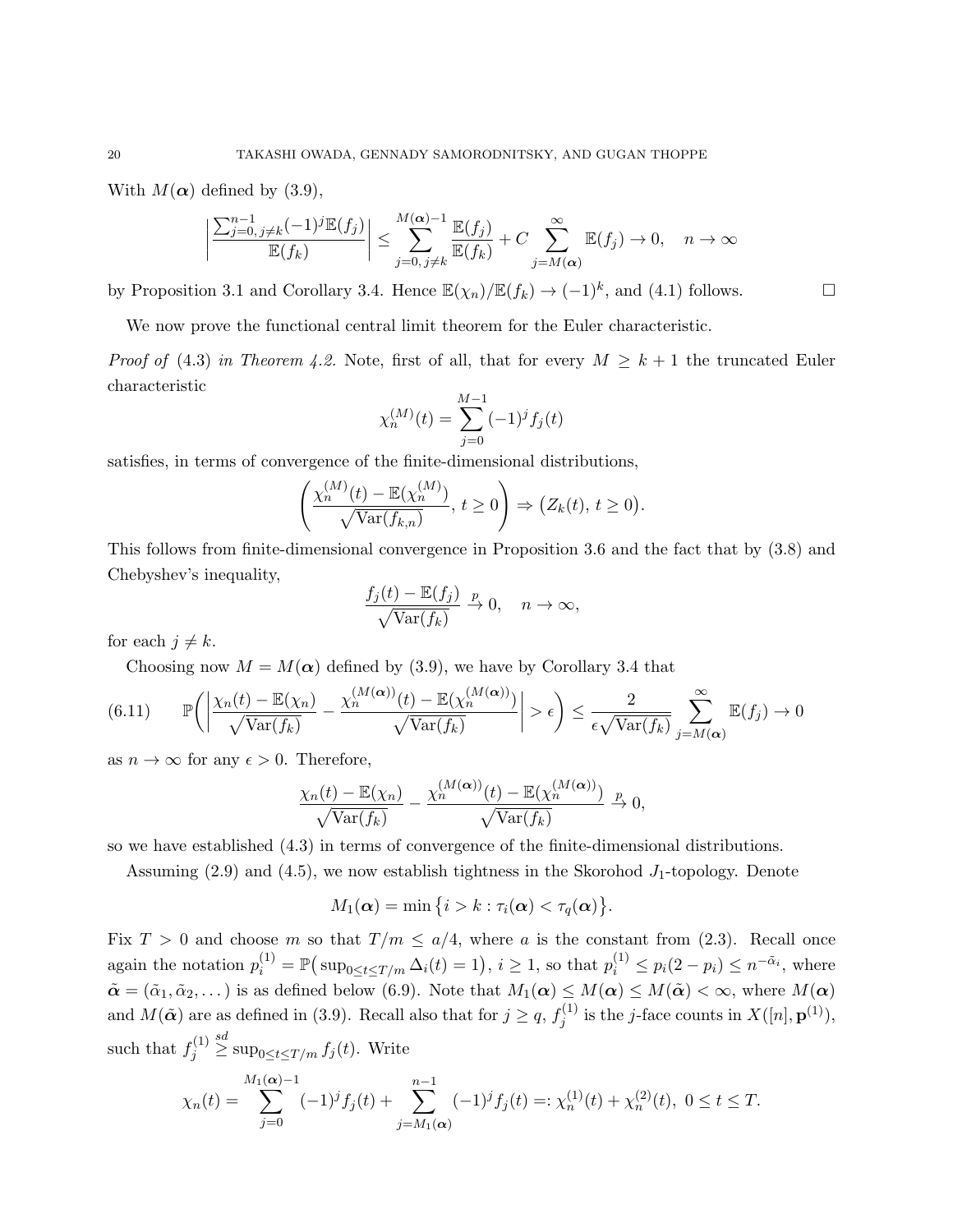We start with proving that, as  $n \to \infty$ ,

$$
\frac{\sup_{0\leq t\leq T}|\chi_n^{(2)}(t)-\mathbb{E}(\chi_n^{(2)})|}{\sqrt{\text{Var}(f_k)}} \xrightarrow{p} 0.
$$

By stationarity, it suffices to show that

(6.12) 
$$
\frac{\sup_{0\leq t\leq T/m}|\chi_n^{(2)}(t)-\mathbb{E}(\chi_n^{(2)})|}{\sqrt{\text{Var}(f_k)}} \overset{p}{\to} 0.
$$

Let  $\epsilon > 0$  be arbitrary. Then, by Markov's inequality, for all sufficiently large n, (6.13)

$$
\mathbb{P}\left(\sup_{0\leq t\leq T/m}|\chi_n^{(2)}-\mathbb{E}(\chi_n^{(2)})|>\epsilon\sqrt{\text{Var}(f_k)}\right) \leq \frac{2}{\epsilon\sqrt{\text{Var}(f_k)}} \sum_{j=M_1(\alpha)}^{n-1} \mathbb{E}\left[\sup_{0\leq t\leq T/m}f_j(t)\right]
$$

$$
\leq \frac{2}{\epsilon\sqrt{\text{Var}(f_k)}} \sum_{j=M_1(\alpha)}^{n-1} \mathbb{E}(f_j^{(1)})
$$

$$
\leq \frac{2}{\epsilon} \sum_{j=M_1(\alpha)}^{M(\tilde{\alpha})-1} \frac{\prod_{i=q}^{j} 2^{\binom{j+1}{i+1}} \mathbb{E}(f_j)}{\sqrt{\text{Var}(f_k)}} + \frac{2}{\epsilon} \sum_{j=M(\tilde{\alpha})}^{\infty} \mathbb{E}(f_j^{(1)}),
$$

where the last inequality is due to Proposition 3.1, together with the fact that  $p_i^{(1)} \leq 2p_i$ . The second term vanishes because  $\sum_{j=M(\tilde{\boldsymbol{\alpha}})}^{\infty} \mathbb{E}(f_j^{(1)})$  $j_j^{(1)}$   $\rightarrow$  0, as  $n \rightarrow \infty$ , by Corollary 3.4. On the other hand, the first vanishes since, by (4.5),

$$
\mathbb{E}(f_j) \le n^{\tau_j(\boldsymbol{\alpha})} \le n^{\tau_{k+1}(\boldsymbol{\alpha})} = o\big(n^{\tau_k(\boldsymbol{\alpha}) - \tau_q(\boldsymbol{\alpha})/2}\big) = o\big(\sqrt{\text{Var}(f_k)}\big), \quad n \to \infty.
$$

Now (6.12) follows as desired, and so it remains to prove tightness of the process  $\left(\chi_n^{(1)}(t), 0 \le t \le \right)$ T). To this aim, it is enough to show the existence of  $B \in (0, \infty)$  such that

(6.14) 
$$
\frac{\mathbb{E}\left[\left(\chi_n^{(1)}(t) - \chi_n^{(1)}(s)\right)^2 \left(\chi_n^{(1)}(s) - \chi_n^{(1)}(r)\right)^2\right]}{n^{4\tau_k(\alpha) - 2\tau_q(\alpha)}} \leq B(t-r)^{1+\gamma}
$$

for all  $0 \le r \le s \le t \le T$  and  $n \ge 1$ . In the course of the proof, we will also establish (5.3) needed for the tightness in Proposition 3.6.

We begin by setting up the notation. For  $q + 1 \le j_1, j_2 < M_1(\alpha)$  and  $0 \le r \le s \le t \le T$ , denote

$$
F_{j_1,j_2}(t,s,r):=\mathbb{E}\Big[\big(f_{j_1}(t)-f_{j_1}(s)\big)^2\big(f_{j_2}(s)-f_{j_2}(r)\big)^2\Big].
$$

Consider a potential subcomplex  $\bar{\sigma}$  in [n] consisting of the 4 simplices  $\sigma_1, \sigma_2, \sigma_3, \sigma_4$  and their faces, with  $|\sigma_1| = |\sigma_2| = j_1 + 1$ ,  $|\sigma_3| = |\sigma_4| = j_2 + 1$ , and let

$$
a_{ij} = |\sigma_i \cap \sigma_j|, \quad 1 \le i < j \le 4, \quad a_{ijk} = |\sigma_i \cap \sigma_j \cap \sigma_k|, \quad 1 \le i < j < k \le 4,
$$
\n
$$
a_{1234} = |\sigma_1 \cap \sigma_2 \cap \sigma_3 \cap \sigma_4|.
$$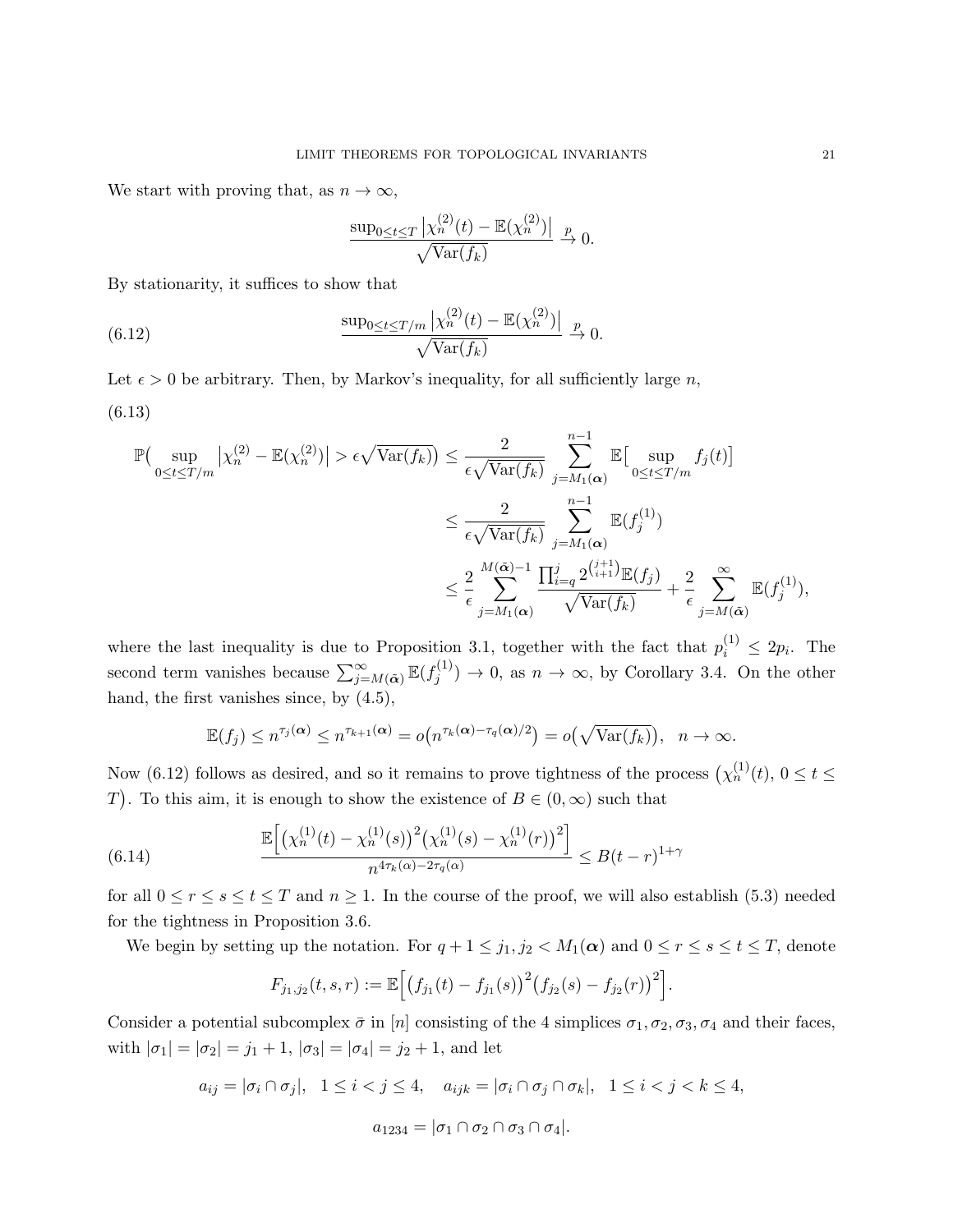The number of *i*-faces in  $\bar{\sigma}$  is

$$
\text{comb}_{i}(\bar{\sigma}) := 2\binom{j_{1}+1}{i+1} + 2\binom{j_{2}+1}{i+1} - \binom{a_{12}}{i+1} - \binom{a_{13}}{i+1} - \binom{a_{14}}{i+1} - \binom{a_{23}}{i+1} - \binom{a_{24}}{i+1} - \binom{a_{34}}{i+1} - \binom{a_{34}}{i+1} + \binom{a_{123}}{i+1} + \binom{a_{124}}{i+1} + \binom{a_{134}}{i+1} - \binom{a_{234}}{i+1};
$$

it depends only on  $j_1, j_2$ , and  $\mathbf{a} = (a_{12}, \ldots, a_{1234})$ . We let

(6.15) 
$$
\Psi(\mathbf{a}, \alpha) := \tau_{a_{12}-1}(\alpha) + \tau_{a_{13}-1}(\alpha) + \tau_{a_{14}-1}(\alpha) + \tau_{a_{23}-1}(\alpha) + \tau_{a_{24}-1}(\alpha) + \tau_{a_{34}-1}(\alpha) - \tau_{a_{123}-1}(\alpha) - \tau_{a_{124}-1}(\alpha) - \tau_{a_{134}-1}(\alpha) - \tau_{a_{234}-1}(\alpha) + \tau_{a_{1234}-1}(\alpha)
$$

(with  $\tau_{-1}(\alpha) \equiv 0$ ). By independence,

$$
F_{j_1,j_2}(t,s,r) = \sum_{\bar{\sigma} \subset \Xi(j_1,j_2)} \mathbb{E}\Big[\Big(\xi_{\sigma_1}(t) - \xi_{\sigma_1}(s)\Big)\Big(\xi_{\sigma_2}(t) - \xi_{\sigma_2}(s)\Big)\Big(\xi_{\sigma_3}(s) - \xi_{\sigma_3}(r)\Big)\Big(\xi_{\sigma_4}(s) - \xi_{\sigma_4}(r)\Big)\Big]
$$
\n
$$
(6.16) \qquad =: \sum_{\bar{\sigma} \subset \Xi(j_1,j_2)} \mathbb{E}\Big[g(t,s,r;\bar{\sigma})\Big],
$$

with the summation restricted to the set

$$
\Xi(j_1, j_2) = \{ \bar{\sigma} = (\sigma_1, \dots, \sigma_4) : |\sigma_1| = |\sigma_2| = j_1 + 1, |\sigma_3| = |\sigma_4| = j_2 + 1,
$$
  
and  $(\sigma_1, \dots, \sigma_4)$  satisfies at least one of the conditions in (6.17) below} :

(i) 
$$
a_{12} \ge q + 1
$$
,  $a_{34} \ge q + 1$ , (ii)  $a_{13} \ge q + 1$ ,  $a_{24} \ge q + 1$ , (iii)  $a_{14} \ge q + 1$ ,  $a_{23} \ge q + 1$ ,  
(6.17) (iv)  $a_{12} \ge q + 1$ ,  $a_{13} \ge q + 1$ ,  $a_{14} \ge q + 1$ , (v)  $a_{12} \ge q + 1$ ,  $a_{23} \ge q + 1$ ,  $a_{24} \ge q + 1$ ,  
(vi)  $a_{13} \ge q + 1$ ,  $a_{23} \ge q + 1$ ,  $a_{34} \ge q + 1$ , (vii)  $a_{14} \ge q + 1$ ,  $a_{24} \ge q + 1$ ,  $a_{34} \ge q + 1$ .

Indeed, if none of the conditions in (6.17) holds, then the corresponding term in (6.16) vanishes by independence and stationarity.

Our goal is to bound the expectation  $\mathbb{E}[g(t, s, r; \bar{\sigma})]$  in (6.16). Note that  $g(t, s, r; \bar{\sigma}) \in \{-1, 0, +1\}$ . Hence, for  $g(t, s, r; \bar{\sigma})$  not to vanish, every *i*-face of the simplex  $\sigma_1$  must exist either at time s or at time t,  $i = q, \ldots, j_1$ , and the same is true for the simplex  $\sigma_2$ . Similarly, every *i*-face of the simplex  $\sigma_3$  must exist either at time r or at time s,  $i = q, \ldots, j_2$ , and the same is true for the simplex  $\sigma_4$ . The probability that this happens is bounded from above by

(6.18) 
$$
16 \prod_{i=q}^{j_1 \vee j_2} p_i^{\text{comb}_i(\bar{\sigma})},
$$

where we take into account only the first (smallest) time a face exists if it is required to exist multiple times. Additionally, at least one face of the complex spanned by the simplices  $\sigma_1, \sigma_2$  must switch from existence to non-existence, or vice versa, between times  $s$  and  $t$ , and at least one face of the complex spanned by the simplices  $\sigma_3$ ,  $\sigma_4$  must switch from existence to non-existence, or vice versa, between times  $r$  and  $s$ . This may be the same face or two different faces. Let us denote the corresponding (non-disjoint) events by  $A_1$  and  $A_2$ . Consider the event  $A_1$  first. The number of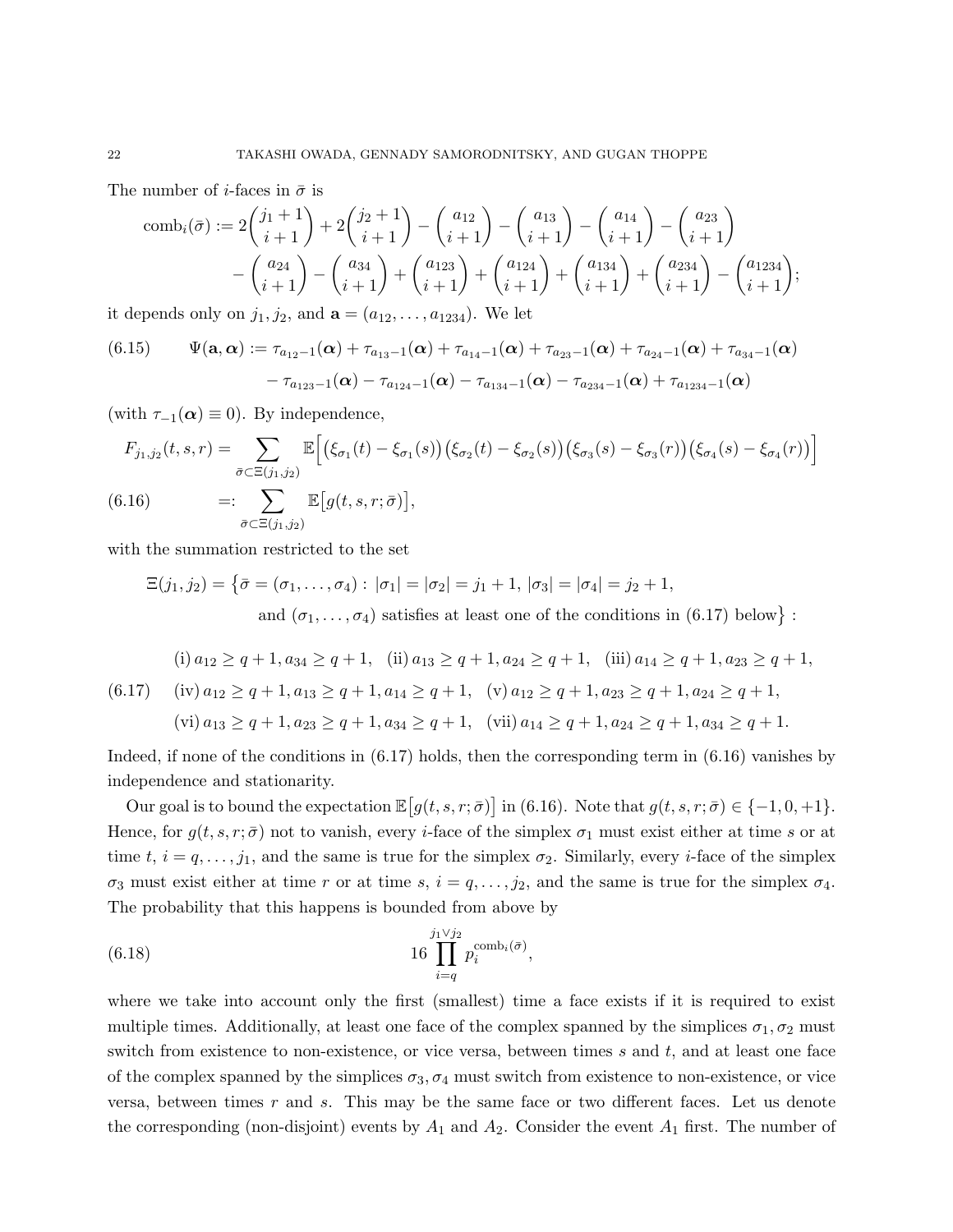possible faces that can change their status does not exceed the total number of faces in  $\bar{\sigma}$ , which is, in turn, bounded by  $2^{2(j_1+j_2)}$ . For such an *i*-face the probability  $p_i$  in (6.18) will be replaced by one by of following two probabilities:

$$
\mathbb{P}(\Delta_i(r) = 0, \Delta_i(s) = 1, \Delta_i(t) = 0)
$$

and

$$
\mathbb{P}(\Delta_i(r) = 1, \Delta_i(s) = 0, \Delta_i(t) = 1),
$$

both of which are bounded by  $(2c/a)p_i(t - r)^{1+\gamma}$  by Lemma 2.5. Therefore,

$$
\mathbb{P}(A_1) \leq C2^{2(j_1+j_2)}(t-r)^{1+\gamma} \prod_{i=q}^{j_1 \vee j_2} p_i^{\text{comb}_i(\bar{\sigma})}.
$$

Considering the event  $A_2$  now, we see that the number of possible pairs of faces that can change their status does not exceed  $2^{4(j_1+j_2)}$ . For each such a pair of an  $i_1$ -face and an  $i_2$ -face, the product  $p_{i_1}p_{i_2}$  in (6.18) will be, up to renaming, replaced by

$$
\mathbb{P}(\Delta_{i_1}(r) = 1, \Delta_{i_1}(s) = 0)\mathbb{P}(\Delta_{i_2}(s) = 1, \Delta_{i_2}(t) = 0),
$$

or similar expressions obtained by flipping 1s and 0s. By Lemma 2.4, any such expression is bounded by

$$
p_{i_1}p_{i_2}\left(\frac{2}{a}\right)^2(t-r)^2.
$$

Since  $\gamma \leq 1$ , we conclude that

$$
\mathbb{P}(A_2) \le C2^{4(j_1+j_2)}(t-r)^{1+\gamma} \prod_{i=q}^{j_1 \vee j_2} p_i^{\text{comb}_i(\bar{\sigma})},
$$

and so

(6.19) 
$$
\mathbb{E}[|g(t,s,r;\bar{\sigma})|] \leq C2^{4(j_1+j_2)}(t-r)^{1+\gamma} \prod_{i=q}^{j_1\vee j_2} p_i^{\text{comb}_i(\bar{\sigma})}.
$$

Substituting this back into (6.16), we obtain

$$
F_{j_1,j_2}(t,s,r) \leq C2^{4(j_1+j_2)}(t-r)^{1+\gamma} \sum_{\bar{\sigma} \in \Xi(j_1,j_2)} \prod_{i=q}^{j_1 \vee j_2} p_i^{\text{comb}_i(\bar{\sigma})}
$$
  
=  $C2^{4(j_1+j_2)}(t-r)^{1+\gamma} \sum_{\mathbf{a} \in \mathcal{A}} \sum_{\bar{\sigma} \in \Xi(j_1,j_2)} \mathbb{1}\{|\sigma_1 \cap \sigma_2| = a_{12}, |\sigma_1 \cap \sigma_3| = a_{13}, \dots, \newline |\sigma_1 \cap \sigma_2 \cap \sigma_3 \cap \sigma_4| = a_{1234}\} \prod_{i=1}^{j_1 \vee j_2} p_i^{\text{comb}_i(\bar{\sigma})},$ 

 $i = q$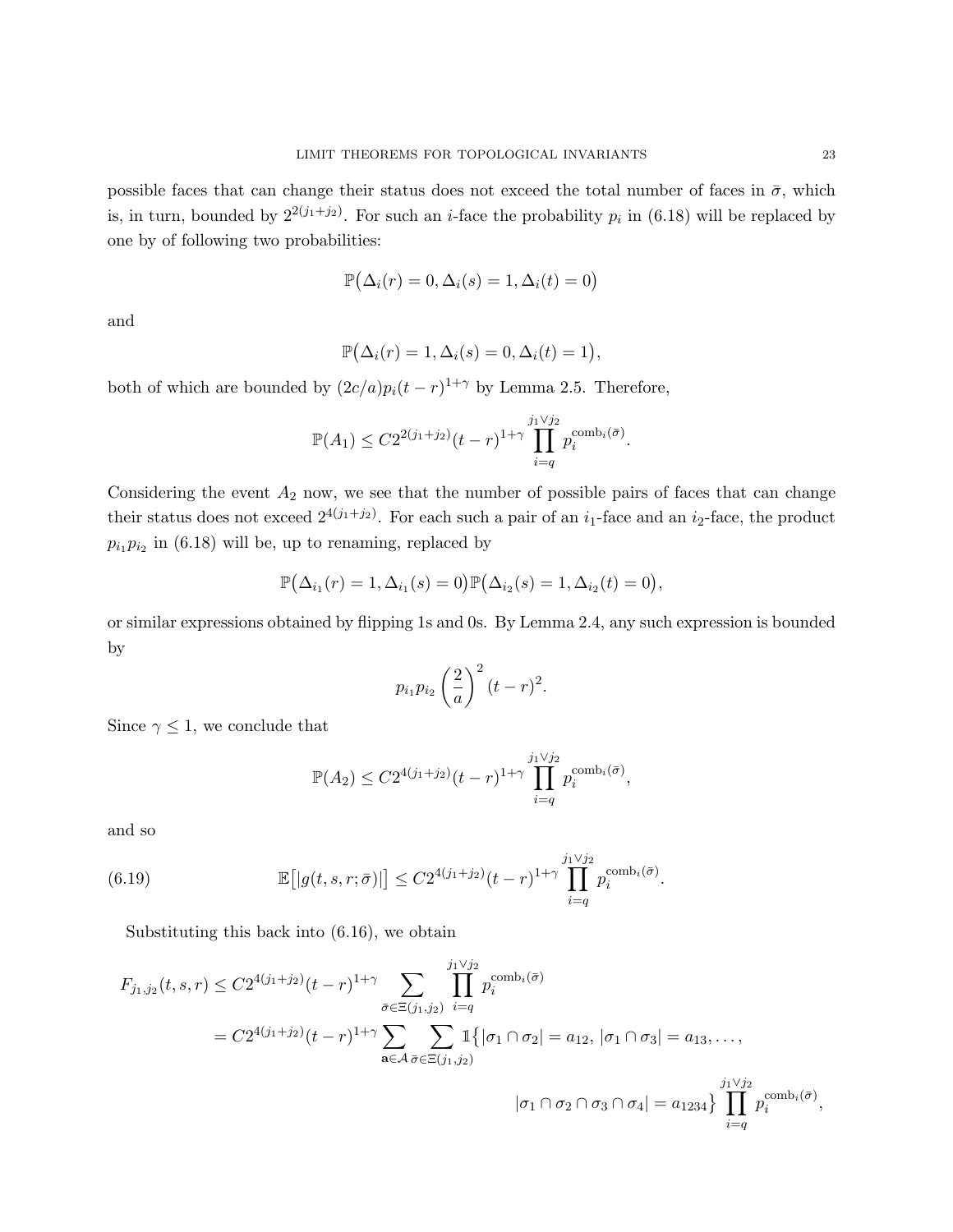where A is the collection of  $\mathbf{a} = (a_{12}, \ldots, a_{1234})$  satisfying at least one of the conditions in (6.17). Note that  $\text{comb}_i(\bar{\sigma})$  depends only on **a**, and for any **a**,

$$
\sum_{\bar{\sigma}\in\Xi(j_1,j_2)}\mathbb{1}\big\{|\sigma_1\cap\sigma_2|=a_{12}, |\sigma_1\cap\sigma_3|=a_{13},\ldots, |\sigma_1\cap\sigma_2\cap\sigma_3\cap\sigma_4|=a_{1234}\big\}\leq n^{\text{comb}_0(\bar{\sigma})}.
$$

Since

$$
n^{\text{comb}_0(\bar{\sigma})} \prod_{i=q}^{j_1 \vee j_2} p_i^{\text{comb}_i(\bar{\sigma})} = n^{2(\tau_{j_1}(\alpha) + \tau_{j_2}(\alpha)) - \Psi(\mathbf{a}, \alpha)}
$$

with  $\Psi(\mathbf{a}, \alpha)$  given in (6.15), we obtain

(6.20) 
$$
F_{j_1,j_2}(t,s,r) \leq C2^{4(j_1+j_2)}(t-r)^{1+\gamma} \sum_{\mathbf{a}\in\mathcal{A}} n^{2(\tau_{j_1}(\alpha)+\tau_{j_2}(\alpha))-\Psi(\mathbf{a},\alpha)}.
$$

We proceed with the following lemma.

**Lemma 6.1.** For  $q + 1 \leq j_1, j_2 < M_1(\alpha)$  and  $\mathbf{a} = (a_{12}, \ldots, a_{1234}) \in \mathcal{A}$ , we have

(6.21) 
$$
\frac{n^{2(\tau_{j_1}(\alpha)+\tau_{j_2}(\alpha))-\Psi(\mathbf{a},\alpha)}}{n^{4\tau_k(\alpha)-2\tau_q(\alpha)}}\leq 1.
$$

Proof. Notice that

$$
D := 2(\tau_{j_1}(\alpha) + \tau_{j_2}(\alpha)) - \Psi(\mathbf{a}, \alpha)
$$
  
\n
$$
\leq 2(\tau_{j_1}(\alpha) + \tau_{j_2}(\alpha)) - \tau_{a_{12}-1}(\alpha) - \tau_{a_{13}-1}(\alpha) - \tau_{a_{14}-1}(\alpha) - \tau_{a_{23}-1}(\alpha) - \tau_{a_{24}-1}(\alpha) - \tau_{a_{34}-1}(\alpha)
$$
  
\n
$$
+ \tau_{a_{123}-1}(\alpha) + \tau_{a_{124}-1}(\alpha) + \tau_{a_{134}-1}(\alpha) + \tau_{a_{234}-1}(\alpha),
$$

and, by the choice of  $j_1, j_2$ , all the terms  $\tau(\alpha)$  in the right hand side are non-negative. Since the sequence  $(\tau_i(\alpha), i \geq -1)$  is unimodal – it increases until  $i = k$  and then decreases - we have

(6.22) 
$$
\tau_{a_{12}-1}(\alpha) \ge \min(\tau_{j_1}(\alpha), \tau_{a_{123}-1}(\alpha) \vee \tau_{a_{124}-1}(\alpha)),
$$

$$
\tau_{a_{13}-1}(\alpha) \ge \min(\tau_{j_1}(\alpha) \vee \tau_{j_2}(\alpha), \tau_{a_{123}-1}(\alpha) \vee \tau_{a_{134}-1}(\alpha)),
$$

$$
\tau_{a_{14}-1}(\alpha) \ge \min(\tau_{j_1}(\alpha) \vee \tau_{j_2}(\alpha), \tau_{a_{124}-1}(\alpha) \vee \tau_{a_{134}-1}(\alpha)),
$$

$$
\tau_{a_{23}-1}(\alpha) \ge \min(\tau_{j_1}(\alpha) \vee \tau_{j_2}(\alpha), \tau_{a_{123}-1}(\alpha) \vee \tau_{a_{234}-1}(\alpha)),
$$

$$
\tau_{a_{24}-1}(\alpha) \ge \min(\tau_{j_1}(\alpha) \vee \tau_{j_2}(\alpha), \tau_{a_{124}-1}(\alpha) \vee \tau_{a_{234}-1}(\alpha)),
$$

$$
\tau_{a_{34}-1}(\alpha) \ge \min(\tau_{j_2}(\alpha), \tau_{a_{134}-1}(\alpha) \vee \tau_{a_{234}-1}(\alpha)).
$$

Since  $\mathbf{a} \in \mathcal{A}$ , at least one of the 6 conditions in (6.17) holds. We will consider in detail what happens under condition  $(i)$ ; the situation under the other conditions is similar.

Under condition  $(i)$  in  $(6.17)$  the first and the last bounds in  $(6.22)$  are supplemented by the bounds  $\tau_{a_{12}-1}(\alpha) \geq \tau_q(\alpha)$ ,  $\tau_{a_{34}-1}(\alpha) \geq \tau_q(\alpha)$ . We now use the remaining 4 inequalities in (6.22). Note that  $\tau_{a_{13}-1}(\alpha)$  "kills" (i.e., is at least as large as)  $\tau_{j_1}(\alpha)$ ,  $\tau_{j_2}(\alpha)$  or  $\tau_{a_{123}-1}(\alpha)$ . Similarly,  $\tau_{a_{14}-1}(\alpha)$  "kills"  $\tau_{j_1}(\alpha)$ ,  $\tau_{j_2}(\alpha)$  or  $\tau_{a_{134}-1}(\alpha)$ . Further,  $\tau_{a_{23}-1}(\alpha)$  "kills"  $\tau_{j_1}(\alpha)$ ,  $\tau_{j_2}(\alpha)$  or  $\tau_{a_{234}-1}(\boldsymbol{\alpha})$ . Finally,  $\tau_{a_{24}-1}(\boldsymbol{\alpha})$  "kills"  $\tau_{j_1}(\boldsymbol{\alpha})$ ,  $\tau_{j_2}(\boldsymbol{\alpha})$  or  $\tau_{a_{124}-1}(\boldsymbol{\alpha})$ . This leaves 4 non-negative terms in the upper bound for D, neither of which exceeds  $\tau_k(\alpha)$ , so  $D \leq 4\tau_k(\alpha) - 2\tau_q(\alpha)$ , as required.  $\Box$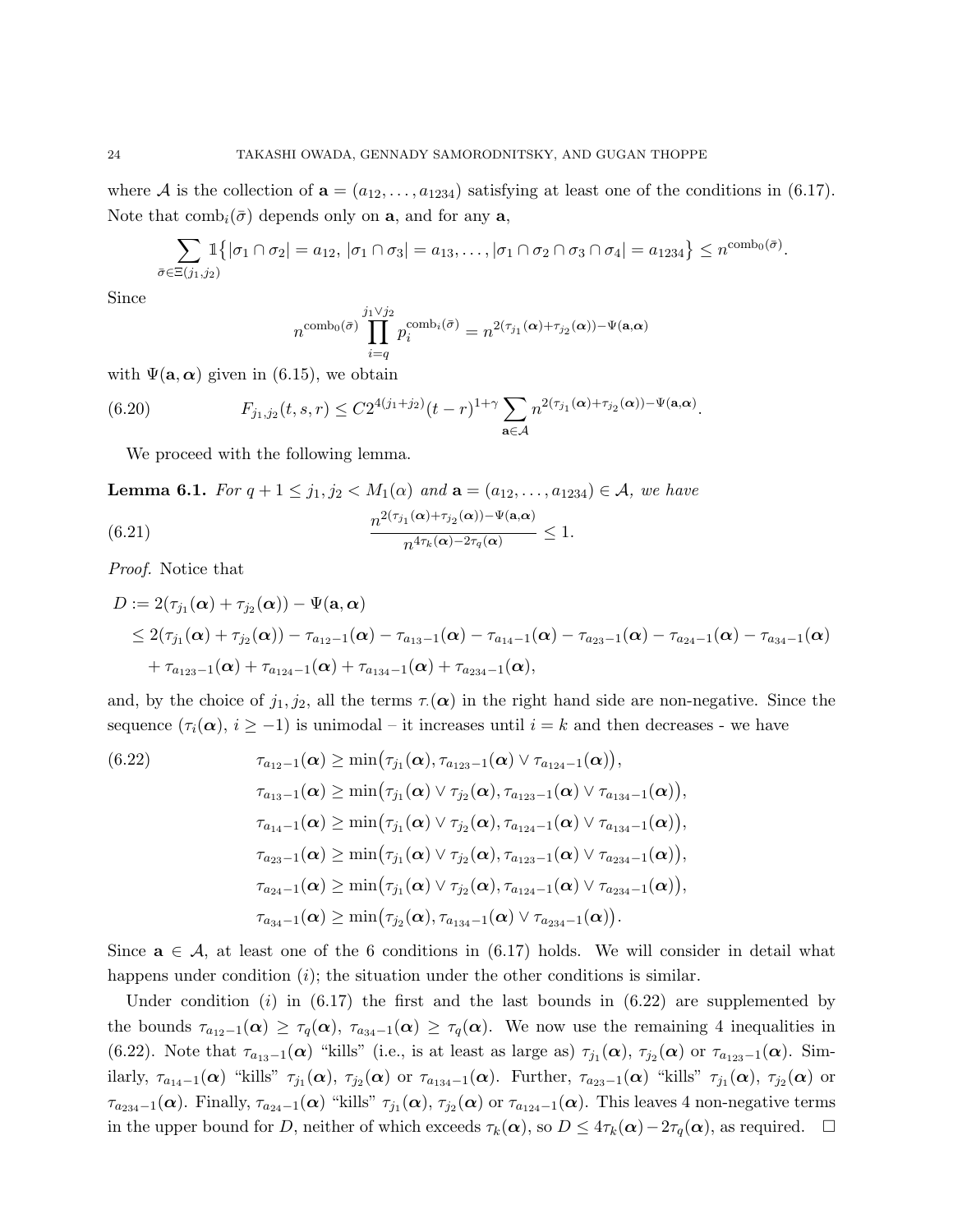Since A is parameterized by the 11 variables  $a_{12}, \ldots, a_{1234}$ , its cardinality does not exceed  $(j_1 + j_2)$  $(j_2 + 1)^{11}$ . Hence, by Lemma 6.1 and (6.20)

$$
\frac{\mathbb{E}\Big[\big(\chi_n^{(1)}(t)-\chi_n^{(1)}(s)\big)^2\big(\chi_n^{(1)}(s)-\chi_n^{(1)}(r)\big)^2\Big]}{n^{4\tau_k(\alpha)-2\tau_q(\alpha)}}\leq \sum_{j_1=q+1}^{M_1(\alpha)-1}\sum_{j_2=q+1}^{M_1(\alpha)-1}\frac{F_{j_1,j_2}(t,s,r)}{n^{4\tau_k(\alpha)-2\tau_q(\alpha)}}\leq B(t-r)^{(1+\gamma)}
$$

for some  $0 < B < \infty$ , as required for (6.14).

7. Proofs of the limit theorems for the Betti numbers in the critical dimension

Once again, we start with the strong law of large numbers.

*Proof of* (4.2) in Theorem 4.1. For  $0 < T < \infty$ , we have to demonstrate that

$$
\sup_{0 \le t \le T} \frac{|\beta_k(t) - \mathbb{E}(f_k)|}{\mathbb{E}(f_k)} \to 0 \text{ a.s.}
$$

By the Morse inequalities

$$
f_k(t) - f_{k+1}(t) - f_{k-1}(t) \le \beta_k(t) \le f_k(t),
$$

we have

$$
|\beta_k(t) - \mathbb{E}(f_k)| \le |f_k(t) - \mathbb{E}(f_k)| + f_{k+1}(t) + f_{k-1}(t).
$$

By (6.1) with  $j = k$ , it is enough to prove that as  $n \to \infty$ ,

$$
\sup_{0\leq t\leq T}\frac{f_{k+1}(t)}{\mathbb{E}(f_k)}\to 0 \text{ a.s. and } \sup_{0\leq t\leq T}\frac{f_{k-1}(t)}{\mathbb{E}(f_k)}\to 0 \text{ a.s.}
$$

This is, however, an immediate conclusion of (6.1) with  $j = k \pm 1$ , since by Proposition 3.1,

$$
\lim_{n \to \infty} \frac{\mathbb{E}(f_{k+1})}{\mathbb{E}(f_k)} = \lim_{n \to \infty} \frac{\mathbb{E}(f_{k-1})}{\mathbb{E}(f_k)} = 0.
$$

We continue with the functional central limit theorem for Betti numbers.

*Proof of*  $(4.4)$  in Theorem 4.2. For convenience, we drop the subscript n in expressions such as  $\beta_{j,n}$  for the duration of the proof. We start with introducing some terminology related to the connectivity of a simplicial complex. It is analogous to the terminology used in Kahle (2009) and Fowler (2019). An  $\ell$ -dimensional simplicial complex X, is called *pure* if every face of X is contained in an  $\ell$ -face. A simplicial complex K is said to be *strongly connected* of order  $\ell$  if the following two conditions hold:

- The  $\ell$ -skeleton of K is pure.
- Every pair of  $\ell$ -faces  $\sigma, \tau \in K$ , can be connected by a sequence of  $\ell$ -faces,

$$
\sigma = \sigma_0, \sigma_1, \ldots, \sigma_{j-1}, \sigma_j = \tau
$$

for some  $j \geq 1$ , such that  $\dim(\sigma_i \cap \sigma_{i+1}) = \ell - 1, 0 \leq i \leq j - 1$ .

 $\Box$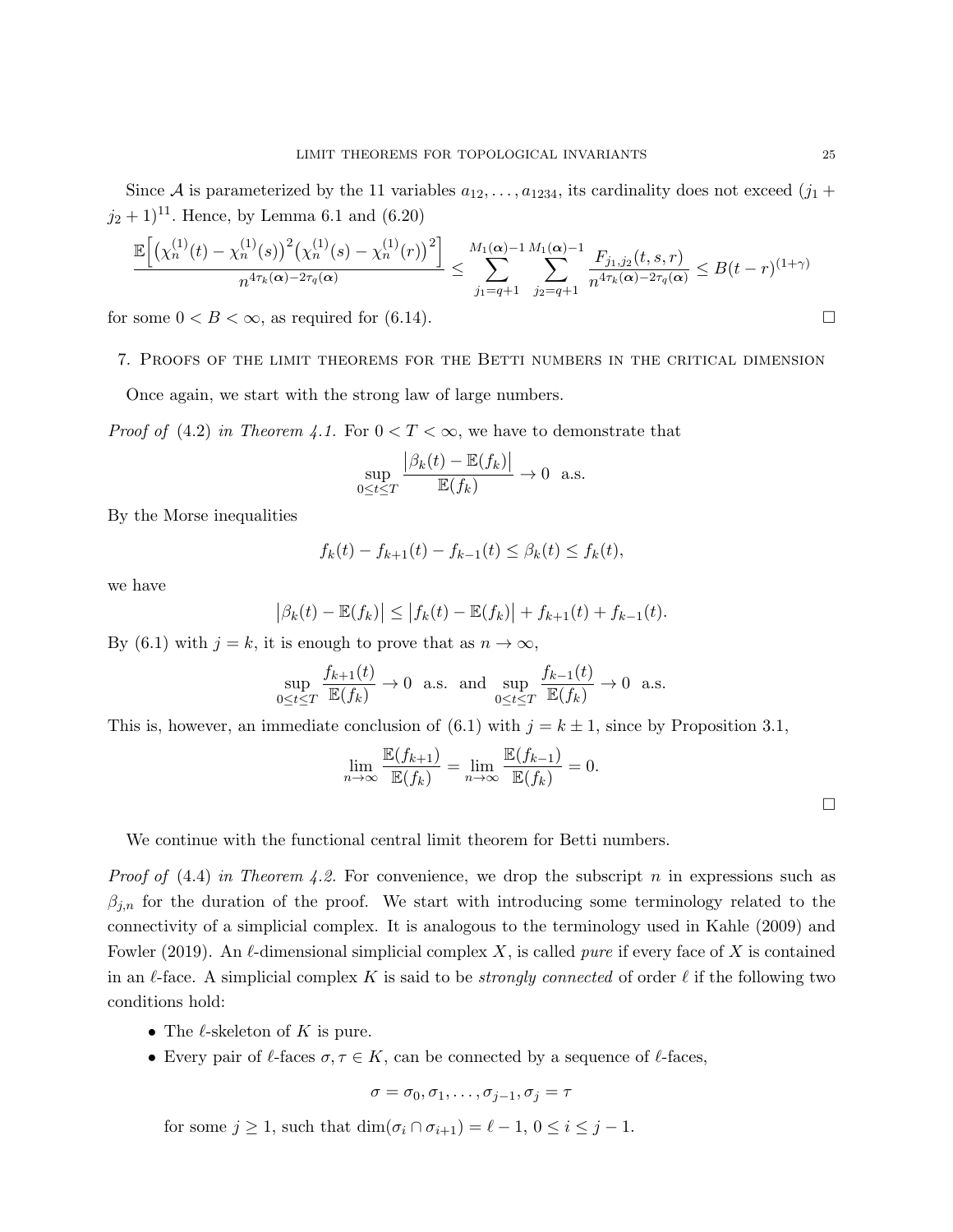In this case, we will simply say that K is an  $\ell$ -strongly connected simplicial complex. Note that the dimension of K itself may be greater than  $\ell$ . We call an  $\ell$ -strongly connected subcomplex K of X maximal if there is no other lestrongly connected subcomplex  $K' \supset K$ . We start with a useful estimate similar to the computation in Fowler (2019), p.117.

**Lemma 7.1.** Let K be a  $(k + 1)$ -strongly connected simplicial complex on  $j \geq k + 3$  vertices with a non-zero  $(k + 1)$ -st Betti number. Then, for  $\sigma \subset [n]$  with  $|\sigma| = j$ ,

$$
\mathbb{P}(\textit{the restriction of}~X([n],\mathbf{p})~\textit{to}~\sigma~\textit{is isomorphic to}~K) \leq j! \prod_{i=q}^{k+1} p_i^{k+3} \Big(\prod_{i=q}^{k+3} p_i^{k+1}\Big)^{j-k-3}
$$

.

*Proof.* The argument consists of estimating the number of faces of different dimensions  $K$  has to contain. We start by denoting by m the number of the  $(k+1)$ -faces in K. We order these faces as follows. Fix an arbitrary  $(k + 1)$ -cycle in K and choose any  $(k + 1)$ -face from this cycle to be  $f_1$ . Since K is  $(k+1)$ -strongly connected, we can order the rest of the  $(k+1)$ -faces in the order  $f_1, \ldots, f_m$  such that each  $f_p, p > 1$ , has a k-dimensional intersection with at least one  $f_q$  with  $q < p$ . This ordering of the  $(k+1)$ -faces induces an ordering on the vertices in K, as follows. First, let  $v_1, \ldots, v_{k+2}$  be the vertices, chosen in an arbitrary order, in the support of  $f_1$ . Each vertex after  $v_{k+2}$  corresponds to the addition of a  $(k+1)$ -face  $f_\ell$ ; in that, it lies in the support of  $f_\ell$  but is not contained in  $f_1 \cup \cdots \cup f_{\ell-1}$ . Since each vertex of K belongs to some  $(k+1)$ -face, we obtain, in this way, an ordering  $v_{k+3}, \ldots, v_j$  of all remaining vertices in K. Note at this point that each vertex after  $v_{k+2}$ , for each  $1 \leq i \leq k+1$ , is a vertex of  $\binom{k+1}{i}$  $\binom{+1}{i}$  of *i*-faces of some new  $(k + 1)$ -face  $f_{\ell}$  being considered at that point. We let

$$
c = \max\{k+3 \le m \le j : v_m \text{ is a vertex of the initially fixed } (k+1)\text{-cycle}\}\
$$

and note that c is well defined since the cycle must contain at least  $k+3$  vertices. The corresponding vertex  $v_c$  is, actually, contained in at least  $k+2$  faces of dimension  $k+1$ , just as other vertices in the initially fixed  $(k + 1)$ -cycle. Furthermore,  $v_c$  is contained in the fewest number of *i*-faces if it is a part of exactly  $k+2$  faces of dimension  $k+1$ . The latter occurs when, excluding  $v_c$ , there are precisely  $k + 2$  other vertices in this cycle and they together form a  $(k + 1)$ -face. Therefore, when  $v_c$  entered our enumeration of the vertices, for each  $1 \leq i \leq k+1$ , it was a vertex of at least  $\binom{k+2}{i}$  $\binom{+2}{i}$ new *i*-faces in K. We now see that for each  $1 \leq i \leq k+1$ ,

- $f_1$  contains  $\binom{k+2}{i+1}$  distinct *i*-faces in *K*;
- each vertex in  $\{v_{k+3}, \ldots, v_j\} \setminus \{v_c\}$  corresponds to  $\binom{k+1}{i}$  $i^{+1}$ ) new distinct *i*-faces in K;
- $v_c$  corresponds to at least  $\binom{k+2}{i}$  $i^{+2}$ ) new distinct *i*-faces in K.

Therefore, for each  $1 \leq i \leq k+1$ , K contains at least

$$
\binom{k+2}{i+1} + (j-k-3)\binom{k+1}{i} + \binom{k+2}{i} = \binom{k+3}{i+1} + (j-k-3)\binom{k+1}{i}
$$

i-faces. Finally, since there are j! ways of ordering vertices in  $\sigma$ , we get the assertion of the  $l$ emma.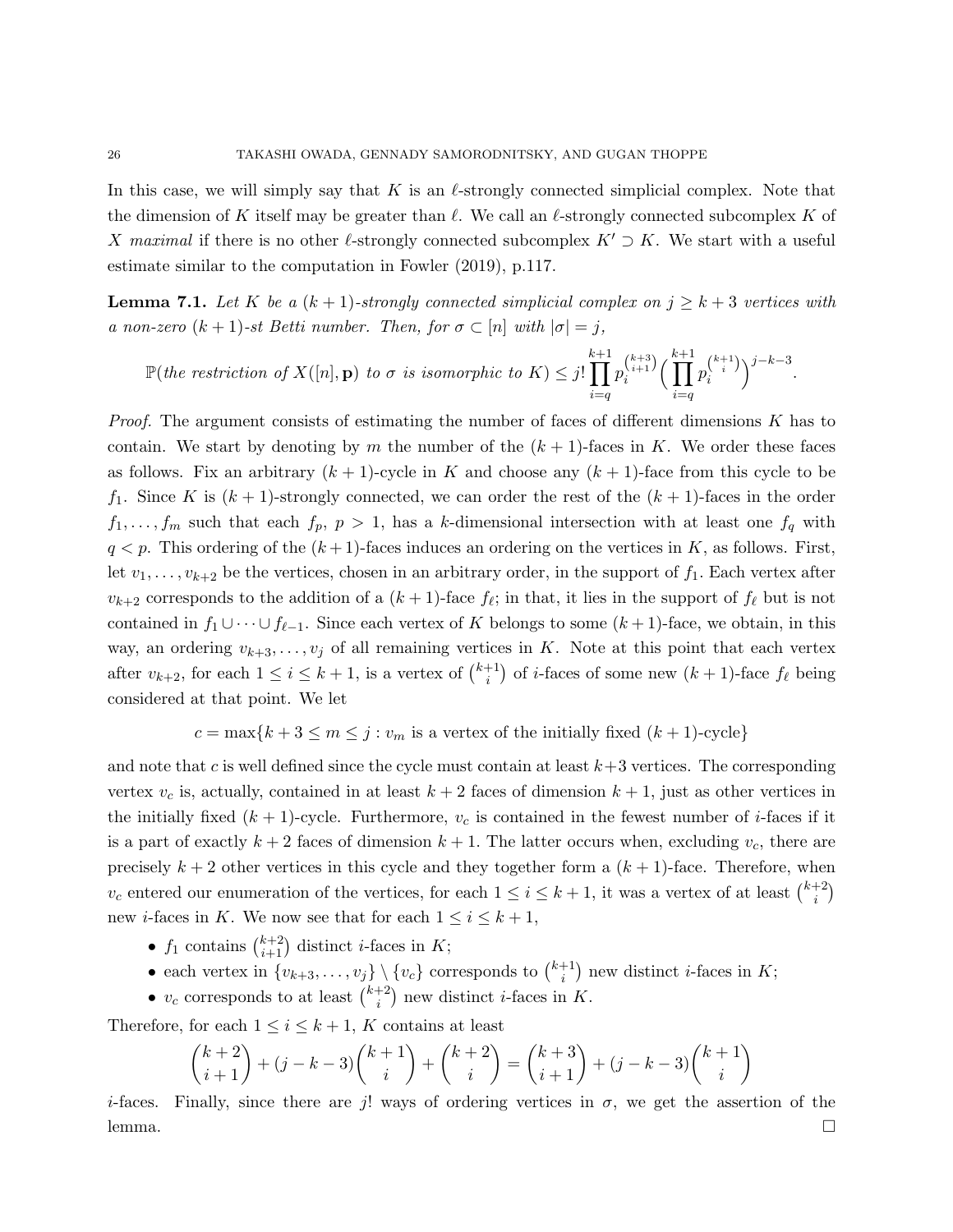By (3.4), the already established convergence in (4.3) tells us that

(7.1) 
$$
\left(\frac{\sum_{j=0}^{n-1}(-1)^j\beta_j(t)-\mathbb{E}\left(\sum_{j=0}^{n-1}(-1)^j\beta_j\right)}{\sqrt{\text{Var}(f_k)}}, t\geq 0\right) \Rightarrow \left(Z_k(t), t\geq 0\right)
$$

in finite dimensional distributions. In order to prove convergence in finite dimensional distributions in (4.4), we need to show that all (normalized) Betti numbers except that of critical dimension are asymptotically negligible in (7.1). Proposition 8.1 in the Appendix shows negligibility of the Betti numbers in dimension smaller than the critical dimension. Together with (7.1), this gives that

$$
\left(\frac{\sum_{j=k}^{n-1}(-1)^j\beta_j(t)-\mathbb{E}\left(\sum_{j=k}^{n-1}(-1)^j\beta_j\right)}{\sqrt{\text{Var}(f_k)}},\,t\geq 0\right)\Rightarrow \left(Z_k(t),\,t\geq 0\right).
$$

Furthermore, by repeating the same argument as in (6.11), along with an obvious bound  $\beta_i \leq f_i$ , we obtain that

$$
\left(\frac{\sum_{j=M(\boldsymbol{\alpha})}^{n-1}(-1)^j\beta_j(t)-\mathbb{E}\left(\sum_{j=M(\boldsymbol{\alpha})}^{n-1}(-1)^j\beta_j\right)}{\sqrt{\text{Var}(f_k)}},\ t\geq 0\right)\to\mathbf{0},
$$

in finite-dimensional distributions, where  $M(\alpha)$  is defined in (3.9) and **0** is the constant zero process. Hence, we can conclude that

$$
(7.2) \qquad \left(\frac{\sum_{j=k}^{M(\alpha)-1}(-1)^j\beta_j(t)-\mathbb{E}\left(\sum_{j=k}^{M(\alpha)-1}(-1)^j\beta_j\right)}{\sqrt{\text{Var}(f_k)}},\ t\geq 0\right) \Rightarrow \left(Z_k(t),\ t\geq 0\right),\quad n\to\infty,
$$

in finite-dimensional distributions.

Note that if  $M(\alpha) = k + 1$ , then (4.4) is automatic, so only the case  $M(\alpha) > k + 1$  needs to be considered. It is, of course, sufficient to show that for any  $j = k + 1, \ldots, M(\alpha) - 1$ , Var $(\beta_j)$  is negligible relative to  $\text{Var}(f_k)$  as  $n \to \infty$ . We will consider in detail the case  $M(\alpha) = k + 2$ , and prove negligibility of the variance of  $\beta_{k+1}$ . If  $M(\alpha) > k+2$ , the higher-order Betti numbers can be treated in a similar way.

Our argument relies on an explicit representation of  $\beta_{k+1}(t)$  given by

(7.3) 
$$
\beta_{k+1}(t) = \beta_{k+1}\big(X([n], \mathbf{p}; t)\big) = \sum_{j=k+3}^{n} \sum_{r \geq 1} \sum_{\sigma \subset [n], |\sigma| = j} r \eta_{\sigma}^{(j,r,k+1)}(t),
$$

where  $\eta_{\sigma}^{(j,r,k+1)}(t)$  is the indicator function of the event that  $\sigma$  forms a maximal  $(k+1)$ -strongly connected subcomplex  $X(\sigma, \mathbf{p}; t)$ , such that  $\beta_{k+1}(X(\sigma, \mathbf{p}; t)) = r$ . See Proposition 8.6 for a formal derivation of (7.3). We often omit superscripts from the indicator if the context is clear enough. Note that the second sum over  $r \ge 1$  is a sum of at most  $\binom{j}{k+2}$  terms, because  $\beta_{k+1}(X(\sigma, \mathbf{p}; t))$  is bounded by the number of  $(k + 1)$ -faces of  $\sigma$ , which itself is bounded by  $\binom{j}{k+2}$ .

As  $M(\alpha) = k + 2$ , it follows that  $\tau_{k+1}(\alpha) > 0$ , and we can find a positive integer D such that

(7.4) 
$$
D > \frac{k+2+\tau_{k+1}(\alpha)}{\psi_{k+1}(\alpha)-1} > 0,
$$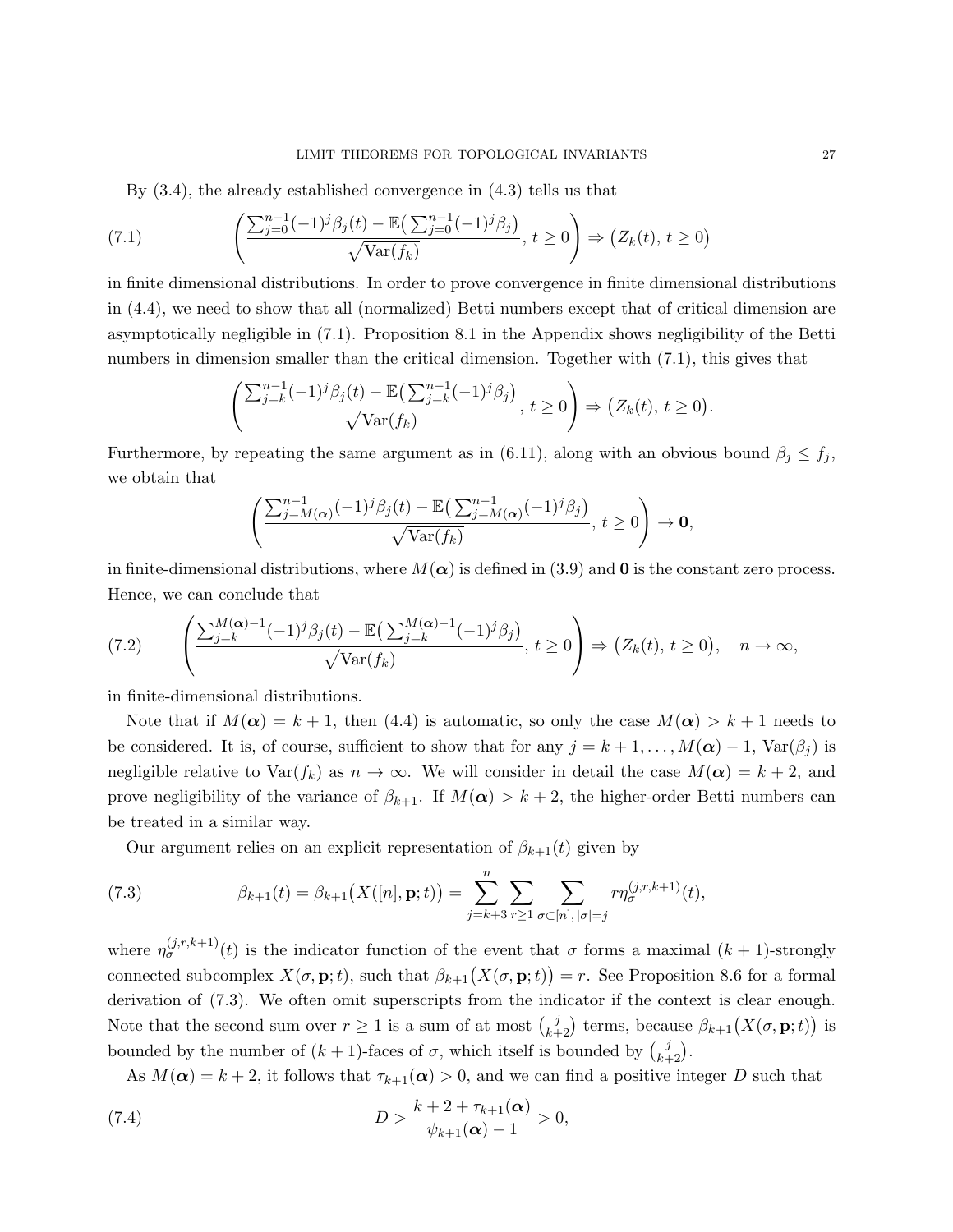and we use it to define a truncated version of the representation of the Betti number in (7.3) as

$$
\tilde{\beta}_{k+1}(t) = \tilde{\beta}_{k+1}\big(X([n], \mathbf{p}; t)\big) = \sum_{j=k+3}^{D+k+1} \sum_{r \geq 1} \sum_{\sigma \subset [n], |\sigma| = j} r \eta_{\sigma}^{(j,r,k+1)}(t).
$$

As before, we write  $\tilde{\beta}_{k+1} := \tilde{\beta}_{k+1}(0)$  and  $\eta_{\sigma}^{(j,r,k+1)} := \eta_{\sigma}^{(j,r,k+1)}(0)$ . We claim that

(7.5) 
$$
\left(\frac{\beta_k(t) - \mathbb{E}(\beta_k)}{\sqrt{\text{Var}(f_k)}} - \frac{\tilde{\beta}_{k+1}(t) - \mathbb{E}(\tilde{\beta}_{k+1})}{\sqrt{\text{Var}(f_k)}}, t \ge 0\right) \Rightarrow (Z_k(t), t \ge 0), \quad n \to \infty
$$

in finite-dimensional distributions. Indeed, by (7.2) with  $M(\alpha) = k + 2$ , it is enough to prove that  $\mathbb{E}(\beta_{k+1} - \tilde{\beta}_{k+1}) \to 0, n \to \infty$ . Since the sum over  $r \ge 1$  in (7.3) contains at most  $\binom{j}{k+2}$  terms,

$$
\mathbb{E}(\beta_{k+1} - \tilde{\beta}_{k+1}) \leq \mathbb{E}\bigg[\sum_{j=D+k+2}^{n} \binom{j}{k+2} \sum_{\sigma \subset [n], |\sigma|=j} \sum_{r \geq 1} \eta_{\sigma}^{(j,r,k+1)}\bigg]
$$

$$
\leq \mathbb{E}\bigg[n^{k+2} \sum_{j=D+k+2}^{n} \sum_{\sigma \subset [n], |\sigma|=j} \sum_{r \geq 1} \eta_{\sigma}^{(j,r,k+1)}\bigg].
$$

Whenever a  $(k+1)$ -strongly connected subcomplex is formed on  $j \ge D + k + 2$  vertices, it contains a further  $(k+1)$ -strongly connected subcomplex on exactly  $D+k+2$  vertices. Furthermore, no two different such maximal subcomplexes can contain the same  $(k + 1)$ -strongly connected subcomplex on  $D + k + 2$  vertices. Therefore,

$$
\mathbb{E}(\beta_{k+1} - \tilde{\beta}_{k+1}) \le n^{k+2} \binom{n}{D+k+2} \sum_{K:|K|=D+k+2} \mathbb{P}(\sigma_{D+k+2} \text{ is isomorphic to } K)
$$
  

$$
\le \frac{n^{D+2k+4}}{(D+k+2)!} \sum_{K:|K|=D+k+2} \mathbb{P}(\sigma_{D+k+2} \text{ is isomorphic to } K),
$$

where  $\sigma_{D+k+2}$  is the restriction of the complex to fixed  $D + k + 2$  vertices, and the sum above is taken over all isomorphism classes of  $(k + 1)$ -strongly connected complexes on  $D + k + 2$  points. Note that the number of terms in this sum is independent of  $n$ . Any such complex  $K$  contains at least  $\binom{k+2}{i+1} + D\binom{k+1}{i}$ <sup>+1</sup>) faces of dimension *i* for each  $1 \le i \le k+1$ ; this counting is presented in the proof of Lemma 8.1 in Fowler (2019). Hence,

$$
\mathbb{P}(\sigma_{D+k+2} \text{ is isomorphic to } K) \le (D+k+2)! \prod_{i=q}^{k+1} p_i^{k+2} + D^{k+1 \choose i},
$$

and so, by (7.4),

$$
\mathbb{E}(\beta_{k+1}-\tilde{\beta}_{k+1})\leq Cn^{k+2+\tau_{k+1}(\alpha)-D(\psi_{k+1}(\alpha)-1)}\to 0,\quad n\to\infty.
$$

Thus, (7.5) follows and, by Chebyshev's inequality, the claim (4.4) is established once we check that

$$
\frac{\text{Var}(\tilde{\beta}_{k+1})}{\text{Var}(f_k)} \to 0, \quad n \to \infty.
$$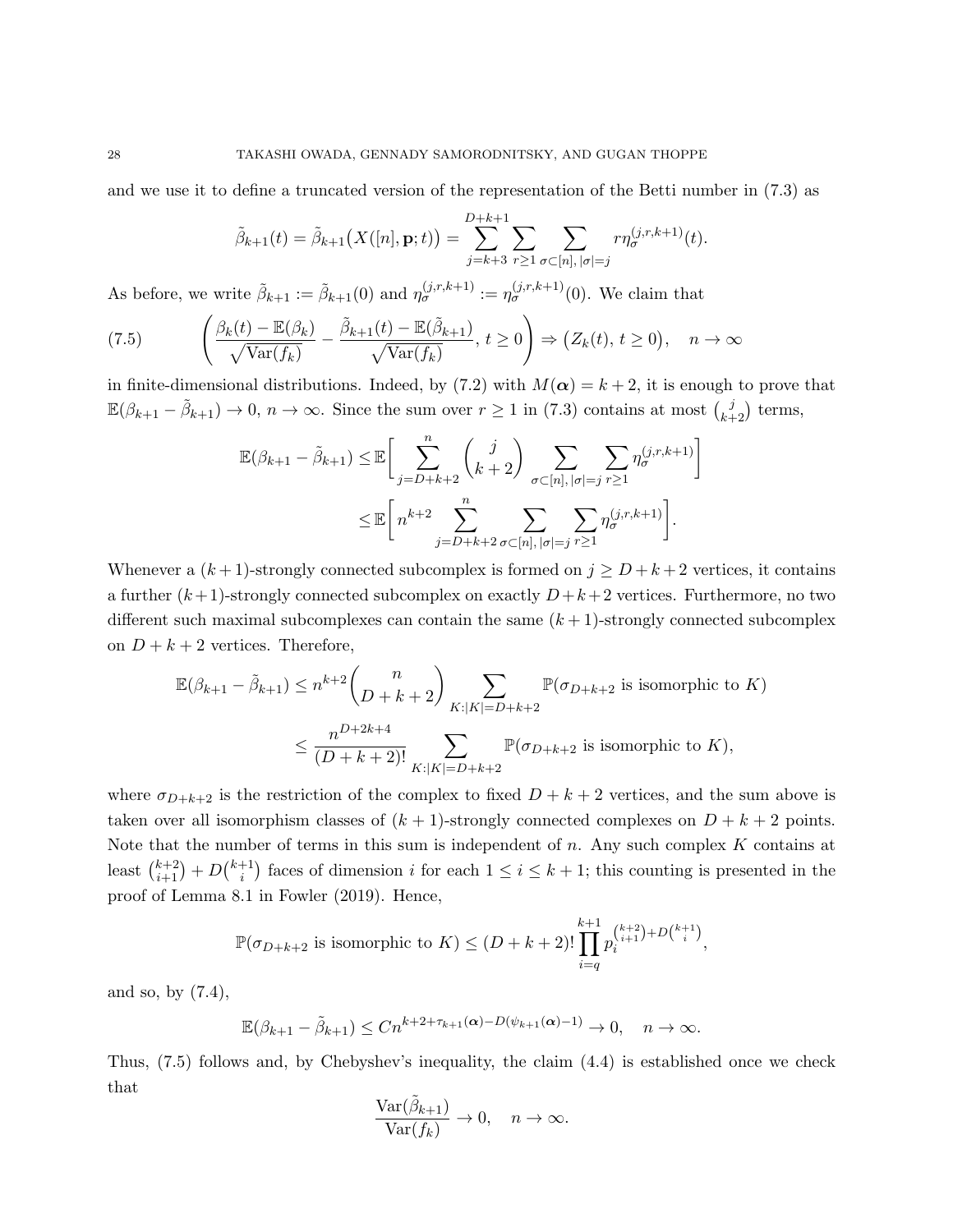It suffices to show that for every  $j = k + 3, \ldots, D + k + 1$  and  $r \ge 1$ , we have

(7.6) 
$$
\frac{\text{Var}\left(\sum_{\sigma\subset[n], |\sigma|=j} \eta_{\sigma}^{(j,r,k+1)}\right)}{\text{Var}(f_k)} \to 0, \quad n \to \infty.
$$

Simplifying the notation, we get

$$
\operatorname{Var}\left(\sum_{\sigma\subset[n], |\sigma|=j} \eta_{\sigma}\right) = \sum_{\substack{\sigma\subset[n], \tau\subset[n],\\|\sigma|=j}} \sum_{\substack{\tau\subset[n],\\|\tau|=j}} \left[\mathbb{E}(\eta_{\sigma}\eta_{\tau}) - \mathbb{E}(\eta_{\sigma})\mathbb{E}(\eta_{\tau})\right] \n= \sum_{\ell=0}^{j} \sum_{\substack{\sigma\subset[n],\\|\sigma|=j}} \sum_{\substack{\tau\subset[n],\\|\tau|=j}} \left[\mathbb{E}(\eta_{\sigma}\eta_{\tau}) - \mathbb{E}(\eta_{\sigma})\mathbb{E}(\eta_{\tau})\right] \mathbb{1}\left\{|\sigma\cap\tau|=\ell\right\} \n= \sum_{\ell=0}^{j} {n \choose j} {j \choose \ell} {n-j \choose j-\ell} \left[\mathbb{E}(\eta_{\sigma}\eta_{\tau}) - \mathbb{E}(\eta_{\sigma})\mathbb{E}(\eta_{\tau})\right] \mathbb{1}\left\{|\sigma\cap\tau|=\ell\right\}.
$$

We consider six cases, depending on the value of  $\ell := |\sigma \cap \tau|$ .

 $(I) \ell \in \{0, \ldots, q - 2\}.$ 

We claim that in this case the events underlying the indicator functions  $\eta_{\sigma}$  and  $\eta_{\tau}$  are independent, so that the corresponding terms have no contribution to the numerator in (7.6). Indeed, the event underlying  $\eta_{\sigma}$  can be stated as saying that the restriction of the complex to  $\sigma$  is a  $(k+1)$ -strongly connected subcomplex with Betti number in dimension  $k+1$  equal to r and that no  $(k+1)$ -simplex carried by  $\sigma$  has  $k+1$  common vertices, i.e., a common k-face, with a  $(k+1)$ simplex not carried by  $\sigma$ . We also have an analogous description of the event underlying  $\eta_{\tau}$ . Stated this way, it is clear if a face  $s_1$  plays a role in the former event, and a face  $s_2$  plays a role in the latter event, then these faces have at most q vertices in common and, hence, the restrictions of the complex to these faces are independent.

 $(II) \ell = q - 1.$ 

First, let

$$
\gamma_k := \prod_{i=q}^{k+1} p_i^{k+1} = n^{-\psi_{k+1}(\alpha)}
$$

denote the probability that a fixed k-face and a vertex not in that face form a  $(k+1)$ -simplex. For  $j \in \{k+3,\ldots,D+k+1\}$  and  $r \geq 1$ , let K denote a fixed  $(k+1)$ -strongly connected complex on j vertices whose Betti number in dimension  $k + 1$  is equal to r. For  $\sigma \subset [n]$  with  $|\sigma| = j$ , let  $A_K$ be the event that the restriction of the complex to  $\sigma$  is isomorphic to K, and define  $q_K := \mathbb{P}(A_K)$ .

We first claim that, for every  $\sigma \subset [n]$  with  $|\sigma| = j$ ,

(7.7) 
$$
\mathbb{E}(\eta_{\sigma}) = \sum_{K:|K|=j} q_K (1 - s_K \gamma_k + u_K)^{n-j},
$$

where the sum is taken over all  $(k + 1)$ -strongly connected complexes, up to an isomorphism class, such that the Betti number in dimension  $k+1$  is equal to r. Moreover,  $s_K$  is the number of k-faces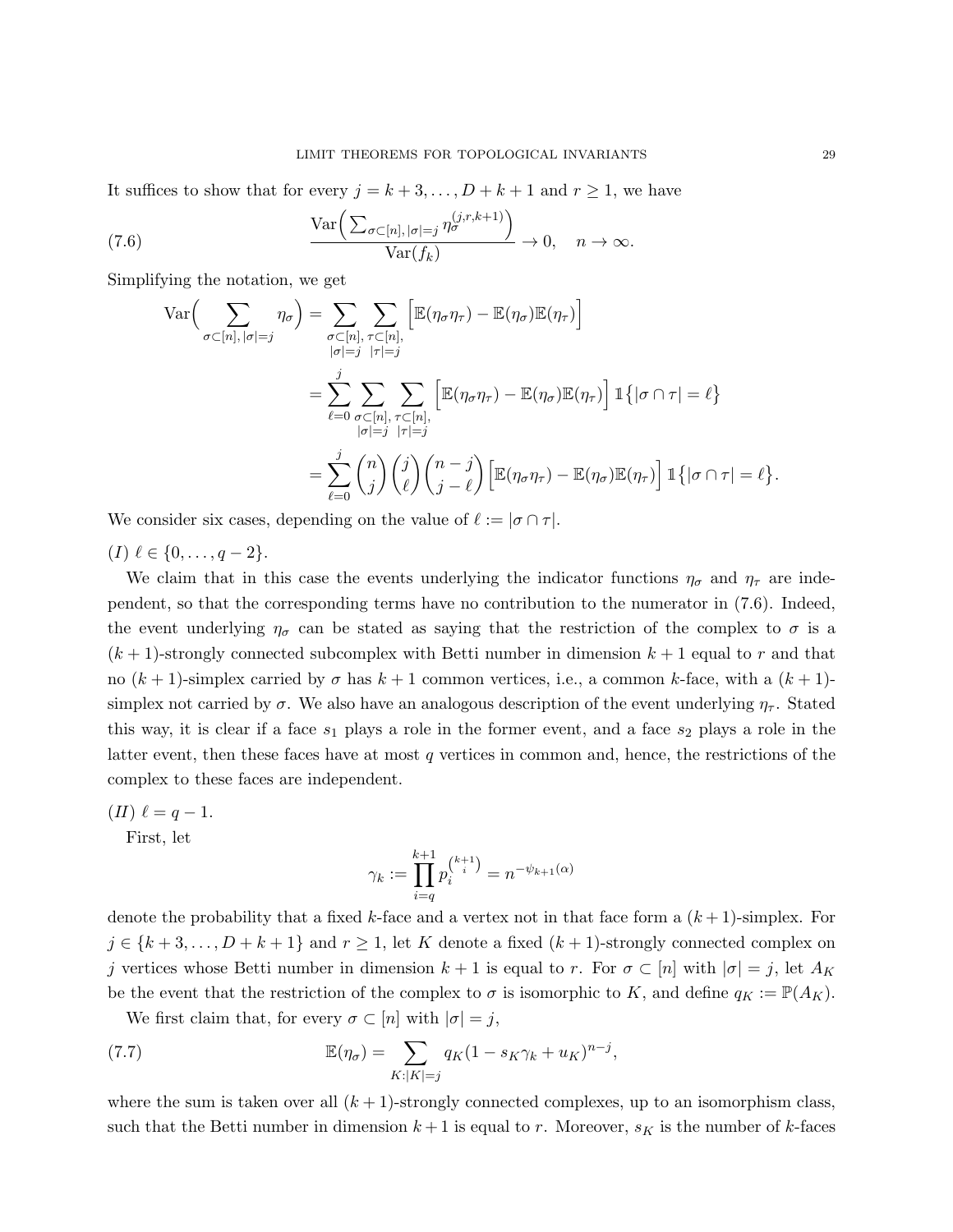in K, and  $u_K = \mathcal{O}(\gamma_k)$  as functions of n, i.e., there exists  $C > 0$  such that  $u_K/\gamma_k < C$  for all  $n \geq 1$ and all K. Note that  $q_K, \gamma_k$ , and  $u_K$  depend on n, whereas  $s_K$  is independent of n. For the proof of (7.7), write

$$
\mathbb{E}(\eta_{\sigma}) = \sum_{K:|K|=j} q_K \mathbb{P}(\sigma \text{ is maximal } |A_K).
$$

Let us fix a vertex  $v \in \sigma^c$ . By the inclusion-exclusion formula, the probability of forming at least one  $(k + 1)$ -simplex between v and a k-face in  $\sigma$ , can be written as  $s_K \gamma_k - u_K$ . The largest term in  $u_K$  corresponds to v forming two  $(k+1)$ -simplices with k-faces  $f_1$  and  $f_2$  respectively, such that  $\dim(f_1 \cap f_2) = k - 1$ . Therefore, the largest term in  $u_K$  is of the order  $\gamma_k^2 \gamma_{k-1}^{-1} = \mathcal{O}(\gamma_k)$ . Since there are  $n - j$  vertices in  $\sigma^c$ , we have

$$
\mathbb{P}(\sigma \text{ is maximal } |A_K) = (1 - s_K \gamma_k + u_K)^{n-j},
$$

and (7.7) follows as required.

Next, let K, K' be fixed  $(k + 1)$ -strongly connected complexes on j vertices with Betti number in dimension  $k+1$  equal to r. Denote by  $A_{K,K'}$  the event that the restriction of the complex to  $\sigma$ and that to  $\tau$  are isomorphic to K and K', respectively. It then follows from (7.7) that

$$
(7.8) \left[ \mathbb{E}(\eta_{\sigma}\eta_{\tau}) - \mathbb{E}(\eta_{\sigma})\mathbb{E}(\eta_{\tau}) \right] \mathbb{1}\left\{ |\sigma \cap \tau| = q - 1 \right\}
$$
  
\n
$$
= \sum_{K:|K|=j} \sum_{K':|K'|=j} \left[ \mathbb{P}(\sigma \text{ and } \tau \text{ are maximal } |A_{K,K'}) \mathbb{P}(A_{K,K'}) - q_K q_{K'} (1 - s_K \gamma_k + u_K)^{n-j} (1 - s_{K'} \gamma_k + u_{K'})^{n-j} \right] \mathbb{1}\left\{ |\sigma \cap \tau| = q - 1 \right\},
$$

where the sums are again taken over all  $(k+1)$ -strongly connected complexes whose Betti numbers in dimension  $k + 1$  are equal to r, and  $s_{K'}$ ,  $u_{K'}$  are defined analogously to those for K. Since  $|\sigma \cap \tau| = q - 1$  and all the  $(q - 2)$ -faces exist with probability one, we have  $\mathbb{P}(A_{K,K'}) = q_K q_{K'}$ . For every  $v \in (\sigma \cup \tau)^c$ , let  $B_v$  be the event that v forms a  $(k+1)$ -simplex with a k-face in  $\sigma \cup \tau$ . Further, let  $D_1$  denote the event that at least one  $(k+1)$ -simplex exists between a k-face in  $\sigma$  and a point in  $\tau \setminus (\sigma \cap \tau)$ , and  $D_2$  is an event obtained by switching the role of  $\sigma$  and  $\tau$ . Then, by independence we see that

(7.9) 
$$
\mathbb{P}(\sigma \text{ and } \tau \text{ are maximal } |A_{K,K'} ) = \mathbb{P}\left(\left(\bigcap_{v \in (\sigma \cup \tau)^c} B_v^c\right) \cap D_1^c \cap D_2^c \middle| A_{K,K'}\right)
$$

$$
= \prod_{v \in (\sigma \cup \tau)^c} \left(1 - \mathbb{P}(B_v | A_{K,K'})\right) \mathbb{P}(D_1^c \cap D_2^c | A_{K,K'} ).
$$

By the inclusion-exclusion formula, we have

(7.10)

$$
\mathbb{P}(B_v|A_{K,K'}) = (s_K + s_{K'})\gamma_k - u_K - u_{K'} - s_K s_{K'}\gamma_k^2 + s_K \gamma_k u_{K'} + s_{K'} \gamma_k u_K - u_K u_{K'} =: a_{K,K'}.
$$

Indeed, the probabilities that v forms  $(k+1)$ -simplices with multiple k-faces in  $\sigma$  are grouped into  $u_K$ , while the probabilities that v forms  $(k+1)$ -simplices with multiple k-faces in  $\tau$  are grouped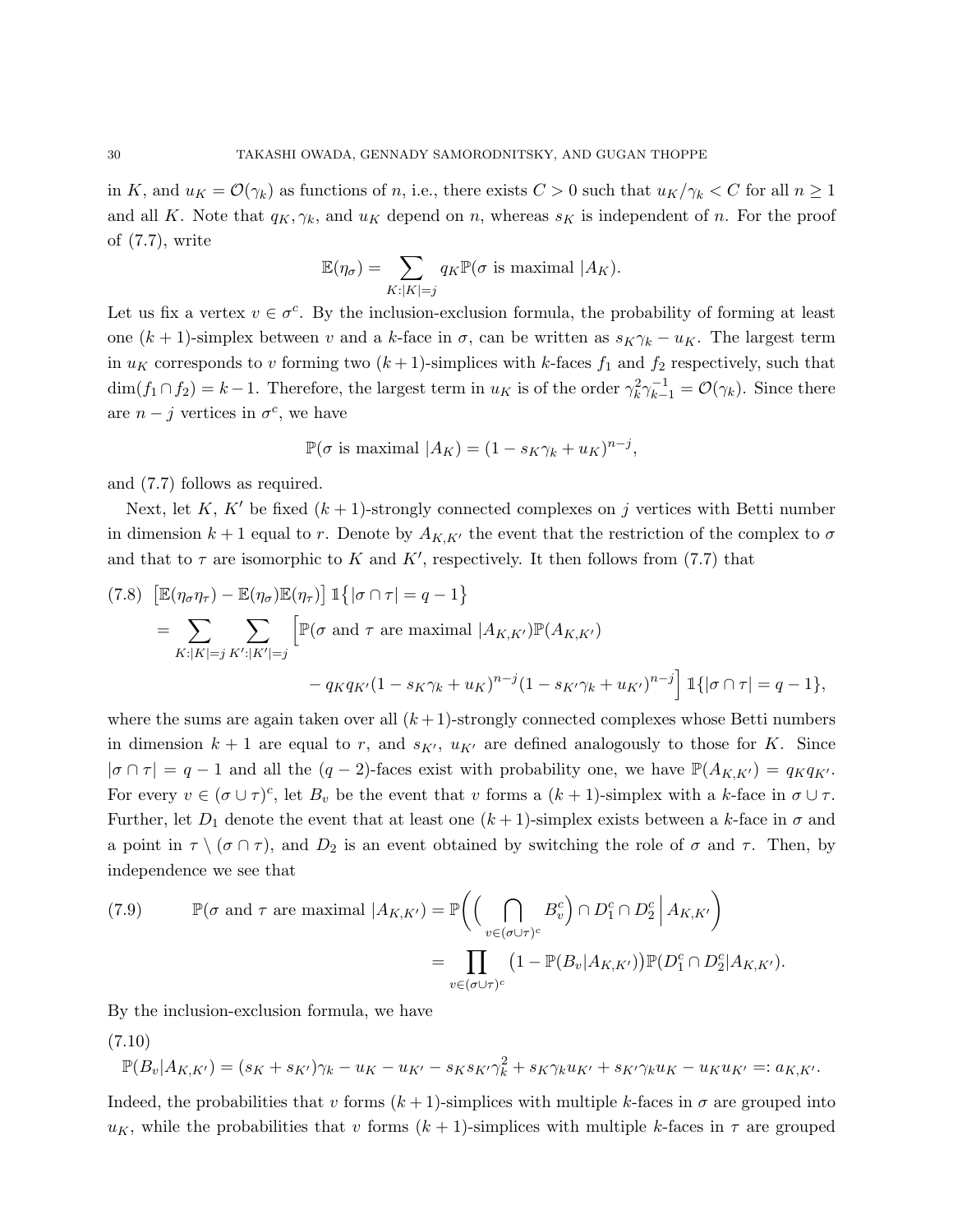into  $u_{K'}$ . Moreover, the probabilities that v forms  $(k + 1)$ -simplices with both k-faces in  $\sigma$  and those in  $\tau$ , are grouped into one of the last four terms in (7.10). Above, we have also exploited the fact that the events concerning v forming  $(k+1)$ -simplices with k-faces in  $\sigma$  are independent from events concerning v forming  $(k + 1)$ -simplices with k-faces in  $\tau$ .

Noting that there are  $n-2j+q-1$  points in  $(\sigma \cup \tau)^c$ , the right hand side of (7.8) is equal to

(7.11) 
$$
\sum_{K:|K|=j} \sum_{K':|K'|=j} q_K q_{K'} (1 - a_{K,K'})^{n-2j+q-1} \left[ \mathbb{P}(D_1^c \cap D_2^c | A_{K,K'}) - (1 - a_{K,K'})^{j-q+1} \right].
$$

By the binomial expansion, it is easy to see that

$$
(1 - a_{K,K'})^{n-2j+q-1} = (1 - \mathcal{O}(\gamma_k))^{n-2j+q-1} = \mathcal{O}(1),
$$
  

$$
(1 - a_{K,K'})^{j-q+1} = 1 - (j-q+1)a_{K,K'} + \mathcal{O}(\gamma_k^2),
$$

and, further,

$$
\mathbb{P}(D_1|A_{K,K'}) = 1 - (1 - s_K \gamma_k + u_K)^{j-q+1} = (j - q + 1)(s_K \gamma_k - u_K) - \mathcal{O}(\gamma_k^2),
$$
  

$$
\mathbb{P}(D_2|A_{K,K'}) = 1 - (1 - s_{K'} \gamma_k + u_{K'})^{j-q+1} = (j - q + 1)(s_{K'} \gamma_k - u_{K'}) - \mathcal{O}(\gamma_k^2).
$$

Suppose now that

(7.12) there exist two k-faces 
$$
f_1 \subset \sigma
$$
 and  $f_2 \subset \tau$  such that  $|f_1 \cap f_2| = q - 1$ .

Under (7.12), we claim that

$$
\mathbb{P}(D_1 \cap D_2 | A_{K,K'}) = \mathcal{O}(\gamma_k^2 p_q^{-1}).
$$

Indeed, the largest term in the right hand side corresponds to the case in which a vertex in  $f_1 \setminus$  $(f_1 \cap f_2)$  forms a  $(k+1)$ -simplex with  $f_2$ , and a vertex in  $f_2 \setminus (f_1 \cap f_2)$  forms a  $(k+1)$ -simplex with f<sub>1</sub>. Because of a double-count of a q-face consisting of the vertices in  $f_1 \cap f_2$  and the two selected vertices, the largest rate is of order  $\gamma_k^2 p_q^{-1}$ . By combining all these results, it is now straightforward to get that

(7.13) 
$$
\mathbb{P}(D_1^c \cap D_2^c | A_{K,K'}) - (1 - a_{K,K'})^{j-q+1} = \mathcal{O}(\gamma_k^2 p_q^{-1}).
$$

If  $(7.12)$  does not hold, the same analysis gives the behavior as in  $(7.13)$ , but with a smaller correction term;  $\mathcal{O}(\gamma_k^2)$  instead of  $\mathcal{O}(\gamma_k^2 p_q^{-1})$ . From all of these results, (7.11) can be written as

$$
C \sum_{\substack{K:|K|=j\\(7.12)\text{holds}}} \sum_{K':|K'|=j} q_K q_{K'} \mathcal{O}(\gamma_k^2 p_q^{-1}),
$$

and, thus,

$$
\binom{n}{j}\binom{j}{q-1}\binom{n-j}{j-q+1}\left[\mathbb{E}(\eta_{\sigma}\eta_{\tau})-\mathbb{E}(\eta_{\sigma})\mathbb{E}(\eta_{\tau})\right]\mathbb{1}\left\{|\sigma\cap\tau|=q-1\right\}
$$
  
\n
$$
\leq C \sum_{\substack{K:|K|=j\\(7.12) \text{holds}}} \sum_{K':|K'|=j} n^{2j-q+1} q_K q_{K'} \mathcal{O}(\gamma_k^2 p_q^{-1}).
$$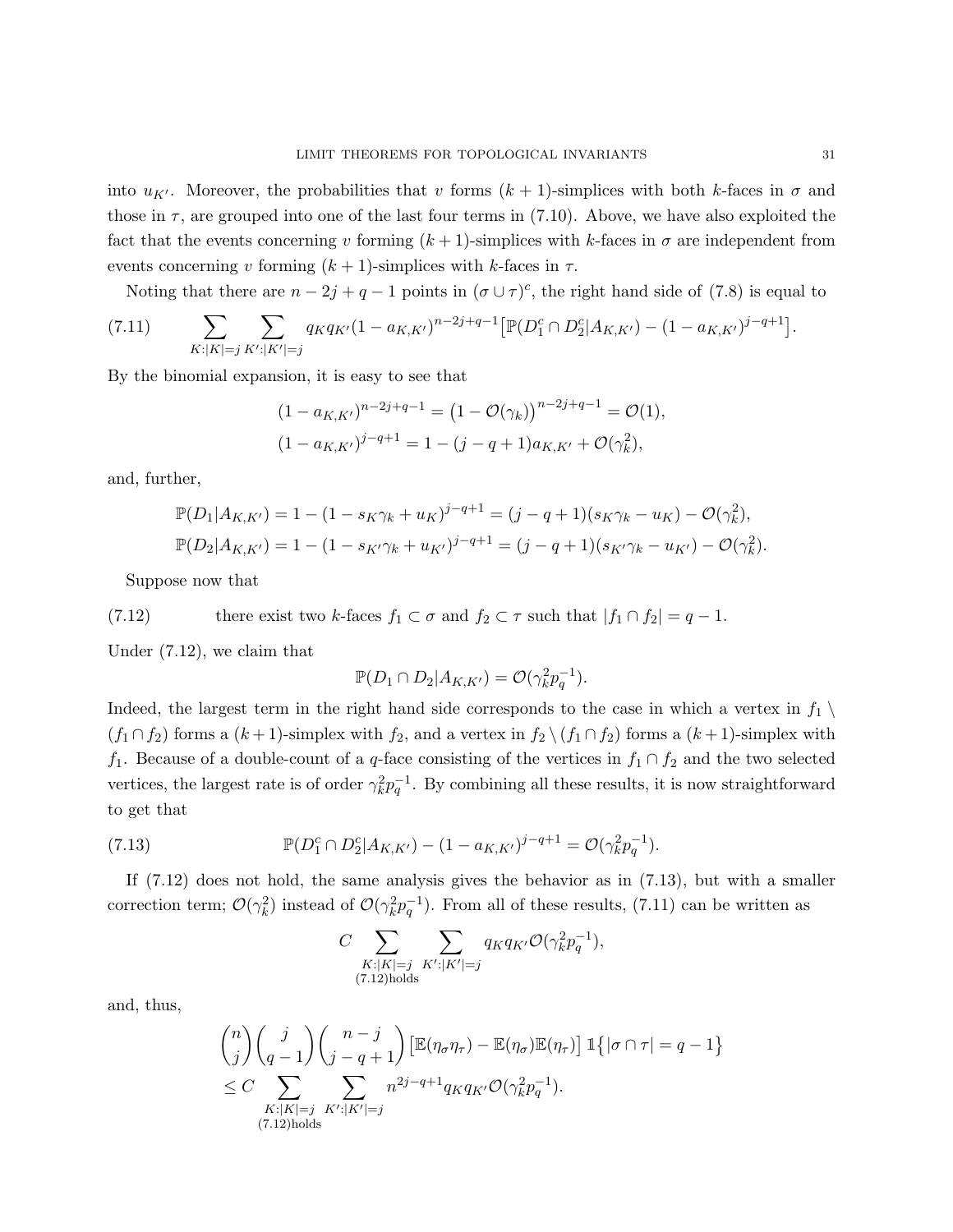By Lemma 7.1,

$$
n^j q_K \le Cn^j \prod_{i=q}^{k+1} p_i^{k+3} \Big(\prod_{i=q}^{k+1} p_i^{k+1} \Big)^{j-k-3} = Cn^{\tau_{k+2}(\alpha) + \alpha_{k+2}} (n^{1-\psi_{k+1}(\alpha)})^{j-k-3}.
$$

Since  $\psi_{k+1}(\alpha) > 1$  and  $j \geq k+3$ , we get  $(n^{1-\psi_{k+1}(\alpha)})^{j-k-3} \leq 1$ , and hence,

(7.14) 
$$
n^{2j} q_K q_{K'} \leq C n^{2(\tau_{k+2}(\alpha) + \alpha_{k+2})}.
$$

It now remains to check that

$$
\frac{n^{2(\tau_{k+2}(\alpha)+\alpha_{k+2})}\mathcal{O}(n^{-q+1}\gamma_k^2p_q^{-1})}{\text{Var}(f_k)}\to 0 \text{ as } n\to\infty.
$$

But this actually follows, since by Proposition 3.1 and (2.12), the expression on the left hand side is bounded by

$$
Cn^{2(\tau_{k+1}(\alpha)-\tau_k(\alpha))}\mathcal{O}(n^{\tau_q(\alpha)-q+1}\gamma_k^2p_q^{-1})=Co(1)\mathcal{O}(n^{2(1-\psi_{k+1}(\alpha))})\to 0, \quad n\to\infty.
$$

 $(III) \ell = q.$ 

The case  $\ell = q$  is similar but easier. Using the same notation as in Case  $(II)$ , we once again consider

(7.15) 
$$
\begin{aligned} \left[\mathbb{E}(\eta_{\sigma}\eta_{\tau}) - \mathbb{E}(\eta_{\sigma})\mathbb{E}(\eta_{\tau})\right] & \mathbb{1}\left\{|\sigma \cap \tau| = q\right\} \\ &= \sum_{K:|K|=j} \sum_{K':|K'|=j} \left[\mathbb{P}(\sigma \text{ and } \tau \text{ are maximal } |A_{K,K'})\mathbb{P}(A_{K,K'}) \\ &- q_K q_{K'} (1 - s_K \gamma_k + u_K)^{n-j} (1 - s_{K'} \gamma_k + u_{K'})^{n-j}\right] \mathbb{1}\left\{|\sigma \cap \tau| = q\right\}. \end{aligned}
$$

Since  $|\sigma \cap \tau| = q$  and all the  $(q-1)$ -faces exist with probability one, we still get  $\mathbb{P}(A_{K,K'}) = q_K q_{K'}$ . By the same reasoning as before, we only consider the situation that

(7.16) there exist two k-faces  $f_1 \subset \sigma$  and  $f_2 \subset \tau$  such that  $|f_1 \cap f_2| = q$ .

Under this assumption, for each  $v \in (\sigma \cup \tau)^c$ , the inclusion-exclusion formula gives that

$$
\mathbb{P}(B_v|A_{K,K'}) = (s_K + s_{K'})\gamma_k - u_K - u_{K'} - \mathcal{O}(\gamma_k^2 p_q^{-1}),
$$

The largest term in the big- $\mathcal O$  expression is associated with the case in which v forms two  $(k+1)$ simplices with  $f_1$  and  $f_2$ , respectively. By (7.9), we see that

$$
\mathbb{P}(\sigma \text{ and } \tau \text{ are maximal } |A_{K,K'} ) \leq \prod_{v \in (\sigma \cup \tau)^c} (1 - \mathbb{P}(B_v | A_{K,K'}))
$$
  
=  $(1 - (s_K + s_{K'})\gamma_k + u_K + u_{K'} + \mathcal{O}(\gamma_k^2 p_q^{-1}))^{n-2j+q}$   
=  $(1 - (s_K + s_{K'})\gamma_k + u_K + u_{K'})^n (1 + \mathcal{O}(\gamma_k))^{{-(2j-q)}} (1 + \mathcal{O}(\gamma_k^2 p_q^{-1}))^n$   
=  $(1 - (s_K + s_{K'})\gamma_k + u_K + u_{K'})^n (1 + \mathcal{O}(\gamma_k p_q^{-1})).$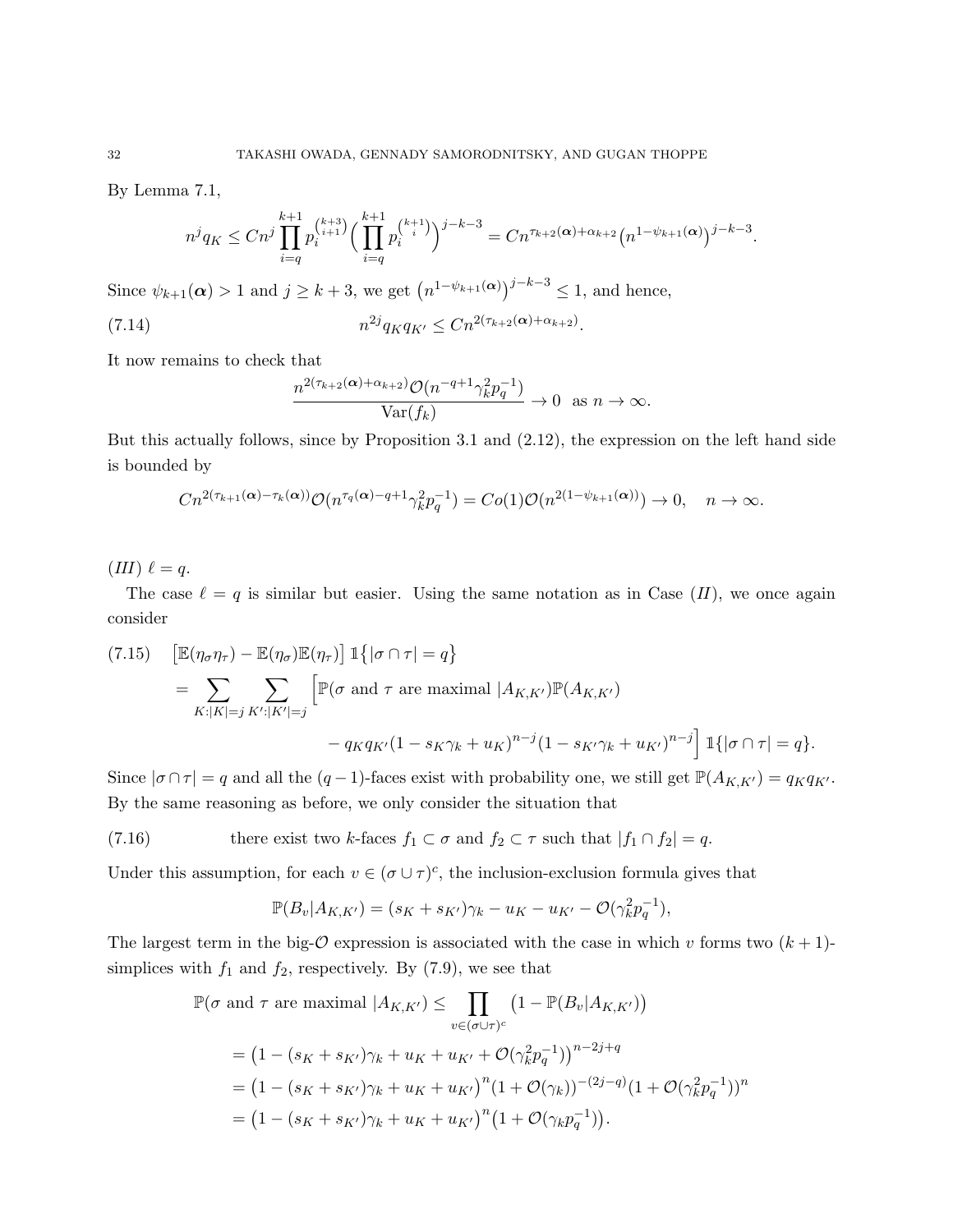Here, we have made use of the following facts:  $\gamma_k^2 p_q^{-1} = \mathcal{O}(\gamma_k)$ ,  $(1 + O(\gamma_k))^{-(2j-q)} = 1 + O(\gamma_k)$ , and  $(1 + \mathcal{O}(\gamma_k^2 p_q^{-1}))^n = 1 + \mathcal{O}(n \gamma_k^2 p_q^{-1}) = 1 + \mathcal{O}(\gamma_k p_q^{-1}).$ 

Similarly, we derive that

$$
(1 - s_K \gamma_k + u_K)^{n-j} (1 - s_{K'} \gamma_k + u_{K'})^{n-j} = (1 - (s_K + s_{K'}) \gamma_k + u_K + u_{K'} + \mathcal{O}(\gamma_k^2))^{n-j}
$$
  
= 
$$
(1 - (s_K + s_{K'}) \gamma_k + u_K + u_{K'})^n (1 + \mathcal{O}(\gamma_k)).
$$

Putting all these results together, along with the binomial expansion  $(I-(s_K+s_{K'})\gamma_k+u_K+u_{K'})^n =$  $\mathcal{O}(1)$  as  $n \to \infty$ , we can conclude that

$$
\binom{n}{j}\binom{j}{q}\binom{n-j}{j-q} \left[\mathbb{E}(\eta_{\sigma}\eta_{\tau})-\mathbb{E}(\eta_{\sigma})\mathbb{E}(\eta_{\tau})\right] \mathbb{1}\left\{|\sigma \cap \tau| = q\right\} \leq C \sum_{\substack{K:|K|=j\\(7.16) \text{ holds}}} \sum_{K':|K'|=j} n^{2j-q} q_K q_{K'} \mathcal{O}(\gamma_k p_q^{-1}).
$$

Using Lemma 7.1 as in (7.14), it follows that the right hand side above can be bounded by  $Cn^{2(\tau_{k+2}(\alpha)+\alpha_{k+2})}\mathcal{O}(n^{-q}\gamma_k p_q^{-1}).$  Finally, Proposition 3.1 and (2.12) help to conclude that

$$
\frac{n^{2(\tau_{k+2}(\alpha)+\alpha_{k+2})}\mathcal{O}(n^{-q}\gamma_k p_q^{-1})}{\text{Var}(f_k)} \le Cn^{2(\tau_{k+1}(\alpha)-\tau_k(\alpha))}\mathcal{O}(n^{\tau_q(\alpha)-q-\psi_{k+1}(\alpha)+\alpha_q})
$$

$$
= Co(1)\mathcal{O}(n^{1-\psi_{k+1}(\alpha)}) \to 0, \quad n \to \infty.
$$

$$
(IV) \ell \in \{q+1,\ldots,k+2\}.
$$

Note first that

$$
\binom{n}{j}\binom{j}{\ell}\binom{n-j}{j-\ell}\left[\mathbb{E}(\eta_{\sigma}\eta_{\tau})-\mathbb{E}(\eta_{\sigma})\mathbb{E}(\eta_{\tau})\right]\mathbbm{1}\left\{|\sigma\cap\tau|=\ell\right\}\leq n^{2j-\ell}\mathbb{E}(\eta_{\sigma}\eta_{\tau})\mathbbm{1}\left\{|\sigma\cap\tau|=\ell\right\}
$$
\n
$$
\leq n^{2j-\ell}\sum_{K:\,|K|=j}\sum_{K':|K'|=j}\mathbb{P}(A_{K,K'})\mathbbm{1}\left\{|\sigma\cap\tau|=\ell\right\}.
$$

where  $A_{K,K'}$  is as in Case  $(II)$ . Since there are finitely many isomorphism classes of  $(k+1)$ -strongly connected complexes on j vertices, we only have to show that for all such  $K, K'$  with  $|\sigma \cap \tau| = \ell$ ,

(7.17) 
$$
\left(\text{Var}(f_k)\right)^{-1} n^{2j-\ell} \mathbb{P}(A_{K,K'}) \to 0, \quad n \to \infty.
$$

By Lemma 7.1,

$$
\mathbb{P}(A_{K,K'}) \leq C \bigg[ \prod_{i=q}^{k+1} p_i^{\binom{k+3}{i+1}} \Big(\prod_{i=q}^{k+1} p_i^{\binom{k+1}{i}}\Big)^{j-k-3} \bigg]^2 \times \prod_{i=q}^{k+1} p_i^{-\binom{\ell}{i+1}},
$$

with the last factor accounting for the faces on the vertices common to  $\sigma$  and  $\tau$ . We conclude that

$$
n^{2j-\ell} \mathbb{P}(A_{K,K'}) \leq C n^{2j-\ell} \prod_{i=q}^{k+1} p_i^{2\binom{k+3}{i+1} - \binom{\ell}{i+1}} \bigg(\prod_{i=q}^{k+1} p_i^{\binom{k+1}{i}}\bigg)^{2(j-k-3)}
$$
  
= 
$$
C n^{2(\tau_{k+2}(\alpha) + \alpha_{k+2}) - \tau_{\ell-1}(\alpha)} \bigg(n^{1-\psi_{k+1}(\alpha)}\bigg)^{2(j-k-3)} \leq C n^{2(\tau_{k+2}(\alpha) + \alpha_{k+2}) - \tau_{\ell-1}(\alpha)}.
$$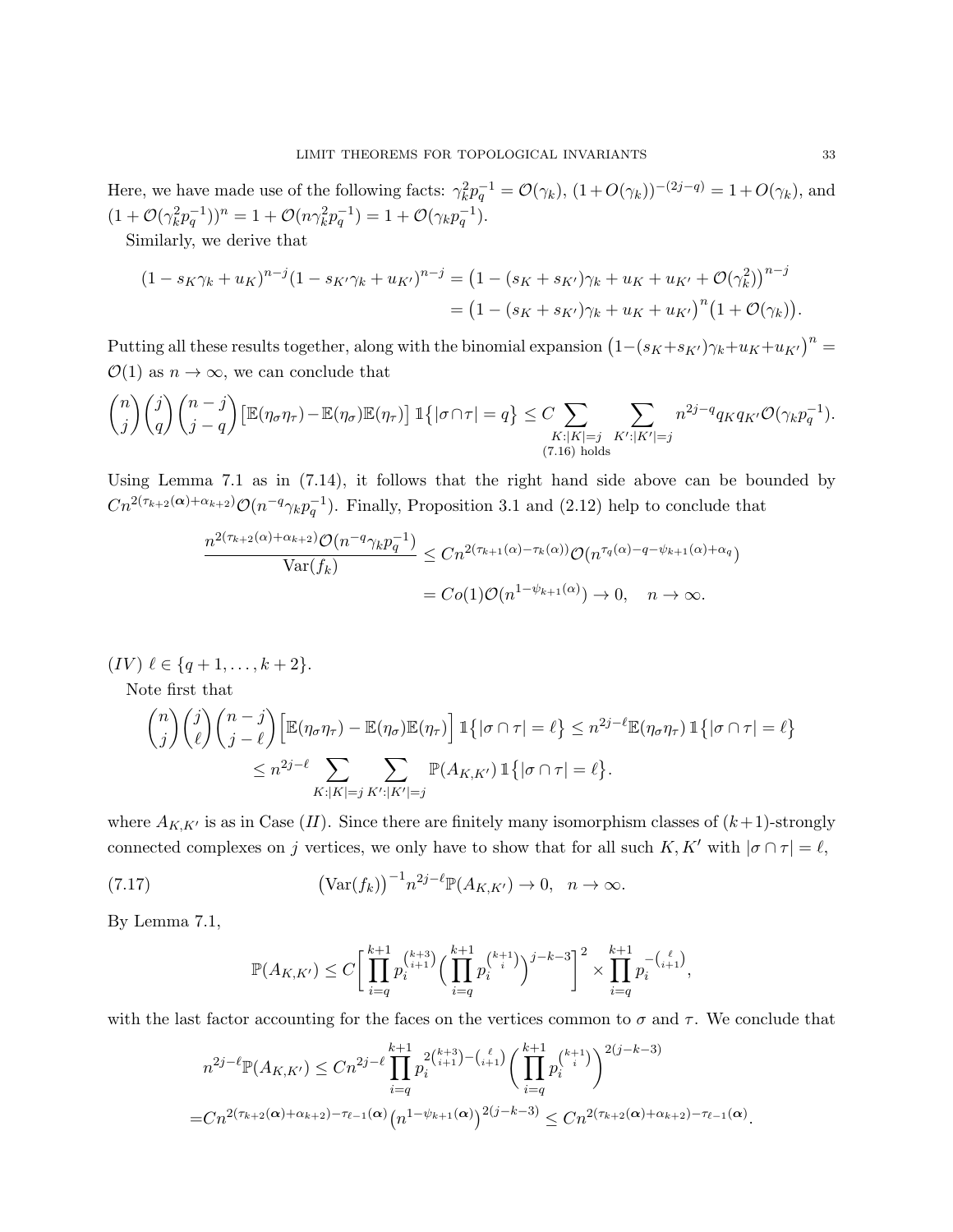By Proposition 3.1 and (2.12),

$$
\frac{n^{2(\tau_{k+2}(\boldsymbol{\alpha})+\alpha_{k+2})-\tau_{\ell-1}(\boldsymbol{\alpha})}}{\text{Var}(f_k)}\leq Cn^{2(\tau_{k+1}(\boldsymbol{\alpha})-\tau_k(\boldsymbol{\alpha}))+(\tau_q(\boldsymbol{\alpha})-\tau_{\ell-1}(\boldsymbol{\alpha}))}\to 0
$$

because the exponent is clearly negative if  $\ell \in \{q + 1, \ldots, k + 1\}$ , and it is still true in the case  $\ell = k + 2$ , because

$$
2(\tau_{k+1}(\boldsymbol{\alpha})-\tau_k(\boldsymbol{\alpha})) + (\tau_q(\boldsymbol{\alpha})-\tau_{\ell-1}(\boldsymbol{\alpha})) = (\tau_{k+1}(\boldsymbol{\alpha})-\tau_k(\boldsymbol{\alpha})) + (\tau_q(\boldsymbol{\alpha})-\tau_k(\boldsymbol{\alpha})) < 0.
$$

 $(V) \ell \in \{k + 3, \ldots, j - 1\}.$ 

It is still sufficient to prove (7.17), which we presently do. We note that

$$
\mathbb{P}(A_{K,K'}) = \mathbb{P}(\text{the complex restricted to } \sigma \text{ is isomorphic to } K)
$$

P(the complex restricted to  $\tau$  is isomorphic to K' ) $D(K, K')$ ,

where  $D(K, K')$  is the correction term, resulting from the fact that some of the faces in the restriction of the complex to  $\sigma \cap \tau$  are used in both K and K'. Hence, for each fixed  $\ell$ , we obtain an upper bound on  $\mathbb{P}(A_{K,K})$  by considering the worst case scenario (from the perspective of showing  $(7.17)$ .

To see how it works, consider the case  $\ell = k + 3$ . Clearly, the worst case scenario is when both K and K' have the least number of *i*-faces for  $q \leq i \leq k+1$ ; further, in the complex restricted to  $\sigma \cap \tau$ , there is a maximum overlapping of faces. However, since K and K' are  $(k + 1)$ -strongly connected, even in this worst case scenario, the complex restricted to the  $k + 3$  vertices in  $\sigma \cap \tau$ should have at least two  $(k + 1)$ -faces; of course, these two may have a common shared k-face.

Hence,

$$
D(K, K') = \prod_{i=q}^{k+1} p_i^{-\binom{k+2}{i+1}} \prod_{i=q}^{k+1} p_i^{-\binom{k+1}{i}},
$$

so, by Lemma 7.1, we have

$$
n^{2j-(k+3)}\mathbb{P}(A_{K,K'}) \leq Cn^{2j-(k+3)} \bigg[ \prod_{i=q}^{k+1} p_i^{\binom{k+3}{i+1}} \Big(\prod_{i=q}^{k+1} p_i^{\binom{k+1}{i}}\Big)^{j-k-3} \bigg]^2 \prod_{i=q}^{k+1} p_i^{-\binom{k+2}{i+1}} \prod_{i=q}^{k+1} p_i^{-\binom{k+1}{i}}.
$$

Suppose next that  $\ell = k + 4$ . In the worst case scenario now, the restriction of the complex to  $k + 3$  (out of the  $k + 4$ ) common points of the intersection should have the same setup as in the previous case, while the last  $(k+4)$ th common point should form a  $(k+1)$ -simplex with one of the two  $(k + 1)$ -simplices constructed before. Once again, this is the minimal requirement since both K and K' are  $(k + 1)$ -strongly connected. Hence,

$$
D_{\sigma,\tau}(K,K') = \prod_{i=q}^{k+1} p_i^{-(k+2) \over (i+1)} \left( \prod_{i=q}^{k+1} p_i^{-(k+1)} \right)^2;
$$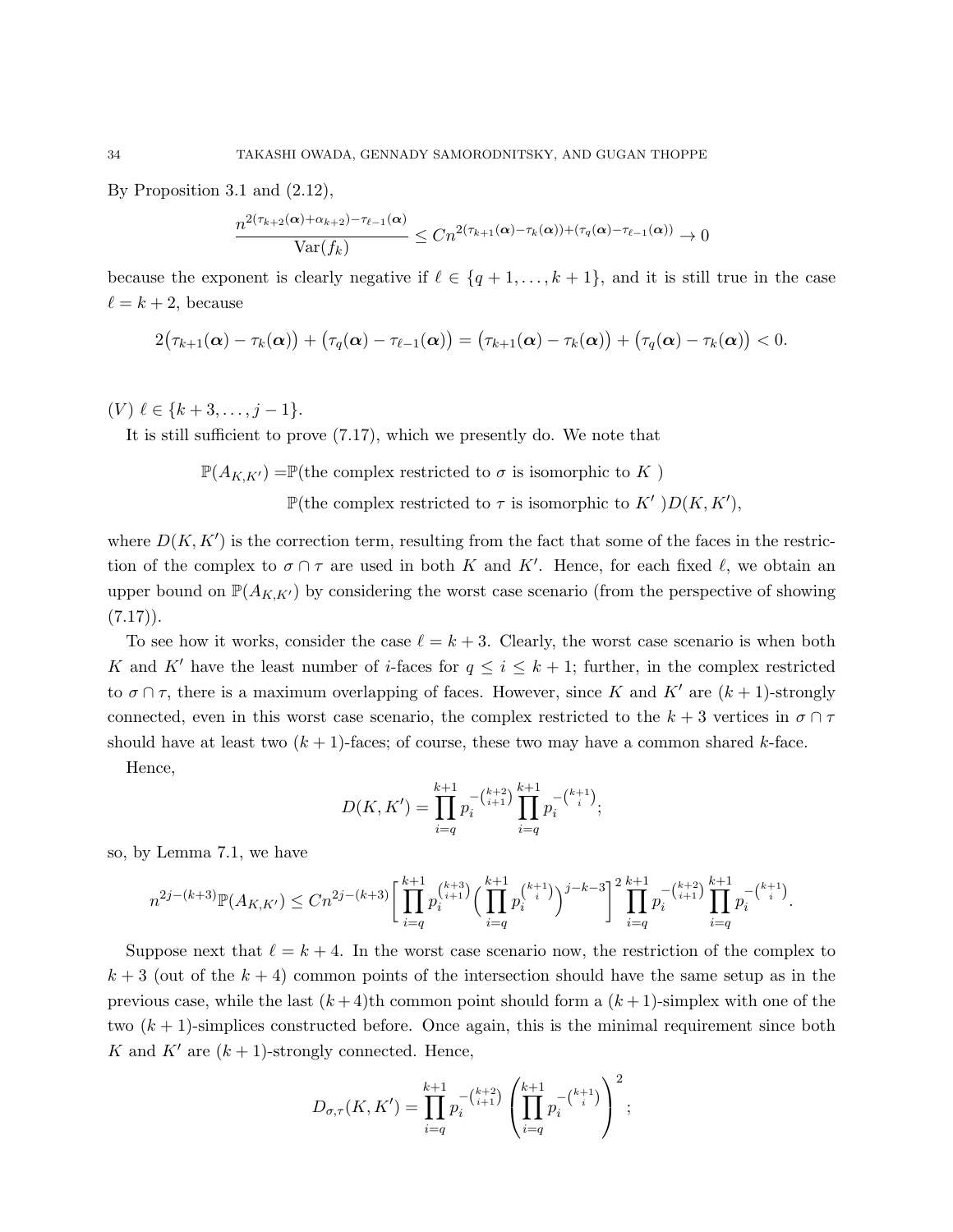so, by Lemma 7.1

$$
n^{2j-(k+4)}\mathbb{P}(A_{K,K'}) \leq Cn^{2j-(k+4)} \bigg[ \prod_{i=q}^{k+1} p_i^{k+3} \bigg( \prod_{i=q}^{k+1} p_i^{k+1} \bigg)^{j-k-3} \bigg]^2 \prod_{i=q}^{k+1} p_i^{-\binom{k+2}{i+1}} \left( \prod_{i=q}^{k+1} p_i^{-\binom{k+1}{i}} \right)^2.
$$

Proceeding in the same manner for any  $\ell \in \{k+2, \ldots, j-1\}$ , we see that

$$
n^{2j-\ell} \mathbb{P}(A_{K,K'}) \leq C n^{2j-\ell} \bigg[ \prod_{i=q}^{k+1} p_i^{\binom{k+3}{i+1}} \Big(\prod_{i=q}^{k+1} p_i^{\binom{k+1}{i}} \Big)^{j-k-3} \bigg]^2 \prod_{i=q}^{k+1} p_i^{-\binom{k+2}{i+1}} \Big(\prod_{i=q}^{k+1} p_i^{-\binom{k+1}{i}} \Big)^{\ell-(k+2)}.
$$

Therefore, as before,

$$
n^{2j-\ell} \Bigg[ \prod_{i=q}^{k+1} p_i^{k+3} \Big( \prod_{i=q}^{k+1} p_i^{k+1} \Big)^{j-k-3} \Bigg]^2 \prod_{i=q}^{k+1} p_i^{-(k+2)} \Big( \prod_{i=q}^{k+1} p_i^{-k+1} \Big)^{\ell-(k+2)}
$$
  
=  $n^{2(\tau_{k+2}(\alpha) + \alpha_{k+2}) - \tau_{k+1}(\alpha)} (n^{1-\psi_{k+1}(\alpha)})^{2j-k-\ell-4}$   
 $\leq n^{2(\tau_{k+2}(\alpha) + \alpha_{k+2}) - \tau_{k+1}(\alpha)},$ 

which is the same bound as that for  $\ell = k + 2$  in the previous case. Thus, we get (7.17), as desired.

 $(V I) \ell = j.$ 

We again prove (7.17), this time only with  $K = K'$ . Now, by Lemma 7.1,

$$
n^j \mathbb{P}(A_{K,K'}) \le C n^j \prod_{i=q}^{k+1} p_i^{\binom{k+3}{i+1}} \Big(\prod_{i=q}^{k+1} p_i^{\binom{k+1}{i}}\Big)^{j-k-3}
$$
  
=  $C n^{\tau_{k+2}(\alpha) + \alpha_{k+2}} (n^{1-\psi_{k+1}(\alpha)})^{j-k-3} \le n^{\tau_{k+2}(\alpha) + \alpha_{k+2}},$ 

and, by Proposition 3.1 and (2.12),

$$
\frac{n^{\tau_{k+2}(\alpha)+\alpha_{k+2}}}{\text{Var}(f_k)} \le Cn^{(\tau_{k+1}(\alpha)-\tau_k(\alpha))+(\tau_q(\alpha)-\tau_k(\alpha))} \to 0, \quad n \to \infty.
$$

This completes the proof of (7.6) and, hence, of (4.4) in Theorem 4.2.

Finally, assuming  $(2.9)$  and  $(4.5)$ , we establish tightness in the Skorohod  $J_1$ -topology. First of all, we already proved that under these assumptions, the convergence in (4.3) holds in the sense of weak convergence in the J<sub>1</sub>-topology on  $D[0,\infty)$ . Fixing  $T > 0$  and choosing m so large that  $T/m \leq a/4$  with a defined in (2.3), we again consider a static multi-parameter simplicial complex  $X([n], \mathbf{p}^{(1)})$  and the corresponding j-face counts  $f_i^{(1)}$  $j_j^{(1)}$ , that were used for the proof of (6.8). By Proposition 8.1 in the Appendix, all we have to do is to show that

$$
\left(\frac{\sum_{j=k+1}^{n-1}(-1)^j\beta_j(t)-\mathbb{E}\left(\sum_{j=k+1}^{n-1}(-1)^j\beta_j\right)}{\sqrt{\text{Var}(f_k)}}, 0 \le t \le \frac{T}{m}\right) \to \mathbf{0}
$$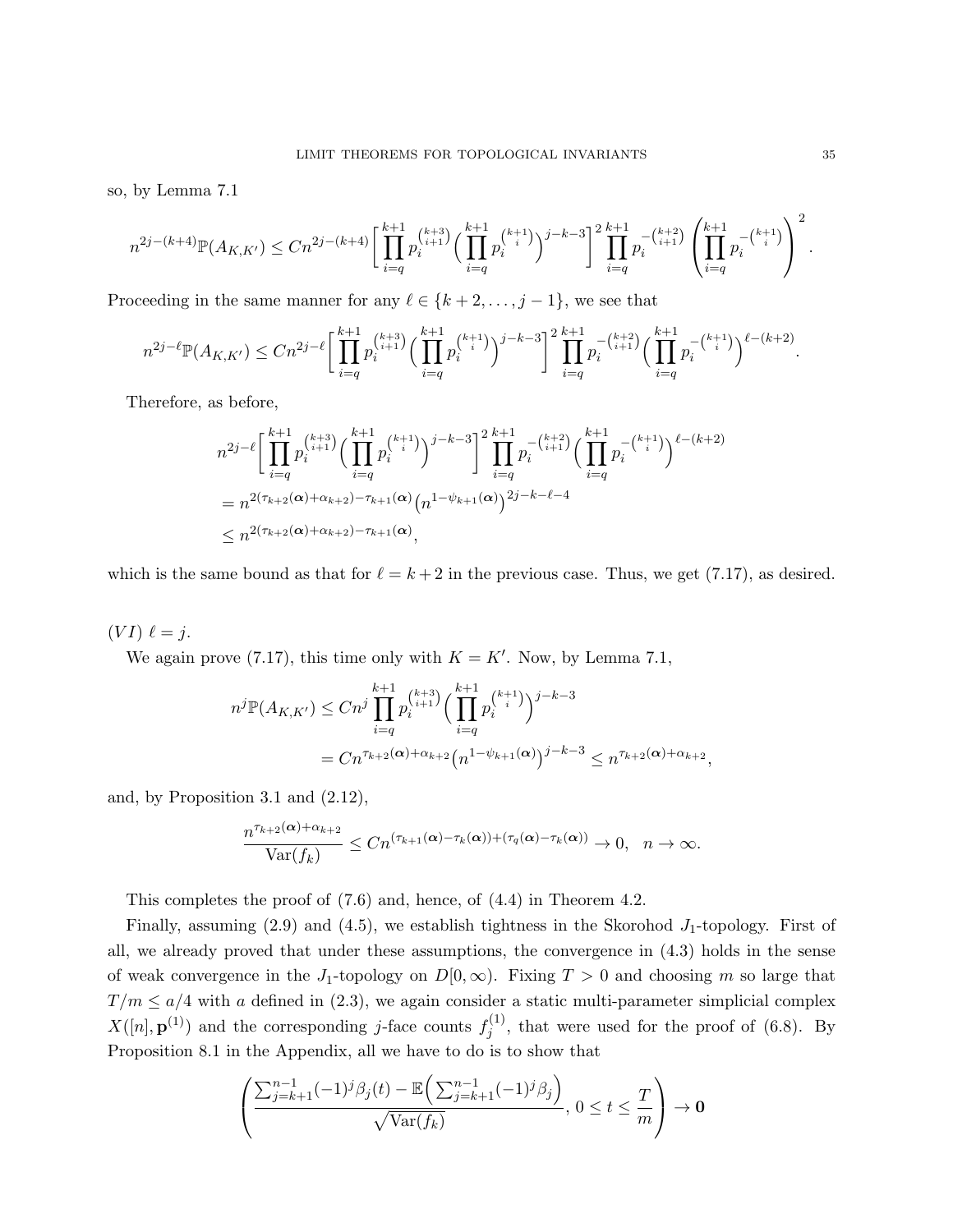in probability in the J<sub>1</sub>-topology. This will follow once we show that for every  $\epsilon > 0$ ,

$$
(7.18) \qquad \mathbb{P}\bigg(\sup_{0\leq t\leq T/m}\left|\sum_{j=k+1}^{n-1}(-1)^j\beta_j(t)-\mathbb{E}\Big(\sum_{j=k+1}^{n-1}(-1)^j\beta_j\Big)\right|>\epsilon\sqrt{\text{Var}(f_k)}\bigg)\to 0, \quad n\to\infty.
$$

To this end, observe that by (4.5), for any  $j \geq k+1$ , we have

(7.19) 
$$
E(f_j) = \mathcal{O}(n^{\tau_{k+1}(\alpha)}) = o(n^{\tau_k(\alpha) - \tau_q(\alpha)/2}) = o(\sqrt{\text{Var}(f_k)}), \quad n \to \infty.
$$

Proceeding as in (6.13), while using  $M(\tilde{\alpha})$  defined in (3.9) and (6.9), we can bound the left hand side of (7.18) by

$$
\frac{2}{\epsilon\sqrt{\text{Var}(f_k)}} \sum_{j=k+1}^{n-1} \mathbb{E}\big[\sup_{0 \le t \le T/m} f_j(t)\big] \le \frac{2}{\epsilon\sqrt{\text{Var}(f_k)}} \sum_{j=k+1}^{n-1} \mathbb{E}(f_j^{(1)})
$$

$$
\le \frac{2}{\epsilon} \sum_{j=k+1}^{M(\tilde{\alpha})-1} \frac{\prod_{i=q}^j 2^{\binom{j+1}{i+1}} \mathbb{E}(f_j)}{\sqrt{\text{Var}(f_k)}} + \frac{2}{\epsilon} \sum_{j=M(\tilde{\alpha})}^{\infty} \mathbb{E}(f_j^{(1)}).
$$

The last term converges to 0 as  $n \to \infty$  due to (7.19) and Corollary 3.4.

#### 8. Appendix

8.1. Analysis of the Betti numbers in lower dimensions. We begin with introducing additional notions of connectivity. Given a simplicial complex X and an  $\ell$ -dimensional simplex  $\sigma$ in X, let the simplicial complex  $lk_X(\sigma) := \{\tau \in X : \sigma \cap \tau = \emptyset, \sigma \cup \tau \in X\}$  denote the link of  $\sigma$  in X. In other words,  $\text{lk}_X(\sigma)$  denotes the subcomplex of X consisting of all simplices whose vertex support is disjoint from that of  $\sigma$  but, together with  $\sigma$ , they form a simplex in X. If X is pure  $\ell$ -dimensional and  $\sigma$  is  $(\ell - 2)$ -dimensional for some  $\ell \geq 2$ , then  $\text{lk}_X(\sigma)$  necessarily is a one-dimensional simplicial complex. We say that an  $(\ell - 1)$ -face in X is free if it is not contained in any of the l-faces in X. Given a graph G, we denote by  $\lambda_2(G)$  the second smallest eigenvalue of the normalized graph Laplacian of G. We will use the *cohomology vanishing theorem* of Ballmann and Swiątkowski (1997): if X is a finite pure  $\ell$ -dimensional simplicial complex such that for every  $(\ell - 2)$ -simplex  $\sigma \in X$ , the link  $\text{lk}_X(\sigma)$  is connected and has spectral gap  $\lambda_2(\text{lk}_X(\sigma)) > 1 - 1/\ell$ , then  $H^{\ell-1}(X; \mathbb{Q}) = 0$ . In particular,  $\beta_{\ell-1}(X) = 0$ .

**Proposition 8.1.** Under the assumptions of Theorem  $4.2$ ,

$$
\left(\frac{\beta_j(t) - \mathbb{E}(\beta_j)}{\sqrt{\text{Var}(f_k)}}, t \ge 0\right) \to \mathbf{0} \text{ in } D[0, \infty)
$$

in probability as  $n \to \infty$  for all  $j = 0, 1, \ldots, k - 1$ , where **0** is the constant zero process.

*Proof.* If  $k = 1$  the claim is trivial, so assume that  $k \geq 2$ . We consider  $j = k - 1$  only; smaller dimensions can be treated in a similar way. Proposition 8.1 will be established by combining a series of lemmas provided below. Let  $F_j(t)$  be the number of free j-faces of  $X([n], \mathbf{p}; t)$ , and  $X_k(t)$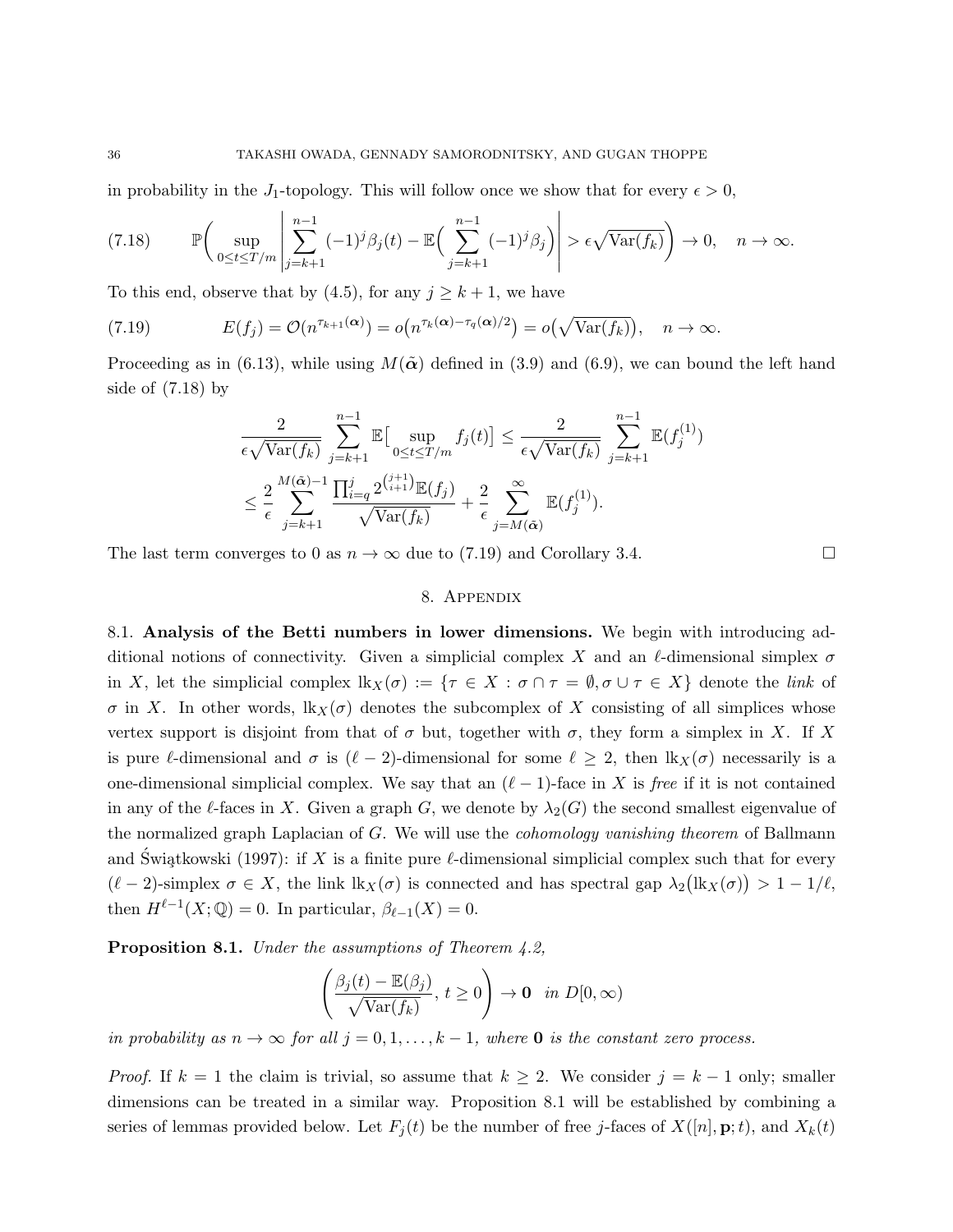the k-skeleton of  $X([n], \mathbf{p}; t)$ . For a  $(k-2)$ -face  $\sigma$  in  $X_k(t)$ , write  $L_{\sigma}(t) := ||\mathbf{k}_{X_k(t)}(\sigma)|$ , i.e., the number of vertices in the link of  $\sigma$  in  $X_k(t)$ . We set  $F_j := F_j(0), X_k := X_k(0)$ , and  $L_{\sigma} := L_{\sigma}(0)$ .

Consider the delayed renewal sequences defined in (2.5) corresponding to the stationary renewal processes  $(\Delta_{i,A}, q \leq i \leq k, A \in \mathcal{W}_i)$ . Enumerating the different arrival times, we denote the resulting sequence by  $\eta_1 \leq \eta_2 \leq \cdots$ , and set  $\eta_0 = 0$ . For  $0 < T < \infty$ , we denote by  $N(T)$  the number of these points in the interval  $[0, T]$ . Clearly,  $\mathbb{E}(N(T)) = \mathcal{O}(n^{k+1})$  for every such T.

**Lemma 8.2.** For each  $0 \leq j \leq k-1$ ,

$$
\mathbb{E}(F_j) = o(e^{-n^{\epsilon}}), \quad n \to \infty,
$$

for some  $\epsilon > 0$ .

Proof. A simple calculation shows that

$$
\mathbb{E}(F_j) \le n^{\tau_j(\boldsymbol{\alpha})} \left(1 - n^{-\psi_{j+1}(\boldsymbol{\alpha})}\right)^{n-j-1}.
$$

If  $\psi_{i+1}(\alpha) = 0$ , the claim is trivial. Otherwise,

$$
\mathbb{E}(F_j) \le Cn^{\tau_j(\alpha)}e^{-n^{1-\psi_{j+1}(\alpha)}}
$$

.

Since  $\psi_{j+1}(\alpha) \leq \psi_k(\alpha) < 1$ , the result follows.

# Lemma 8.3.

$$
\mathbb{P}(X_k \text{ is pure}) = 1 - o(e^{-n^{\epsilon}}), \quad n \to \infty,
$$

for some  $\epsilon > 0$ .

Proof. By Lemma 8.2,

$$
\mathbb{P}(X_k \text{ is pure}) = \mathbb{P}(F_j = 0, \quad j = 0, \dots, k - 1) \\
 \ge 1 - \sum_{j=0}^{k-1} \mathbb{P}(F_j \ge 1) \ge 1 - \sum_{j=0}^{k-1} \mathbb{E}(F_j) = 1 - o(e^{-n^{\epsilon}}).
$$

Lemma 8.4. Fix  $\delta > 0$ . For a  $(k-2)$ -face  $\sigma$  of  $X_k$ ,

$$
\mathbb{P}\left(\frac{(1+\delta)\log L_{\sigma}}{L_{\sigma}} > p_1\right) = o(e^{-n^{\epsilon}}), \quad n \to \infty,
$$

for some  $\epsilon > 0$ .

Proof. Note that

$$
1 - \psi_{k-1}(\boldsymbol{\alpha}) > \psi_k(\boldsymbol{\alpha}) - \psi_{k-1}(\boldsymbol{\alpha}) \geq \alpha_1,
$$

and  $(1+\delta)x^{-1}\log x$  is decreasing for  $x\geq e$ . Therefore, if  $L_{\sigma}\geq n^{1-\psi_{k-1}(\alpha)}/2$ , then

$$
\frac{(1+\delta)\log L_{\sigma}}{L_{\sigma}} \le \frac{(1+\delta)\log\left(n^{1-\psi_{k-1}(\alpha)}/2\right)}{n^{1-\psi_{k-1}(\alpha)}/2} < n^{-\alpha_1} = p_1
$$

 $\Box$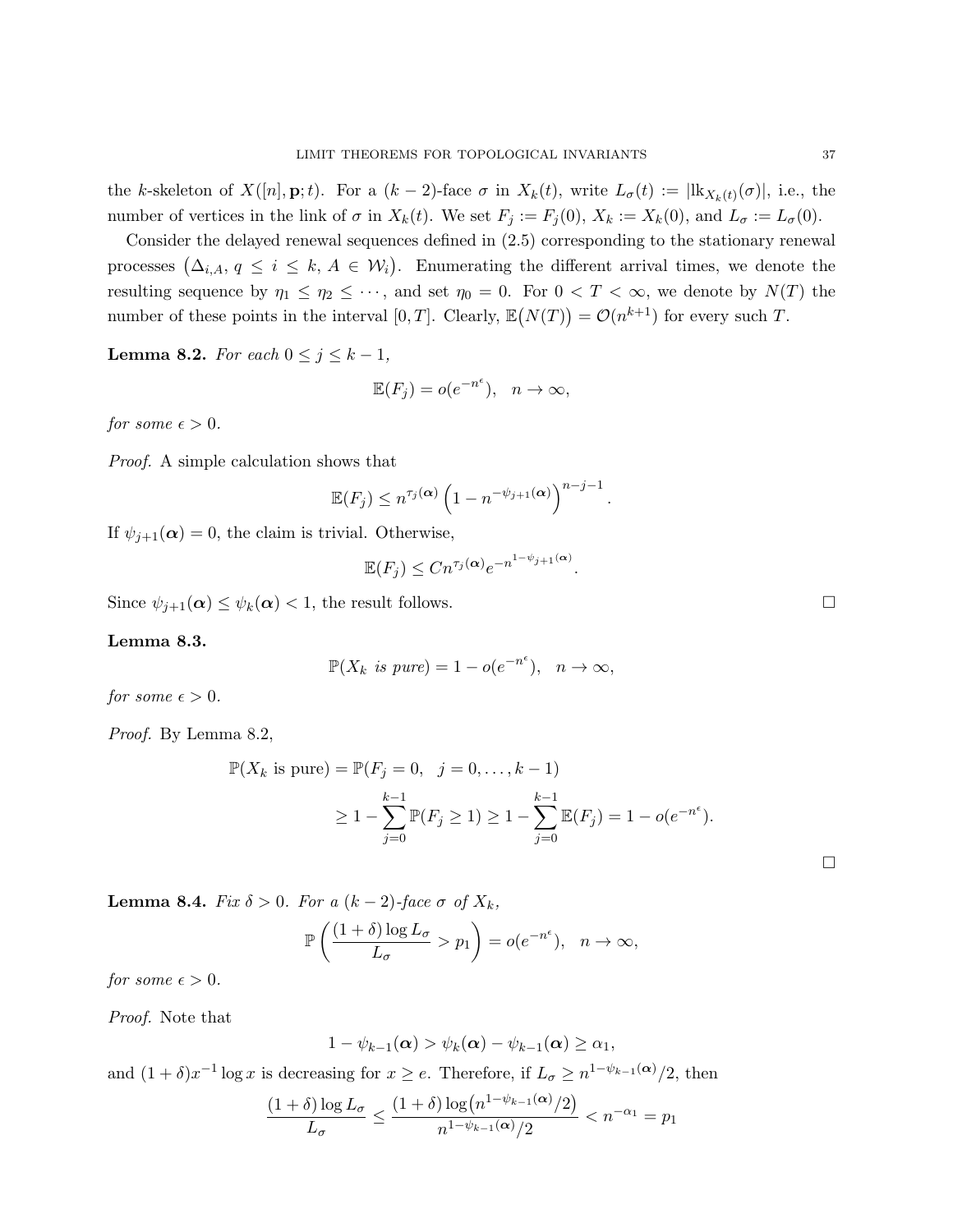for large  $n$ . Hence, for large  $n$ ,

$$
\mathbb{P}\left(\frac{(1+\delta)\log L_{\sigma}}{L_{\sigma}} > p_1\right) \leq \mathbb{P}\left(L_{\sigma} < \frac{n^{1-\psi_{k-1}(\alpha)}}{2}\right),
$$

and the claim follows from the basic properties of the binomial distribution because  $L_{\sigma}$  has a binomial distribution with parameters  $n - k + 1$  and  $n^{-\psi_{k-1}(\alpha)}$ ; see, e.g., Lemma 4.2 in Fowler  $(2019).$ 

# Lemma 8.5. For every  $0 < T < \infty$ ,

$$
\mathbb{P}\Big(\sup_{0\leq t\leq T}\beta_{k-1}(t)\neq 0\Big)=\mathcal{O}(n^{-k-1}),\ \ n\to\infty.
$$

Proof. By the cohomology vanishing theorem,

$$
\mathbb{P}\left(\sup_{0\leq t\leq T}\beta_{k-1}(t)=0\right)=\mathbb{P}\left(\sup_{0\leq t\leq T}\beta_{k-1}\left(X_{k}(t)\right)=0\right)
$$
\n
$$
=\mathbb{P}\left(\beta_{k-1}\left(X_{k}(\eta_{\ell})\right)=0 \text{ for } \ell=0,1,\ldots,N(T)\right)
$$
\n
$$
\geq \mathbb{P}\left(\beta_{k-1}\left(X_{k}(\eta_{\ell})\right)=0 \text{ for } \ell=0,1,\ldots,n^{2k+2},N(T)\leq n^{2k+2}\right)
$$
\n
$$
\geq \mathbb{P}\left(\bigcap_{\ell=0}^{n^{2k+2}}\left(\left\{\lambda_{2}\left(\operatorname{lk}_{X_{k}(\eta_{\ell})}(\sigma)\right)>1-\frac{1}{k} \text{ and } \operatorname{lk}_{X_{k}(\eta_{\ell})}(\sigma) \text{ is connected} \right.\right.
$$
\nfor every  $(k-2)$ -face  $\sigma$  in  $X_{k}(\eta_{\ell})\right\} \cap \left\{X_{k}(\eta_{\ell}) \text{ is pure}\right\} \cap \left\{N(T)\leq n^{2k+2}\right\}$ )\n
$$
\geq 1-\sum_{\ell=0}^{n^{2k+2}}\binom{n}{k-1}\mathbb{P}\left(\lambda_{2}\left(\operatorname{lk}_{X_{k}(\eta_{\ell})}(\sigma_{0})\right)\leq 1-\frac{1}{k} \text{ or } \operatorname{lk}_{X_{k}(\eta_{\ell})}(\sigma_{0}) \text{ is disconnected}
$$
\n
$$
-\sum_{\ell=0}^{n^{2k+2}}\mathbb{P}(X_{k}(\eta_{\ell}) \text{ is not pure})-\mathbb{P}\left(N(T)>n^{2k+2}\right).
$$

Here  $\sigma_0$  is a fixed  $(k-2)$ -simplex. Clearly,

$$
\mathbb{P}(N(T) > n^{2k+2}) \le \frac{\mathbb{E}[N(T)]}{n^{2k+2}} = \mathcal{O}(n^{-k-1});
$$

so, by Lemma 8.3 and the stationarity of  $X_k$ ,

$$
\mathbb{P}\left(\sup_{0\leq t\leq T} \beta_{k-1}(t) = 0\right)
$$
  
\n
$$
\geq 1 - n^{3k+1} \mathbb{P}\left(\lambda_2\left(\mathbf{lk}_{X_k(\eta_\ell)}(\sigma_0)\right) \leq 1 - \frac{1}{k} \text{ or } \mathbf{lk}_{X_k(\eta_\ell)}(\sigma_0) \text{ is disconnected}\right) - \mathcal{O}(n^{-k-1}).
$$

Given  $\sigma_0 \in X_k$ , we have by Lemma 8.4 and its proof that, for some  $\epsilon > 0$ ,

$$
\mathbb{P}\Big(\lambda_2\big(\text{lk}_{X_k(\eta_\ell)}(\sigma_0)\big) \le 1 - \frac{1}{k} \text{ or } \text{lk}_{X_k(\eta_\ell)}(\sigma_0) \text{ is disconnected}\Big)
$$
  
= 
$$
\mathbb{P}\Big(\Big\{\lambda_2\big(\text{lk}_{X_k(\eta_\ell)}(\sigma_0)\big) \le 1 - \frac{1}{k} \text{ or } \text{lk}_{X_k(\eta_\ell)}(\sigma_0) \text{ is disconnected}\Big\}
$$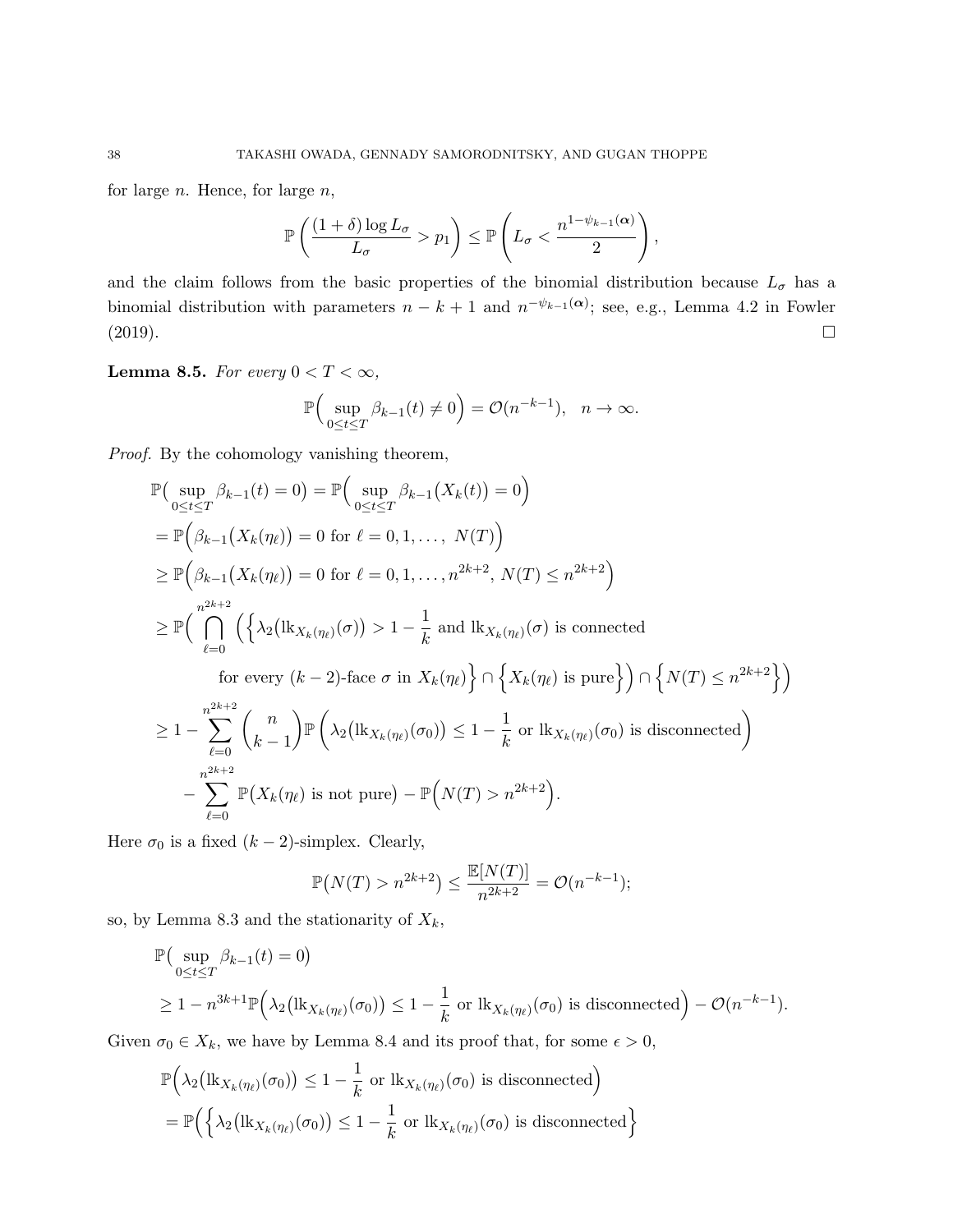$$
\bigcap \left\{ \frac{(1+\delta)\log L_{\sigma_0}}{L_{\sigma_0}} \le p_1, \ L_{\sigma_0} \ge \frac{n^{1-\psi_{k-1}(\alpha)}}{2} \right\} \bigg\} + o(e^{-n^{\epsilon}})
$$
  
= 
$$
\sum_{m=1}^{n-k+1} \mathbb{P}\Big(\lambda_2\big(\text{lk}_{X_k(\eta_\ell)}(\sigma_0)\big) \le 1 - \frac{1}{k} \text{ or } \text{lk}_{X_k(\eta_\ell)}(\sigma_0) \text{ is disconnected} \Big| L_{\sigma_0} = m \Big)
$$
  

$$
\times \mathbb{1} \Big\{ \frac{(1+\delta)\log m}{m} \le p_1, \ m \ge \frac{n^{1-\psi_{k-1}(\alpha)}}{2} \Big\} \mathbb{P}(L_{\sigma} = m) + o(e^{-n^{\epsilon}}).
$$

However,  $\frac{1}{k}X_k(\sigma_0)|L_{\sigma_0} = m$  has the law of the Erdös-Rényi graph with parameters m and  $p_1$ ; see Lemma 4.2 in Fowler (2019). Furthermore, in the range of m we are considering,  $p_1 \geq \frac{(1+\delta)\log m}{m}$  $\frac{m}{m}$ . It follows from the spectral gap theorem of Theorem 1.1 in Hoffman et al. (2019) that for some  $\delta$ -dependent constant  $C$ ,

$$
\mathbb{P}\Big(\lambda_2\big(\mathrm{lk}_{X_k(\eta_\ell)}(\sigma_0)\big) \le 1 - \frac{1}{k} \text{ or } \mathrm{lk}_{X_k(\eta_\ell)}(\sigma_0) \text{ is disconnected}\,\Big|\,L_{\sigma} = m\Big) \le Cm^{-\delta}.
$$

We conclude that

$$
\mathbb{P}\Big(\lambda_2\big(\text{lk}_{X_k(\eta_\ell)}(\sigma_0)\big) \le 1 - \frac{1}{k} \text{ or } \text{lk}_{X_k(\eta_\ell)}(\sigma_0) \text{ is disconnected}\Big) \le C\Big(\frac{n^{1-\psi_{k-1}(\alpha)}}{2}\Big)^{-\delta} + o(e^{-n^{\epsilon}}) = \mathcal{O}\big(n^{-\delta(1-\psi_{k-1}(\alpha))}\big),
$$

and so

$$
\mathbb{P}\Big(\sup_{0\leq t\leq T}\beta_{k-1}(t)=0\Big)\geq 1-\mathcal{O}\big(n^{3k+1-\delta(1-\psi_{k-1}(\boldsymbol{\alpha}))}\big)-\mathcal{O}(n^{-k-1}).
$$

As  $1 - \psi_{k-1}(\alpha) > 0$ , the claim follows by taking large enough  $\delta > 0$ .

We can now complete the proof of the proposition. Since  $\text{Var}(f_k) \to \infty$ , we have for any  $0 < T < \infty$  and  $\epsilon > 0$ , using Lemma 8.5,

$$
\mathbb{P}\Big(\sup_{0\leq t\leq T}|\beta_{k-1}(t)-\mathbb{E}(\beta_{k-1})| > \epsilon\sqrt{\text{Var}(f_k)}\Big) \leq \frac{2}{\epsilon}\mathbb{E}\Big(\sup_{0\leq t\leq T} \beta_{k-1}(t)\Big)
$$
  

$$
\leq \frac{2}{\epsilon}\mathbb{E}\Big(\sup_{0\leq t\leq T} f_{k-1}(t)\mathbb{1}\big\{\sup_{0\leq t\leq T} \beta_{k-1}(t) \neq 0\big\}\Big) \leq \frac{2}{\epsilon}\binom{n}{k}\mathbb{P}\Big(\sup_{0\leq t\leq T} \beta_{k-1}(t) \neq 0\Big)
$$
  

$$
= \frac{2}{\epsilon}\mathcal{O}(n^{-1}) \to 0, \quad n \to \infty,
$$

as required.  $\Box$ 

## 8.2. Representation of the Betti number. In this section we verify (7.3).

Proposition 8.6. For  $\ell \geq 1$ ,

(8.1) 
$$
\beta_{\ell}(t) = \beta_{\ell}(X([n], \mathbf{p}; t)) = \sum_{j=\ell+2}^{n} \sum_{r \geq 1} \sum_{\sigma \subset [n], |\sigma|=j} r \eta_{\sigma}^{(j,r,\ell)}(t),
$$

where  $\eta_{\sigma}^{(j,r,\ell)}(t)$  is the indicator function in (7.3).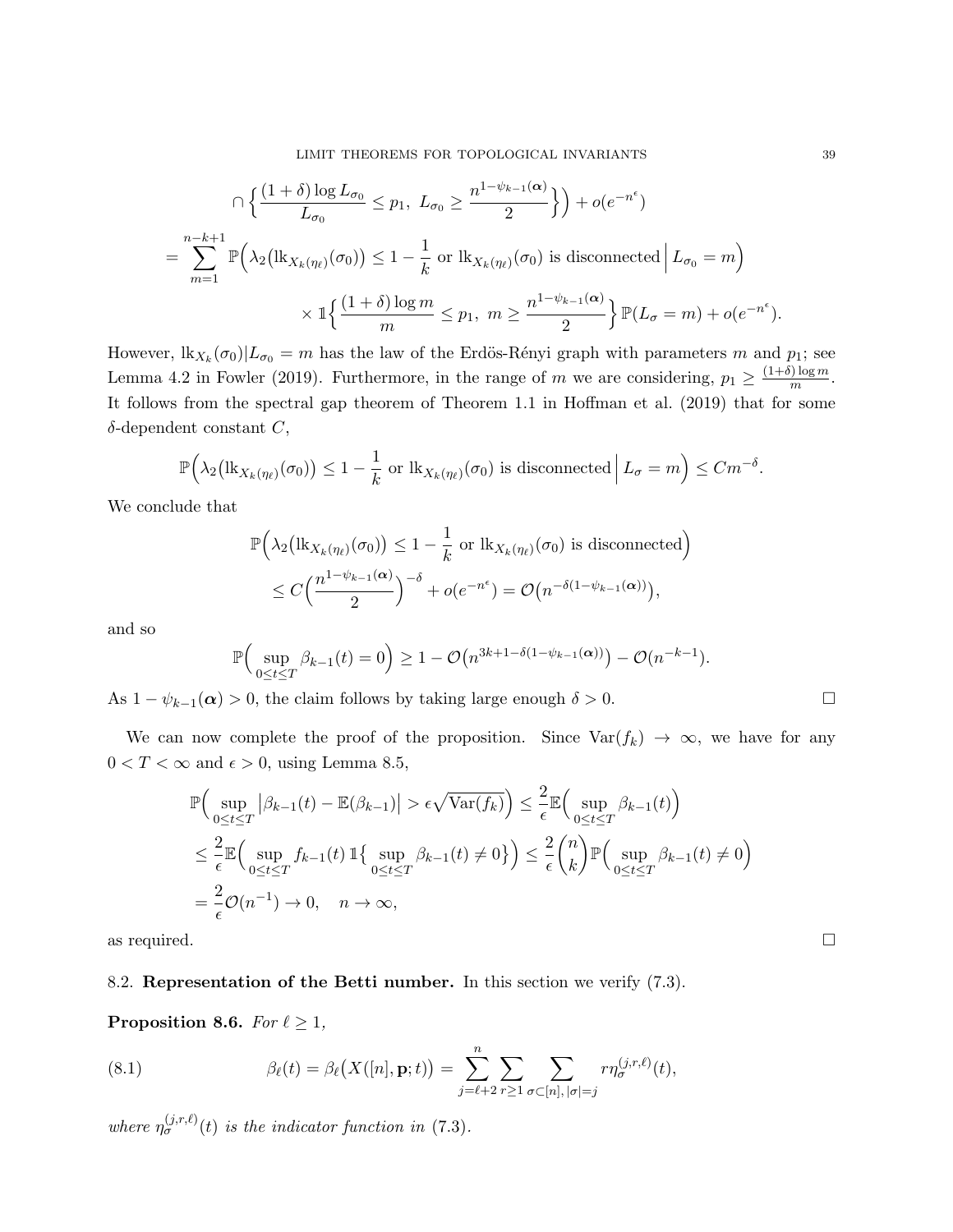*Proof.* For  $\ell$ -simplices  $\sigma, \tau$  in  $X([n], p; t)$ , write  $\sigma \sim \tau$  if they can be connected by a sequence of  $\ell$ -simplices  $\sigma = \sigma_0, \sigma_1, \ldots, \sigma_{j-1}, \sigma_j = \tau$  such that  $\dim(\sigma_i \cap \sigma_{i+1}) = \ell - 1, 0 \le i \le j-1$ . Clearly  $\sim$  is an equivalence relation. Consider the equivalence classes  $\mathcal{G}_1, \ldots, \mathcal{G}_N$  associated with this relation. For each  $i = 1, \ldots, N$ , let  $X_i$  be the smallest subcomplex of  $X([n], \mathbf{p}; t)$  containing all the simplices for which some  $\ell$ -simplex in  $\mathcal{G}_i$  is a face. Then  $X_i$  is necessarily a maximal  $\ell$ -strongly connected subcomplex, such that  $\dim(X_{i_1} \cap X_{i_2}) \leq \ell - 2$  for any distinct  $1 \leq i_1 \neq i_2 \leq N$ . Let  $X^{(N)} := \bigcup_{i=1}^N X_i$ and let  $X_{N+1}$  be a subcomplex of  $X([n], \mathbf{p}; t)$  containing all simplices in  $X([n], \mathbf{p}; t) \setminus X^{(N)}$ . By construction  $\dim(X_{N+1}) \leq \ell - 1$  and  $\dim(X_{N+1} \cap X^{(N)}) \leq \ell - 2$ . With this setup, establishing the claim of the proposition reduces to proving the following statements:

(8.2) 
$$
\beta_{\ell}(X([n], \mathbf{p}; t)) = \beta_{\ell}(X^{(N)}),
$$

and

(8.3) 
$$
\beta_{\ell}(X^{(N)}) = \sum_{i=1}^{N} \beta_{\ell}(X_i).
$$

Indeed, since  $\sum_{i=1}^{N} \beta_{\ell}(X_i)$  in (8.3) is clearly equal to the right hand side of (8.1), our proof will be done once (8.2) and (8.3) are both established. For the proof of (8.2) we exploit the following Mayer-Vietoris exact sequence:

$$
\cdots \to H_{\ell}(X^{(N)} \cap X_{N+1}) \stackrel{\lambda_{\ell}}{\to} H_{\ell}(X^{(N)}) \oplus H_{\ell}(X_{N+1}) \to H_{\ell}(X([n], \mathbf{p}; t))
$$

$$
\to H_{\ell-1}(X^{(N)} \cap X_{N+1}) \stackrel{\lambda_{\ell-1}}{\to} H_{\ell-1}(X^{(N)}) \oplus H_{\ell-1}(X_{N+1}) \to \dots,
$$

where  $H_\ell$  represents the homology group of order  $\ell$ , and  $\lambda_\ell = (\lambda_\ell^{(1)}$  $\lambda_{\ell}^{(1)},\lambda_{\ell}^{(2)})$  denotes the homomorphism induced by the inclusions  $X^{(N)} \cap X_{N+1} \hookrightarrow X^{(N)}$  and  $X^{(N)} \cap X_{N+1} \hookrightarrow X_{N+1}$ . An elementary rank calculation (see e.g., Lemma 2.3 in Yogeshwaran et al. (2017)) yields

$$
\beta_{\ell}\big(X([n],\mathbf{p};t)\big)=\beta_{\ell}\big(X^{(N)}\big)+\beta_{\ell}(X_{N+1})+\operatorname{rank}(\ker\lambda_{\ell})+\operatorname{rank}(\ker\lambda_{\ell-1})-\beta_{\ell}\big(X^{(N)}\cap X_{N+1}\big).
$$

Since  $\dim(X_{N+1}) \leq \ell - 1$  and  $\dim(X^{(N)} \cap X_{N+1}) \leq \ell - 2$ , we have that

$$
H_{\ell}(X_{N+1}) \cong 0, \quad H_{\ell}(X^{(N)} \cap X_{N+1}) \cong 0, \quad H_{\ell-1}(X^{(N)} \cap X_{N+1}) \cong 0.
$$

In particular, ker $\lambda_\ell$  and ker $\lambda_{\ell-1}$  are both trivial. Combining all these observations we obtain (8.2).

We now turn to deriving (8.3). The statement is trivial for  $N = 1$ . If  $N > 1$ , we denote  $X^{(j)} := \bigcup_{i=1}^j X_i$  and prove that  $\beta_\ell(X^{(j)}) = \sum_{i=1}^j \beta_\ell(X_i)$  for  $j = 1, ..., N$  inductively. Once again, the case  $j = 1$  is trivial, so suppose for induction that  $\beta_{\ell}(X^{(j-1)}) = \sum_{i=1}^{j-1} \beta_{\ell}(X_i)$  for some  $1 \leq j \leq N$ . We consider another Mayer-Vietoris exact sequence, given by

$$
\cdots \to H_{\ell}(X^{(j-1)} \cap X_j) \stackrel{\nu_{\ell}}{\to} H_{\ell}(X^{(j-1)}) \oplus H_{\ell}(X_j) \to H_{\ell}(X^{(j)})
$$

$$
\to H_{\ell-1}(X^{(j-1)} \cap X_j) \stackrel{\nu_{\ell-1}}{\to} H_{\ell-1}(X^{(j-1)}) \oplus H_{\ell-1}(X_j) \to \cdots,
$$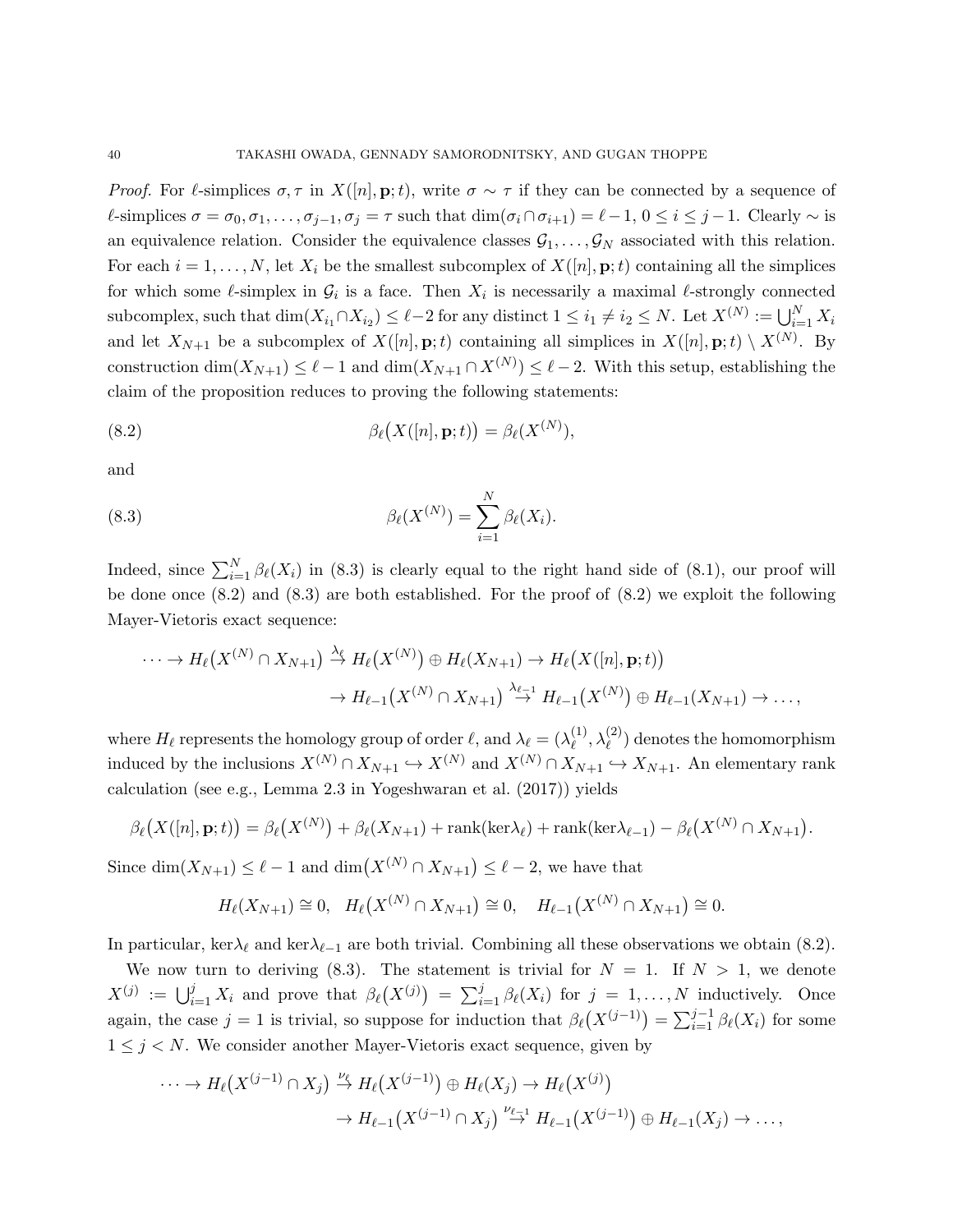where  $\nu_{\ell}, \nu_{\ell-1}$  are group homomorphisms analogous to the earlier situation. Since dim $(X^{(j-1)} \cap$  $(X_j) \leq \ell - 2$ , the same rank computation as above gives us

$$
\beta_{\ell}(X^{(j)}) = \beta_{\ell}(X^{(j-1)}) + \beta_{\ell}(X_j) + \operatorname{rank}(\ker \nu_{\ell}) + \operatorname{rank}(\ker \nu_{\ell-1}) - \beta_{\ell}(X^{(j-1)} \cap X_j) = \sum_{i=1}^{j} \beta_{\ell}(X_i),
$$

completing the induction step.  $\Box$ 

## **REFERENCES**

- W. BALLMANN and J. ŚWIĄTKOWSKI (1997): On  $L^2$ -cohomology and property (T) for automorphism groups of polyhedral cell complexes. Geometric And Functional Analysis 7:615–645.
- A. BARBOUR, M. KARONSKI and A. RUCINSKI (1989): A central limit theorem for decomposable random variables with applications to random graphs. Journal of Combinatorial Theory, Series B 47:125–145.
- P. BILLINGSLEY (1999): Convergence of Probability Measures. Wiley, New York, 2nd edition.
- A. COSTA and M. FARBER (2016): Random simplicial complexes. Configuration spaces. In Springer INdAM Series, volume 14. Springer, Cham.
- A. COSTA and M. FARBER (2017): Large random simplicial complexes, III: the critical dimension. Journal of Knot Theory and Its Ramifications 26:1740010 1–26.
- P. ERDÖS and A. RÉNYI (1959): On random graphs. I. Publ. Math. Debrecen 6:290–297.
- C. FOWLER (2019): Homology of multi-parameter random simplicial complexes. Discrete and Computational Geometry 62.1:87—127.
- Y. HIRAOKA and T. SHIRAI (2017): Minimum spanning acycle and lifetime of persistent homology in the Linial—Meshulam process. Random Structures  $\mathcal{B}$  Algorithms 51.2:315–340.
- C. HOFFMAN, M. KAHLE and E. PAQUETTE (2019): Spectral gaps of random graphs and applications. Preprint. arXiv: 1201.0425v6.
- M. KAHLE (2009): Topology of random clique complexes. *Discrete Mathematics* 309:1658–1671.
- M. KAHLE (2014): Sharp vanishing thresholds for cohomology of random flag complexes. Annals of Mathematics 179:1085–1107.
- M. Kahle and E. Meckes (2013): Limit theorems for Betti numbers of random simplicial complexes. Homology, Homotopy and Applications 15:343–374. Erratum: 18 (2016), 129-142.
- N. LINIAL and R. MESHULAM (2006): Homological connectivity of random 2-complexes. Combinatorica 26:475–487.
- R. MESHULAM and N. WALLACH (2009): Homological connectivity of random k-complexes. Random Structures and Algorithms 34:408–417.
- B. PITTEL (1988): A random graph with a subcritical number of edges. Transactions of the American Mathematical Society 309:51–75.
- S. RESNICK (1992): Adventures in Stochastic Processes. Birkhäuser, Boston.
- S. Ross (1996): Stochastic Processes. Wiley, New York, 2nd edition.